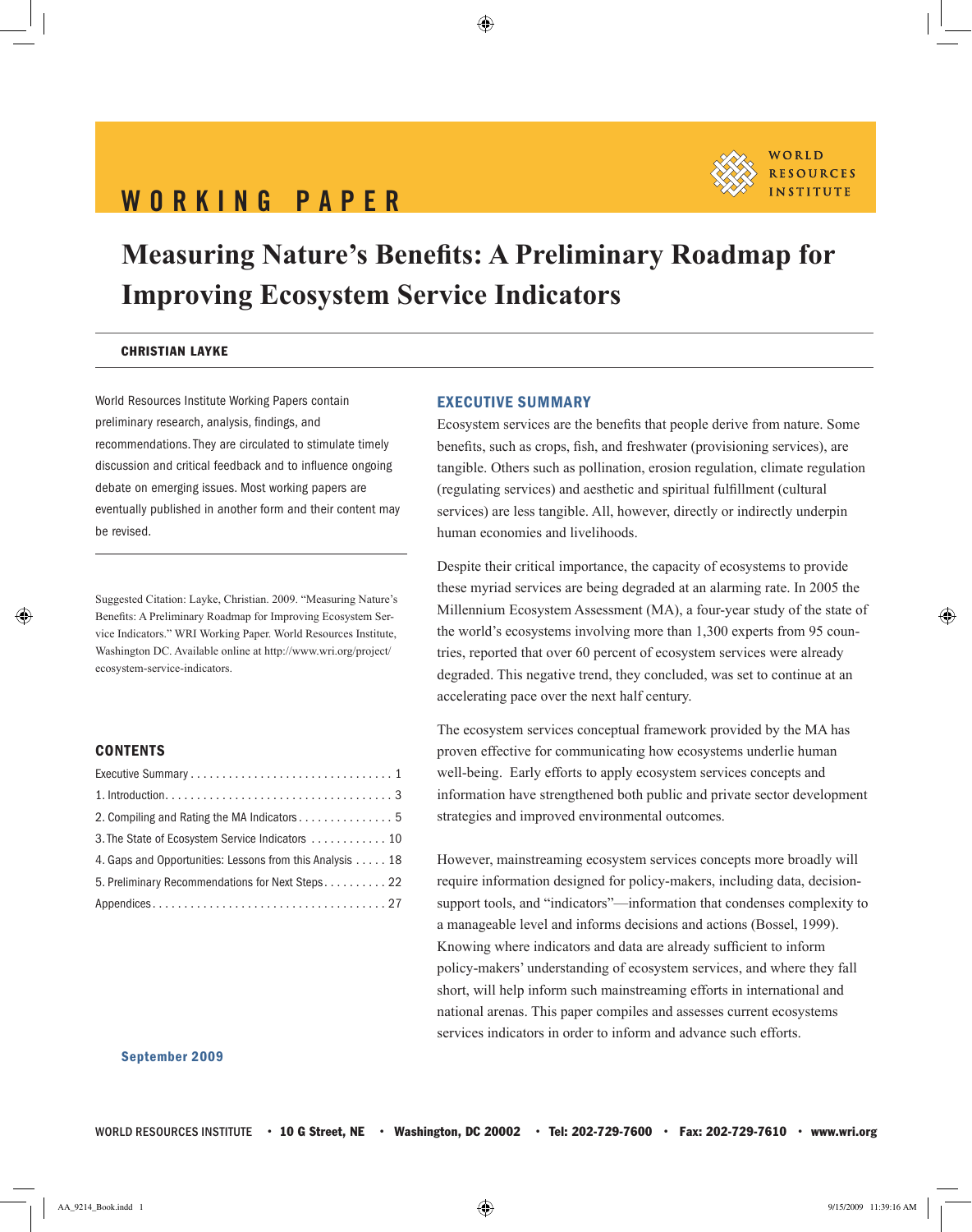## Content

*Measuring Nature's Benefits* provides:

- A compilation of ecosystem service indicators used in the Millennium Ecosystem Assessment (Box 1);
- A preliminary assessment of each indicator's capacity to support policy, measured by "ability to convey information" about ecosystem services and the availability of data to apply the indicator;
- A synthesis of key complications and opportunities associated with developing and operationalizing ecosystem service indicators and
- Preliminary recommendations for next steps toward improving ecosystem service indicators and data compilations, and their application in decision-making processes.

## Key Findings

The analysis found significant limitations in the capacity of the indicators assessed to support policy-makers' use of ecosystem service concepts, specifically:

- The ability of indicators to convey information about ecosystem services is low overall, although it varies widely among services;
- The indicators available for most ecosystem services are not comprehensive and are often inadequate to characterize the diversity and complexity of the benefits they provide;
- Data are often insufficient to support the use of these indicators; and
- Indicators for regulating and cultural services lag behind provisioning services in each of the limitations identified above.

## Audiences

The findings and preliminary recommendations contained in this Working Paper aim to improve the supply of ecosystem services information and the demand for that information by policy-makers. The target audiences include actors whose work contributes directly or indirectly to improve indicators, data, and policy-support tools, as

well as those who will apply ecosystem service indicators to improve decision-making in their institutions.

Primary audiences include institutions developing and applying ecosystem service indicators, data gathering methodologies, data sets, analyses, and tools to support policy decisions. Examples include:

- Policy research institutions supporting the public and private sectors' ability to apply ecosystem services concepts;
- Scientific institutions with expertise to research and propose policy-relevant indicators of ecosystem services to fill outstanding gaps;
- Ecosystem assessments building on and improving the approaches, indicators, data sets, and policy input developed for the MA; and
- International organizations—including environmental and development agencies—supporting assessments, governments, and other institutions building capacity to apply ecosystem service approaches.

Secondary audiences include:

- International organizations responsible for gathering, analyzing, and disseminating data about environment and economic development;
- National data gathering entities, including national statistical accounts and scientific agencies. International organizations such as the UN Statistical Agency and international aid organizations that support national and sub-national capacity for data gathering;
- Public sector policy-makers at sub-national, national, regional, and international levels who will benefit from incorporating ecosystem service considerations into policy dialogs; and
- Decision-makers in the private sector whose companies can use ecosystem service indicators to inform strategic decisions.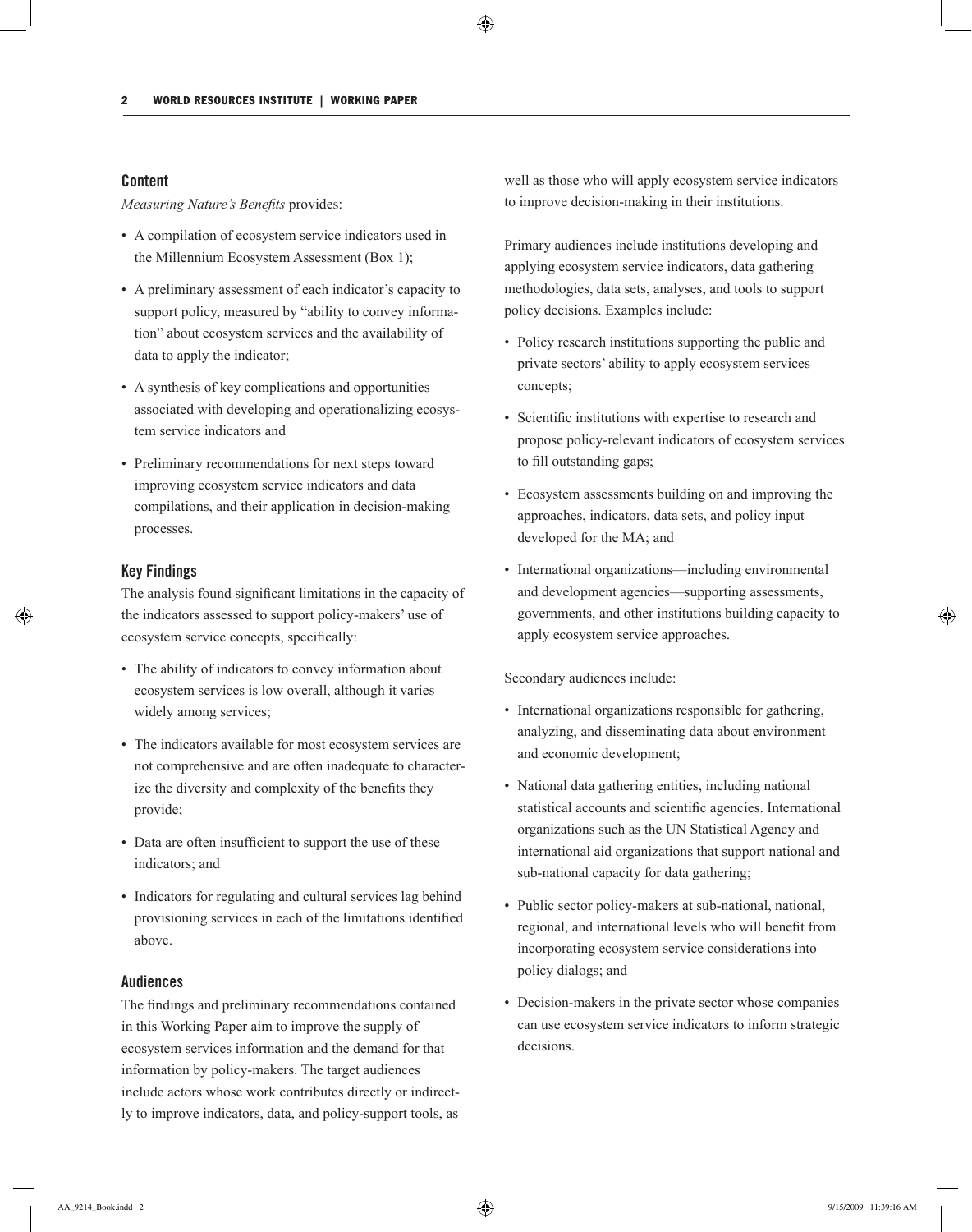## 1. Introduction

Ecosystem services are the myriad benefits that people derive from nature. These include provisioning services such as food, water, and fiber; regulating services such as climate regulation and pollination; aesthetic services including recreation and spiritual well-being; and supporting services such as bedrock weathering and nutrient cycling (see Table 1 and Appendix 1 for key terms and definitions). A growing body of work is starting to make the case for how information on ecosystem services can strengthen public and private sector

#### Preliminary Recommendations and Next Steps

The primary recommendation is to establish an international partnership of organizations working on ecosystem service indicators. This partnership would coordinate approaches and activities to develop and strengthen ecosystem service indicators, gather data, and promote their use by policy-makers. WRI recommends the partnership's common agenda include:

- Test ecosystem service indicators in national level policy processes;
- $\cdot$  Engage sub-global assessments to capitalize on the scientific and policy analysis expertise gathered for these undertakings;
- Support research focused on developing improved indicators;
- Develop models to organize ecosystem service indicators and visualization tools to help policy-makers apply ecosystem services concepts;
- $\cdot$  Ensure data availability and quality, in part by incorporating indicators for all ecosystem services into data-gathering institutions' mandates.

A key priority moving forward will be to identify a refined set of recommendations that reflect the input and priorities of other organizations working on ecosystem service indicators. These revised recommendations should also incorporate lessons from other efforts to measure ecosystem services, including the Biodiversity Indicators Partnership, the Cost of Policy Inaction on Biodiversity, The Economics of Ecosystems and Biodiversity, the State of the Nation's Ecosystems, and others.

development strategies and improve environmental outcomes (see for example: Ranganathan et al., 2008; Hanson et al, 2008). If current trends of ecosystem degradation are to be reversed, it is an urgent priority to integrate ecosystem service considerations into mainstream economic planning and development policy at all scales. Doing so will require tools and approaches that communicate the value and condition of ecosystem services to policy-makers and help them integrate this information with social and economic indicators.

The Millennium Ecosystem Assessment (MA) made great strides in raising awareness of how people rely on ecosystems for the services they provide (see Box 1). Evaluations of the MA found that policy-makers' recognition of ecosystem services as a fundamental contributor to human well-being has increased. However, those evaluations also found that translating this increased recognition into concrete policy changes will require longer-term engagement and the development of new tools and approaches (Wells et al., 2006). The lack of a robust set of ecosystem service indicators to support policy-makers' application of ecosystem services concepts was among the key constraints that need to be addressed.

## Why Indicators Matter

Indicators simplify information so that it can be easily communicated and intuitively understood (IIUE, 1997). With indicators, policy-makers can base decisions on evidence, identify and prioritize interventions, track progress toward goals, and inform corrective action in a timely fashion.

Indicators are not new to policy-makers. GDP and unemployment rates provide information about the economy, while graduation rates and the percentage of students passing standardized tests help inform education policy. Poverty rates and the human development index convey information about social well-being. Emissions of nitrogen and sulfur oxides that acidify rain, deforestation rates, and concentrations of air pollutants such as ozone and particulates convey information about the state of the environment.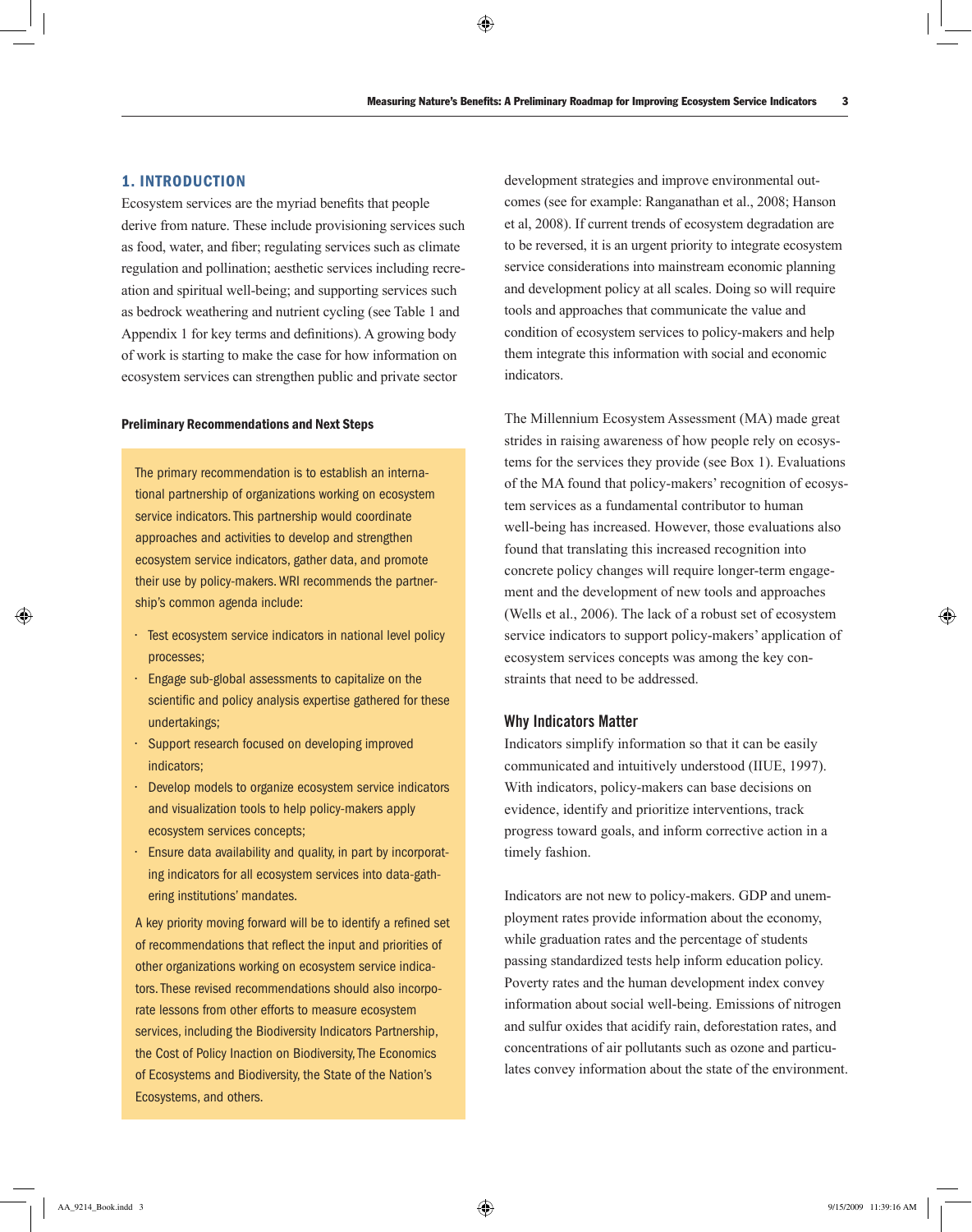#### Box 1 | The Millennium Ecosystem Assessment

The Millennium Ecosystem Assessment (MA), a four-year global effort involving more than 1,300 experts, assessed the condition and trends of the world's ecosystem services. The assessment found that in the last half of the 20th century, humans changed ecosystems more rapidly and extensively than in any comparable period of history, primarily to meet growing needs for food, freshwater, timber, fiber, and fuel. These changes have resulted in significant benefits to humans, including improvements in health and a reduction in the proportion of malnourished people. However, these gains have come at an increasing cost. The MA found that 60 percent of ecosystem services assessed are currently used unsustainably and concluded that "any progress achieved in addressing the goals of poverty and hunger eradication, improved health, and environmental protection is unlikely to be sustained if most of the ecosystem services on which humanity relies continue to be degraded" (Ranganathan et al., 2008).

The MA developed a conceptual framework that described the links between ecosystems and human well-being and then applied the concept in assessing the capacity of ecosystems to provide the goods and services on which people rely. The clarity with which this ecosystem service framework communicates people's dependence on ecosystems provides policy-makers with a basis for reconciling economic development and ecosystems.

The MA's findings were based on numerous indicators and data sources identified and applied by the experts who conducted the global and sub-global assessment. Indicators supporting different elements of the MA conceptual framework—including biodiversity and ecosystem state, human well-being, direct and indirect pressures, and the flow of ecosystem services—were applied to inform the assessments. The effectiveness of the indicators in communicating information on the flow of ecosystem services is the subject of the present paper.

Given policy-makers' widespread dependence on these tools, a serious effort to develop and refine ecosystem service indicators (Box 2) must be an important element in attempts to mainstream ecosystem services concepts into policy-making (MA Follow-up Advisory Group, 2008<sup>1</sup>). A better suite of indicators is also necessary for undertaking future assessments following on the Millennium Ecosystem Assessment, whether at a global or sub-global scale (MA, 2005b).

Approaches to analyze and apply information about ecosystem services are relatively young and still evolving. Up to now most indicators used for ecosystem services have been adopted from narrower environmental fields such as biodiversity, ecology, and climatology, and from economic sectors such as agriculture, forestry, and fisheries. For example, indicators such as crop or livestock production are drawn from economic accounts and agricultural census data. Data for indicators such as tourist visits and spending are drawn from tourism boards. Others, such as carbon storage capacity, deforestation rates, and air quality indexes, are drawn from the environment sector.

This reliance on diverse existing indicators provides a necessary starting point for ecosystem service indicators. However, relying on indicators that were developed for other fields should be seen as an interim strategy. The indicators applied in ecosystem assessments to this point were developed for a variety of purposes. They do not focus with sufficient depth on effectively communicating the contributions of ecosystem services to human wellbeing and helping policy-makers integrate ecosystem services into broader policy dialogs and decisions. In its final report, the MA stated that there were "no widely accepted indicators to measure trends in [many] ecosystem services, much less indicators that measure the effect of changes on human well-being" (MA, 2005). This paper demonstrates the extent to which the indicators applied thus far in ecosystem services assessments leave significant gaps in our ability to measure and communicate knowledge about ecosystem services.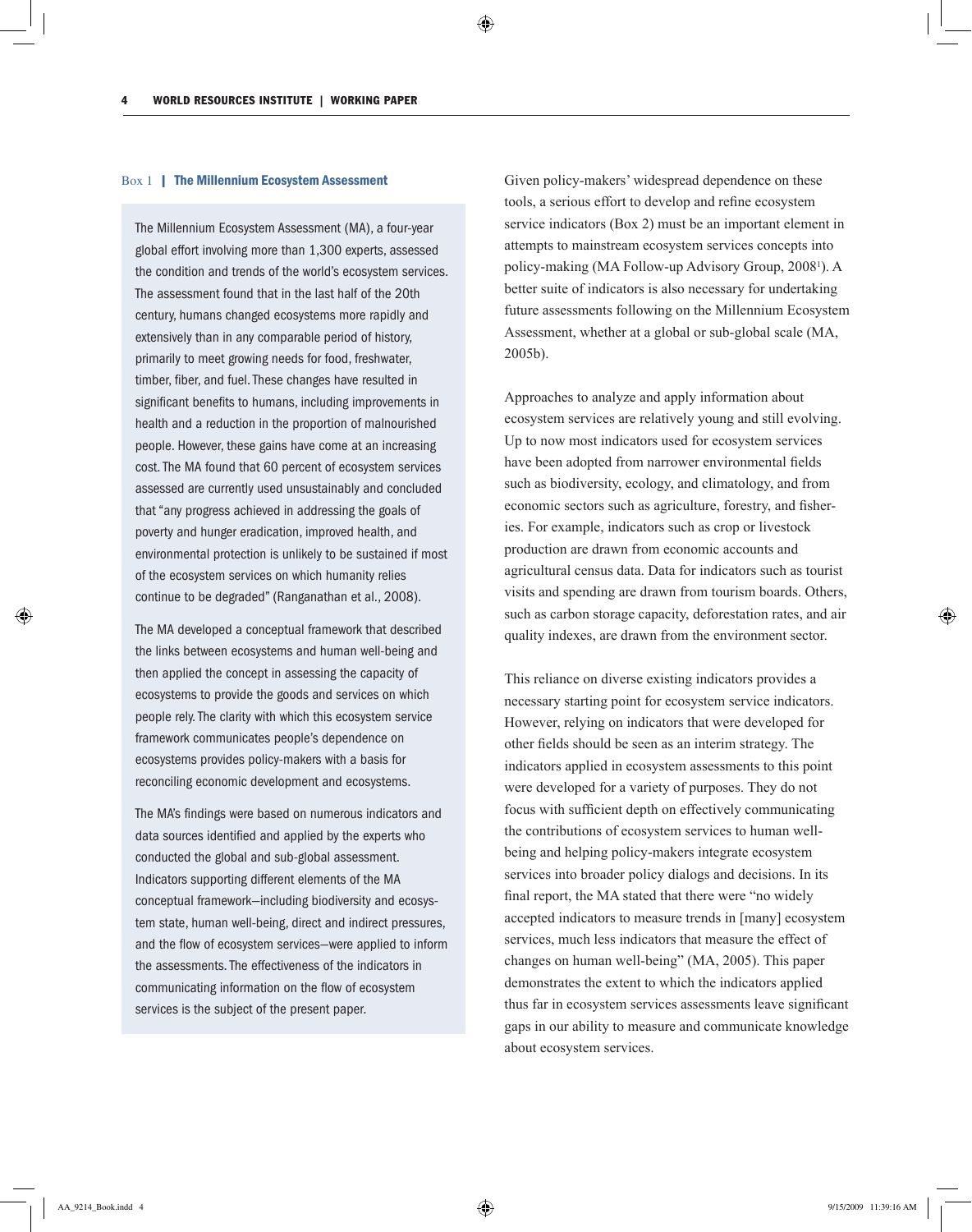## 2. Compiling and Rating the MA Indicators

To assess the state of ecosystem service indicators, WRI compiled the indicators used in the MA global assessment and three sub-global assessments for Portugal, Southern Africa, and Western China. The sub-global assessments were chosen to ensure geographic diversity, and were limited to three due to resource constraints. Since the MA authors had not systematically organized the indicators they used into tables or databases, the indicators were identified and pulled from the text of each assessment<sup>2</sup> (see Tables 3, 4, and 5 for indicators extracted from the MA global assessment and Appendix 3 for indicators compiled for sub-global assessments**)**.

This assessment focuses specifically on ecosystem service indicators—on the *flow* as opposed to the *stock* of ecosystem services (see Appendix 1 for more on these terms). This focus helps to assess how well ecosystem service indicators communicate to policy-makers the importance of these services to their citizens' economic, physical, and spiritual well-being. In other words, how well do they convey the range and quantity of benefits people and businesses derive from ecosystems? This is not the same as asking how well they communicate the state of ecosystem health or the capacity of ecosystems to continue to provide services. When posing these questions, one would focus more on the *stock* of ecosystem services. It should be noted, however, that both indicators of stocks and flows will often be needed for informing policy, and it is a priority to develop and deploy indicators of both.

To reduce the number of indicators in the compilation that convey very similar information, the indicators were compiled in their "root" form rather than their disaggregated form. For example, the MA and sub-global assessments used numerous indicators on crop production, often listing the production of all major crops. In this case, only *crop production* as the "root" indicator was included, as opposed to including *maize production, rice production,*  and *millet production*.

The indicators from the global assessment were then rated by the author according to criteria of "ability to convey information" and "data availability." As a separate exercise

#### Box 2 | Ecosystem Service Indicators Defined

Ecosystem service indicators are information that efficiently communicates the characteristics and trends of ecosystem services, making it possible for policy-makers to understand the condition, trends and rate of change in ecosystem services. The analysis in this report considers only indicators of the *flow* of an ecosystem service (the benefits people actually receive) rather than the *stock* of an ecosystem service (the capacity of the ecosystem to deliver a service). Ultimately, information on both stocks and flows are necessary and it is hoped that this initial work on flows will create momentum for further work and experimentation on indicator development and use by decision makers.

the indicator sets available for each ecosystem service were assessed for their level of "comprehensiveness."

## Rating Ability to Convey Information and Data Availability

Each indicator from the global assessment was rated as high, medium, or low for two key aspects that evaluate its utility for policy-making: the ability to convey information, and the availability of data on which the indicator is based (see Box 3 for more detail on the rankings). After scoring the indicators compiled for each ecosystem service, the scores were averaged to provide an overall score for that service.

The indicators compiled from sub-global assessments were not rated. Instead, an informal comparison was made between the indicators from the three sub-global assessments and the global MA in order to assess similarities and differences between the indicators available at national and sub-national scales versus those available across broader areas. While the comparison between indicators used for the sub-global and global assessments was limited, the overall pattern of fewer and less developed indicators of regulating services compared to provisioning services was largely consistent.

## Assessing Comprehensiveness

Building on the rating of indicators, three questions were posed to determine how comprehensive an understanding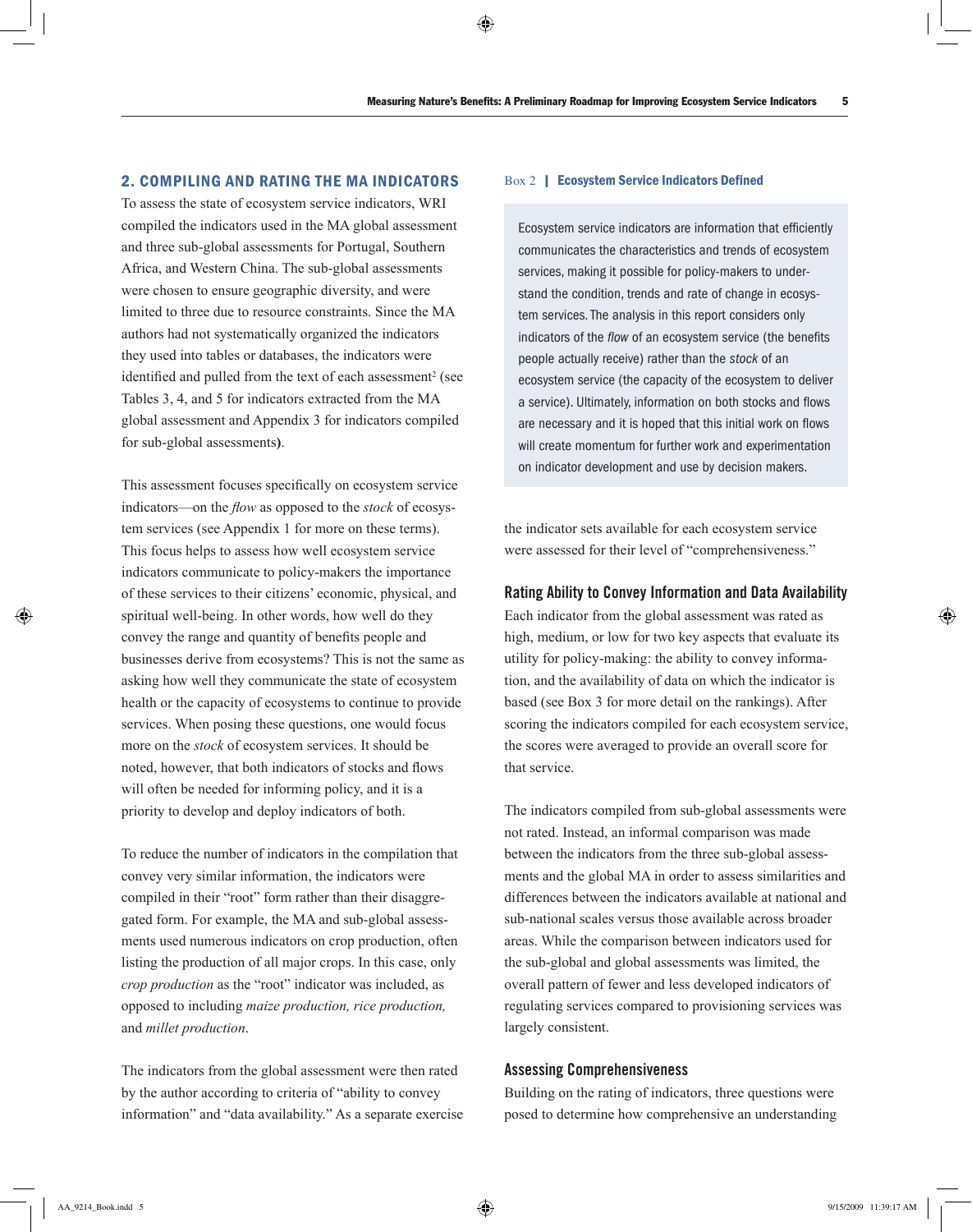| Table 1   Definitions of Ecosystem Services, Version 1.1 |                                  |                                                                                                                                                                                              |                                                                                                                                                                      |  |  |
|----------------------------------------------------------|----------------------------------|----------------------------------------------------------------------------------------------------------------------------------------------------------------------------------------------|----------------------------------------------------------------------------------------------------------------------------------------------------------------------|--|--|
| <b>Service</b>                                           | <b>Sub-category</b>              | <b>Definition</b>                                                                                                                                                                            | <b>Examples</b>                                                                                                                                                      |  |  |
|                                                          |                                  | <b>PROVISIONING SERVICES:</b> The goods or products obtained from ecosystems.                                                                                                                |                                                                                                                                                                      |  |  |
| <b>Food</b>                                              | Crops                            | Cultivated plants or agricultural produce harvested by people for<br>human or animal consumption as food                                                                                     | · Grains<br>· Vegetables<br>· Fruits                                                                                                                                 |  |  |
|                                                          | Livestock                        | Animals raised for domestic or commercial consumption or use                                                                                                                                 | · Chicken<br>· Pigs<br>· Cattle                                                                                                                                      |  |  |
|                                                          | Capture fisheries                | Wild fish captured through trawling, nets, lines & hooks, and<br>other nonfarming methods                                                                                                    | · Cod<br>Crabs<br>· Tuna                                                                                                                                             |  |  |
|                                                          | Aquaculture                      | Fish, shellfish, and/or plants that are bred and reared in<br>ponds, enclosures, and other forms of freshwater or saltwater<br>confinement for purposes of harvesting                        | · Shrimp<br>· Oysters<br>· Salmon                                                                                                                                    |  |  |
|                                                          | Wild foods                       | Edible plant and animal species gathered or captured in the wild                                                                                                                             | Fruits and nuts<br>· Fungi<br>· Bushmeat                                                                                                                             |  |  |
| <b>Biological raw</b><br>materials                       | Timber and other<br>wood fiber   | Products made from trees harvested from natural forest<br>ecosystems, plantations, or nonforested lands                                                                                      | · Industrial roundwood<br>· Wood pulp<br>· Paper                                                                                                                     |  |  |
|                                                          | Fibers and resins                | Nonwood and nonfuel fibers and resins extracted from the<br>natural environment                                                                                                              | Cotton, hemp, and silk<br>· Twine and rope<br>· Natural rubber                                                                                                       |  |  |
|                                                          | Animal skins                     | Processed skins of cattle, deer, pig, snakes, sting rays, or other<br>animals                                                                                                                | · Leather, rawhide, and cordwain                                                                                                                                     |  |  |
|                                                          | Sand                             | Sand formed from coral and shells                                                                                                                                                            | · White sand from coral                                                                                                                                              |  |  |
|                                                          | Ornamental<br>resources          | Ecosystem-derived products that serve aesthetic<br>purposes                                                                                                                                  | · Tagua nut, wild flowers, coral jewelry                                                                                                                             |  |  |
| <b>Biomass fuel</b>                                      |                                  | Biological material derived from living or recently living<br>organisms - both plant and animal - that serves as a source of<br>energy                                                       | · Fuelwood and charcoal<br>· Grain for ethanol production<br>· Dung                                                                                                  |  |  |
| <b>Freshwater</b>                                        |                                  | Inland bodies of water, groundwater, rainwater, and surface<br>waters for household, industrial, and agricultural uses                                                                       | · Freshwater for drinking, cleaning, cooling,<br>industrial processes, electricity generation, or<br>mode of transportation                                          |  |  |
| <b>Genetic resources</b>                                 |                                  | Genes and genetic information used for animal breeding, plant<br>improvement, and biotechnology                                                                                              | . Genes used to increase crop resistance                                                                                                                             |  |  |
| and pharmaceuticals                                      | Biochemicals, natural medicines, | Medicines, biocides, food additives, and other biological<br>materials derived from ecosystems for commercial or<br>domestic use                                                             | · Echinacea, ginseng, and garlic<br>Paclitaxel as basis for cancer drugs<br>· Tree extracts used for pest control                                                    |  |  |
|                                                          |                                  | <b>REGULATING SERVICES:</b> The benefits obtained from an ecosystem's control of natural processes.                                                                                          |                                                                                                                                                                      |  |  |
| Air quality regulation                                   |                                  | Influence ecosystems have on air quality by emitting chemicals<br>to the atmosphere (i.e., serving as a "source") or extracting<br>chemicals from the atmosphere (i.e., serving as a "sink") | Lakes serve as a sink for industrial emissions<br>of sulfur compounds<br>· Vegetation fires emit particulates, ground-level<br>ozone, and volatile organic compounds |  |  |
| <b>Climate</b><br>regulation                             | Global                           | Influence ecosystems have on global climate by emitting<br>greenhouse gases or aerosols to the atmosphere or by<br>absorbing greenhouse gases or aerosols from the atmosphere                | · Forests capture and store carbon dioxide<br>Cattle and rice paddies emit methane                                                                                   |  |  |
|                                                          | Regional and<br>local            | Influence ecosystems have on local or regional temperature,<br>precipitation, and other climatic factors                                                                                     | · Forests can impact regional rainfall levels                                                                                                                        |  |  |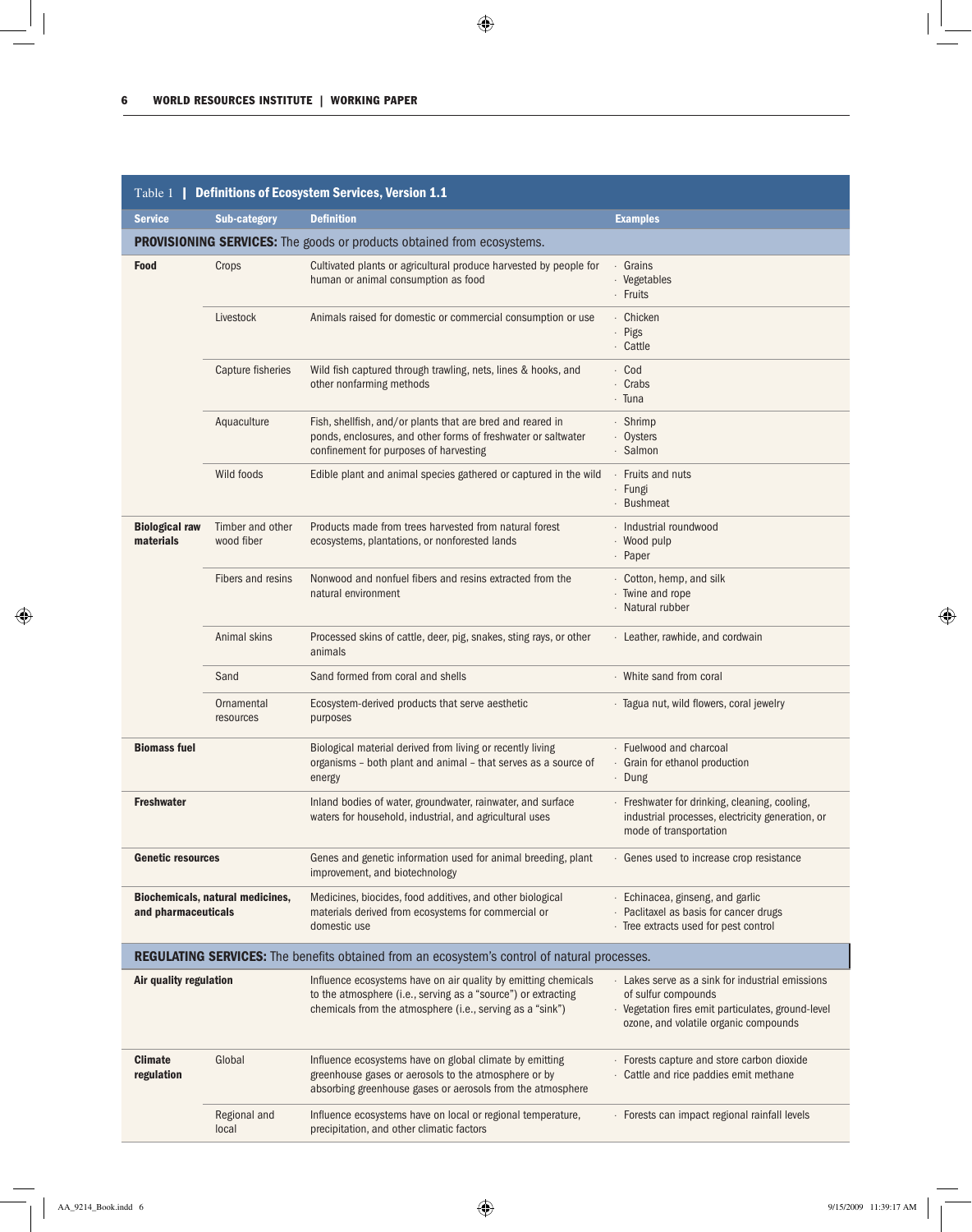| Table 1   Definitions of Ecosystem Services, Version 1.1, continued |                                                                                                                                                                                                          |                                                                                                                                                                                                                       |  |  |  |  |  |
|---------------------------------------------------------------------|----------------------------------------------------------------------------------------------------------------------------------------------------------------------------------------------------------|-----------------------------------------------------------------------------------------------------------------------------------------------------------------------------------------------------------------------|--|--|--|--|--|
| <b>Service</b>                                                      | <b>Definition</b>                                                                                                                                                                                        | <b>Examples</b>                                                                                                                                                                                                       |  |  |  |  |  |
|                                                                     | <b>REGULATING SERVICES (continued)</b>                                                                                                                                                                   |                                                                                                                                                                                                                       |  |  |  |  |  |
| <b>Water regulation</b>                                             | Influence ecosystems have on the timing and magnitude of water<br>runoff, flooding, and aquifer recharge, particularly in terms of the water<br>storage potential of the ecosystem or landscape          | Permeable soil facilitates aquifer recharge<br>River floodplains and wetlands retain water -<br>which can decrease flooding during runoff peaks<br>- reducing the need for engineered flood control<br>infrastructure |  |  |  |  |  |
| <b>Erosion regulation</b>                                           | Vegetative cover retains soil; coral reefs protect coastal areas                                                                                                                                         | Vegetation such as grass and trees prevents soil loss<br>due to wind and rain and prevents siltation of water<br>ways<br>· Forests on slopes hold soil in place, thereby<br>preventing landslides                     |  |  |  |  |  |
| Water<br>purification<br>and waste<br>treatment                     | Role ecosystems play in the filtration and decomposition of organic<br>wastes and pollutants in water; assimilation and detoxification of<br>compounds through soil and subsoil processes                | · Wetlands remove harmful pollutants from water by<br>trapping metals and organic materials<br>Soil microbes degrade organic waste, rendering it less<br>harmful                                                      |  |  |  |  |  |
| <b>Disease regulation</b>                                           | Influence that ecosystems have on the incidence and abundance of<br>human pathogens                                                                                                                      | Intact forests reduce the occurrence of standing water<br>- a breeding area for mosquitoes - and thereby can<br>reduce the prevalence of malaria                                                                      |  |  |  |  |  |
| Soil quality<br>regulation                                          | Role ecosystems play in sustaining soil's biological activity, diversity and<br>productivity; in regulating and partitioning water and solute flow; and, in<br>storing and recycling nutrients and gases | Some organisms aid in decomposition of organic<br>matter, increasing soil nutrient levels<br>Some organisms aerate soil, improve soil chemistry,<br>and increase moisture retention<br>· Animal waste fertilizes soil |  |  |  |  |  |
| <b>Pest regulation</b>                                              | Influence ecosystems have on the prevalence of crop and livestock<br>pests and diseases                                                                                                                  | Predators from nearby forests - such as bats, toads,<br>and snakes - consume crop pests                                                                                                                               |  |  |  |  |  |
| <b>Pollination</b>                                                  | Role ecosystems play in transferring pollen from male to female flower<br>parts                                                                                                                          | Bees from nearby forests pollinate crops<br>$\epsilon$                                                                                                                                                                |  |  |  |  |  |
| Natural hazard<br>regulation                                        | Capacity for ecosystems to reduce the damage caused by natural<br>disasters such as hurricanes to maintain natural fire frequency and<br>intensity                                                       | Mangrove forests and coral reefs protect coastlines<br>from storm surges<br>Biological decomposition processes reduce potential<br>fuel for wildfires                                                                 |  |  |  |  |  |
|                                                                     | <b>CULTURAL SERVICES:</b> The nonmaterial benefits obtained from ecosystems.                                                                                                                             |                                                                                                                                                                                                                       |  |  |  |  |  |
| <b>Recreation and</b><br>ecotourism                                 | Recreational pleasure people derive from natural or cultivated<br>ecosystems                                                                                                                             | · Hiking, camping, and bird watching<br>· Going on safari                                                                                                                                                             |  |  |  |  |  |
| <b>Ethical values</b>                                               | Spiritual, religious, aesthetic, intrinsic, "existence," or other values<br>people attach to ecosystems, landscapes, or species                                                                          | Spiritual fulfillment derived from sacred lands and<br>rivers<br>Belief that all species are worth protecting regardless<br>of their utility to people - "biodiversity for biodiversity's<br>sake"                    |  |  |  |  |  |
|                                                                     | <b>SUPPORTING SERVICES:</b> The natural processes that maintain the other ecosystem services.                                                                                                            |                                                                                                                                                                                                                       |  |  |  |  |  |
| <b>Nutrient cycling</b>                                             | Flow of nutrients (e.g., nitrogen, sulfur, phosphorus, carbon) through<br>ecosystems                                                                                                                     | Transfer of nitrogen from plants to soil, from soil to<br>oceans, from oceans to the atmosphere, and from the<br>atmosphere to plants                                                                                 |  |  |  |  |  |
| <b>Primary production</b>                                           | Formation of biological material by plants through photosynthesis and<br>nutrient assimilation                                                                                                           | Algae transform sunlight and nutrients into biomass,<br>thereby forming the base of the food chain in aquatic<br>ecosystems                                                                                           |  |  |  |  |  |
| <b>Water cycling</b>                                                | Flow of water through ecosystems in its solid, liquid, or gaseous forms                                                                                                                                  | Transfer of water from soil to plants, plants to air, and<br>air to rain                                                                                                                                              |  |  |  |  |  |

*Source: Adapted from the reports of the Millennium Ecosystem Assessment, 2005; The Cost of Policy Inaction, 2008; the Corporate Ecosystem Services Review, 2008; and Ecosystem Services: A Guide for Decision Makers, 2008.*

*For more information go to www.wri.org/ecosystems/esr*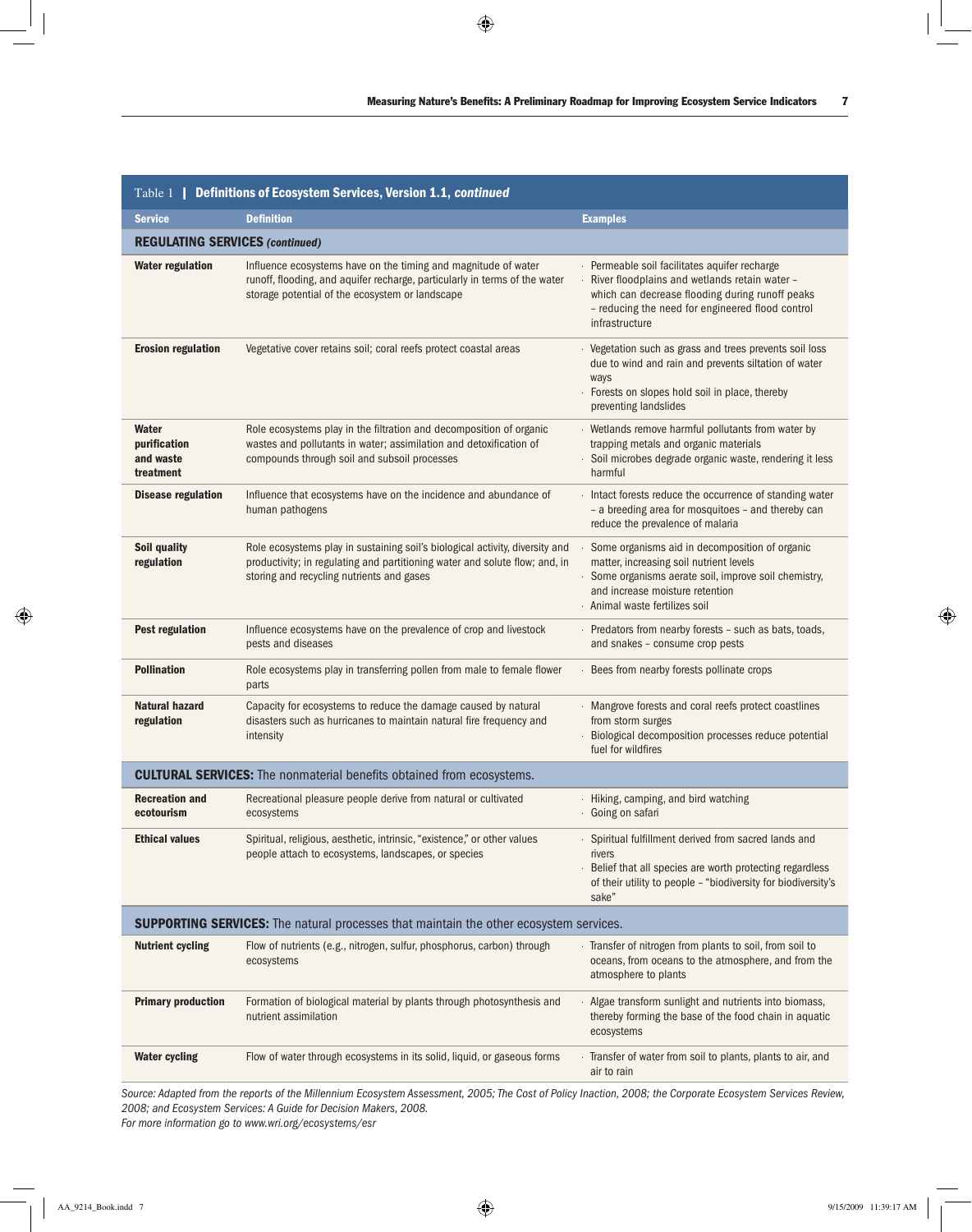the set of indicators for each service provides. The answers to these questions were considered separately from the questions of "ability to communicate information" and "data availability." The questions were:

1. Do the indicators for each ecosystem service provide a complete picture of the service, as described in Table 1? For example, do indicators cover a number of issues related to that service, or are they all focused on only one aspect?

#### Box 3 | Rating Ecosystem Service Indicators

#### Indicator Criteria

Useful, policy-relevant indicators share many characteristics. These similarities have led to the development of criteria for assessing the effectiveness of indicators (see for example MA, 2005; EPA, 2000). This study adapted existing criteria for the purposes of assessing the ecosystem service indicators compiled from the global MA. The criteria are grouped into two elements:

- 1. Ability to convey information, i.e. what is the indicator's capacity to summarize the characteristics of the flow of an ecosystem service at multiple spatial and temporal scales and communicate these characteristics to non-technical policy-makers.
- 2. Data availability, i.e. whether sufficient data are available to support policy-makers' use of the ecosystem service indicator.

The criteria within each of these elements are:

#### Ability to Convey Information:

- 1. Intuitive. Indicators communicate information about ecosystem services clearly without ambiguity. Good indicators avoid differing interpretations of the ecosystem service state or trend being presented. Indicators must be easily understood by policy-makers and other non-technical audiences.
- 2. Sensitive. Sensitive indicators are able to detect changes in time for policy adjustments before the changes are profound and the ability to take remedial or adaptive action is compromised.
- 3. Accepted. Accepted indicators adhere to agreed scientific methods and available data sets where possible.

#### Data Availability

- 1. Monitoring systems gather data at sufficient temporal and special scales. Applying the ecosystem services framework requires information at multiple spatial and temporal scales; monitoring systems therefore need to gather data with sufficient regularity and at a relevant scale to track changes at a rate appropriate to the "characteristic scale" of ecosystem processes and flow of services (MA, 2005).
- 2. Processed and available. For data to be available to populate indicators, they must be processed into formats that are widely used and made available for easy access. Effective data processing and sharing can take different forms, but often includes posting GIS data files, databases, or spreadsheet files on the internet or publishing them on CD.
- 3. Normalized and disaggregated. The ability to normalize and disaggregate1 data is necessary in order to conduct assessments and policy analysis at "spatial and temporal scales appropriate to the process of phenomenon being examined" (MA, 2005). Data need to be able to support normalizing—e.g., total cereal harvest is normalized by fertilizer application to become cereal harvest per ton of nutrient applied,and disaggregating—e.g., separating cereal harvest into production of maize, wheat, and sorghum so as to inform analysis and possible policy actions.

#### Applying the Ratings

As a means to assess the ecosystem service indicators compiled from the global MA, a rating of "high", "medium", or "low" (numerically 3, 2, or 1 respectively) was assigned for each criterion listed above for each indicator. The scores for the three criteria under each element--ability to convey information, and data availability—were then averaged (using a simple arithmetic mean) to reach an overall score for that element.

1. Normalizing makes an indicator easier to compare between regions by dividing a measure—such as crop production—by a common denominator such as population, area, or inputs such as fertilize application. This results in crop production per person, crop yield per area, and crop yield per amount of fertilizer. Disaggregating allows for analysis of the specific elements that are driving trends within a larger sector.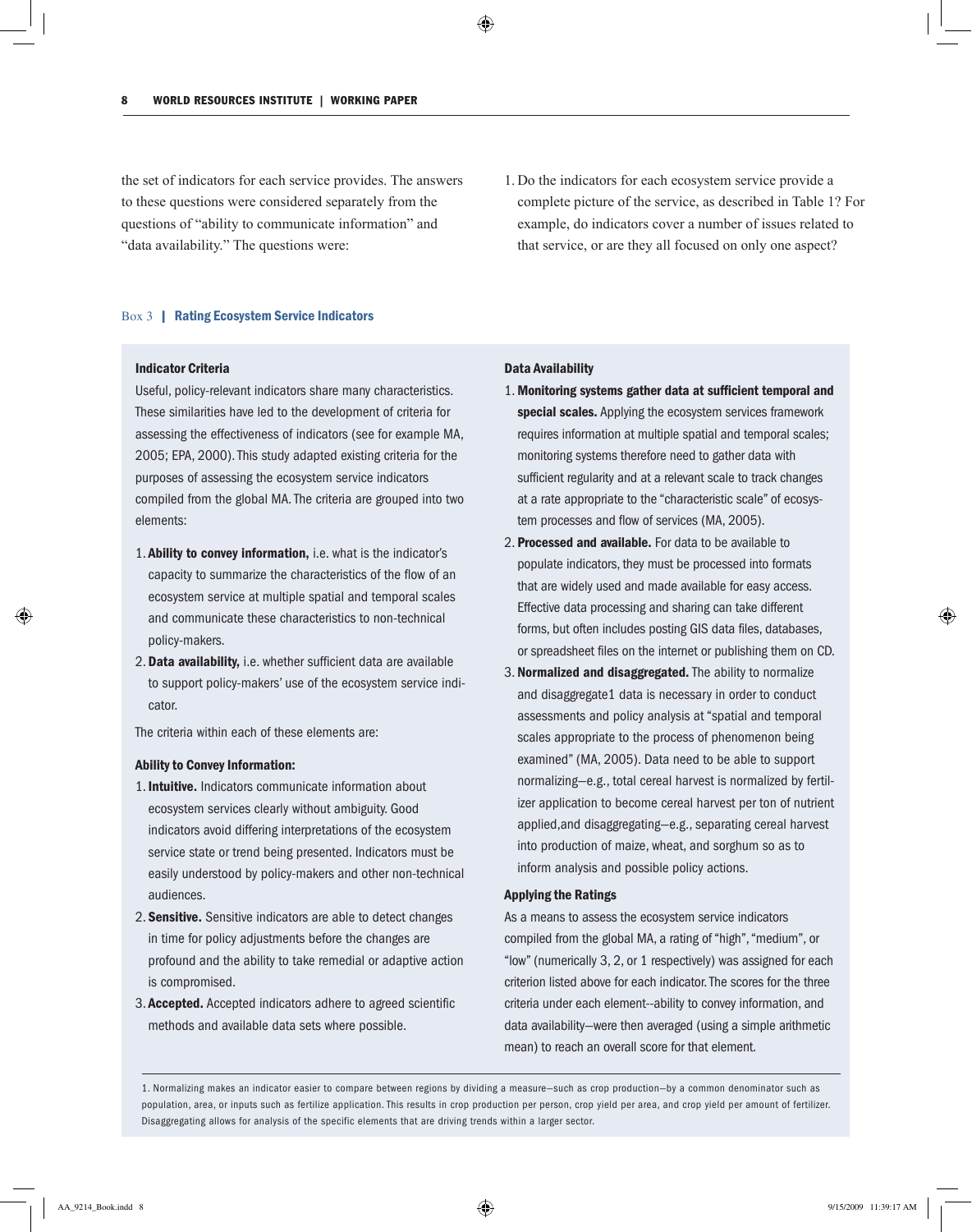- 2. How consistent or varied are the scores for indicators within a service?
- 3.Is "data availability" or "ability to convey information" the greatest limitation and does this vary by ecosystem service and category (i.e., whether the service is a provisioning, regulating, or cultural service)?

## Limitations of the Study

The approach for this analysis was carefully designed. However, a number of limitations remain:

- 1.Limited scope: This paper is based on an analysis of the indicators used in the Millennium Ecosystem Assessment (MA), and in the global MA in particular. Because there are indicators of ecosystem services that were not included in the MA, and the method of extracting indicators from the text may have overlooked some, this study is based on only a subset of available indicators. Specifically:
	- Because this analysis focused on indicators compiled from the global MA, only globally relevant indicators for which there was sufficient data for the global MA were included.
	- Important regulating and cultural services—including pollination services, disease regulation, erosion regulation, and spiritual services—were not assessed by the MA, making it impossible to assess the indicators for those services here.
	- Research for MA follow-up and other activities since the MA's publication may address some of the gaps identified here by developing new indicators or gathering new data.
	- Because this analysis focuses on indicators of the flow of an ecosystem service, the strengths and limitations of indicators of stocks of an ecosystem service are not assessed. This choice was made based on an early conclusion that the MA, out of necessity, often relied on indicators of ecosystem state (stock) as proxies for ecosystem services (flows). The author therefore determined to specifically assess indicators of ecosystem services. However, this represents a gap because indicators of both ecosystem state and ecosystem

services are needed to fully inform policy decisions. Future work should consider both, by assessing how other indicator compilations such as those developed by the Biodiversity Indicators Partnership, the Convention on Biological Diversity, and others, can integrate with indicators of ecosystem services.

• This study did not assess supporting service indicators. This choice was made because many supporting services occur outside the influence of policy-makers due to the time scale at which the ecological functions that provide these services occur. However, supporting services should not automatically be excluded from future efforts to develop ecosystem service indicators. Where these services do occur in a policy-relevant time frame and can be supported or undermined by management decisions, indicators to understand, communicate and help manage these ecosystem functions should be developed.

As efforts to develop and apply indicators relevant for mainstreaming ecosystem services are conceived and implemented, post-MA initiatives such as the Biodiversity Indicators Partnership, The Economics of Ecosystems and Biodiversity, and the State of the Nation's Ecosystems<sup>3</sup> should be consulted to ensure that information developed since the MA was completed can inform any efforts moving forward.

- 2. Subjectivity: While concrete criteria were identified with the intention of guiding the ratings applied for each indicator, the ratings remain subjective. It is therefore reasonable to expect that there will be disagreements about the ratings assigned to various indicators. Future indicator assessments will seek to include partners to reduce subjectivity and improve confidence in the lessons provided from the results.
- 3. Data: Because the discussion of data availability focuses on the global MA, lessons from this analysis may not be applicable to a specific country or region, as data constraints vary dramatically among countries.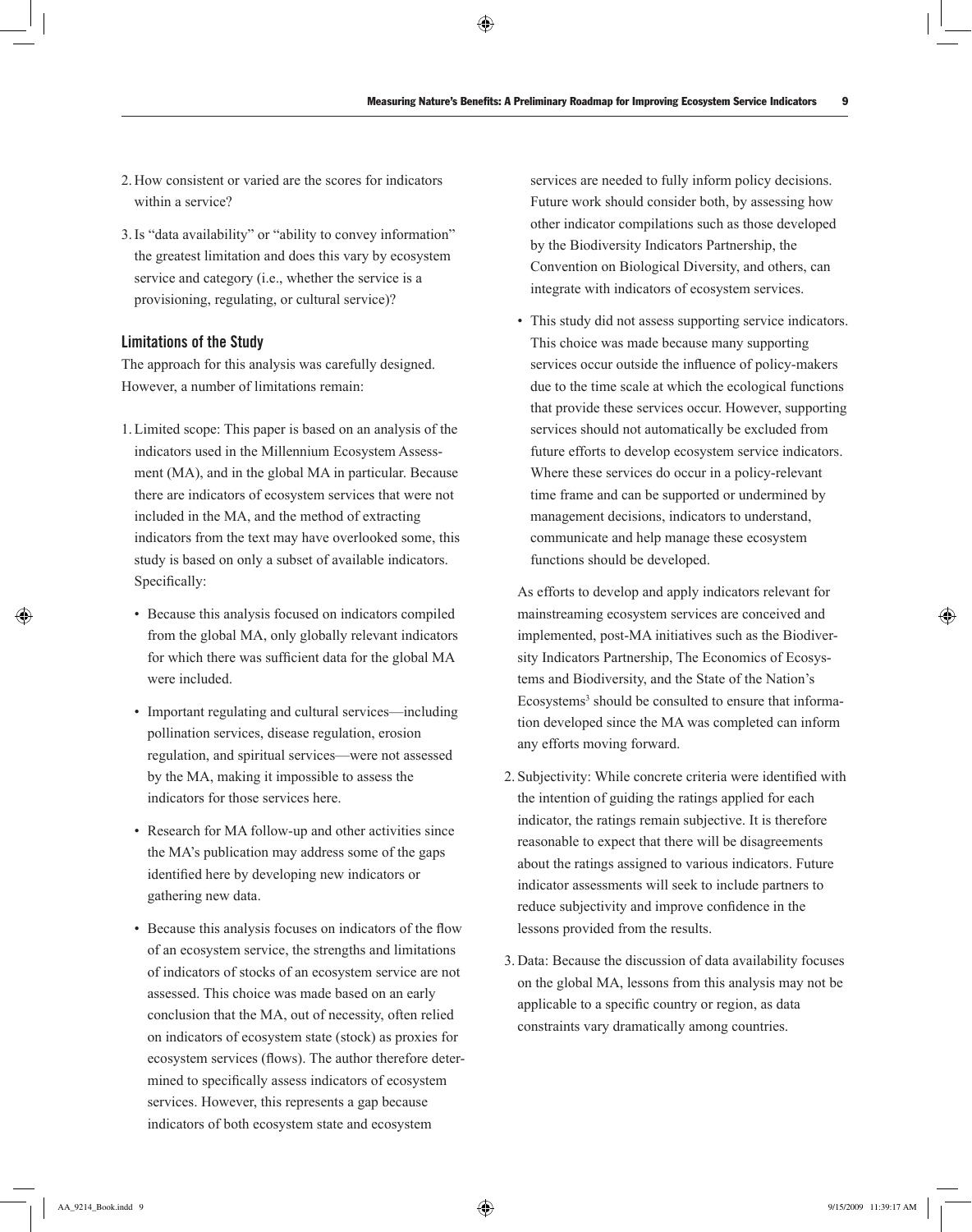## 3. The State of Ecosystem Service **INDICATORS**

Based on this analysis, ecosystem service indicators need to be expanded and improved before they can fully support mainstreaming of ecosystem service concepts into policymaking (Table 2). Data collection and compilation also need to be strengthened. While our analysis was primarily focused on the global MA, indicators compiled from three sub-global assessments support these overall conclusions (see Appendix 3 and Box 4 for more on these indicators).

Four limitations characterize ecosystem service indicators:

- 1.The ability of indicators to convey information is low overall, although it varies widely among services.
- 2.The indicators available for most ecosystem services are not comprehensive and are often inadequate to fully characterize the diversity and complexity of the benefits provided.
- 3. Data are often insufficient to support the use of these indicators.
- 4.Indicators for regulating and cultural services lag behind provisioning services in each of the limitations identified above.

These findings point to a significant gap in the availability of ecosystem service indicators to communicate information about the benefits ecosystems provide to people. Left unaddressed, these gaps will constrain adoption of ecosystem service concepts into policy making.

## Summary Findings for Ecosystem Service Indicators

Average scores for the indicators compiled for each ecosystem service<sup>4</sup> are presented in Table 2, along with the name of the institution that has responsibility for compiling data for each indicator, where relevant. These scores illustrate the strengths, weaknesses, and gaps in ecosystem service indicators and allow for a comparison between provisioning, regulating, and cultural services.

The overall performance of indicators is low. Less than one third are supported by indicators that earn an average score of *high* for "ability to convey information." The scores for

"data availability" are worse: none of the ecosystem services assessed had an aggregate score of *high*.

Provisioning services have the best scores for their ability to convey information and for data availability. Of the 11 provisioning services, nearly half (5) earn an aggregate score of *high*, while 4 rank *medium* for ability to convey information. Two services (*genetic resources* and *biochemicals and natural medicines*) rank *low* on this measure.

Regulating service indicators are weaker overall than provisioning service indicators. Less than one third (two) of the regulating ecosystem services assessed received an average score of *high* for ability to convey information. Over half (four) received a score of *medium* for this element, while one ranked *low*. For data availability, four of the six services received rankings of *low*.

Cultural services score poorest compared to both provisioning and regulating services. Of the two services assessed, neither scored *high* for conveying information. Only one, *recreation and tourism*, scored *medium* while the other scored *low*. Both services scored *low* for data availability.

## Indicator Comprehensiveness

The individual indicators compiled for each ecosystem service are presented in Tables 3, 4, and 5. By providing the scores for each indicator as well as whether the indicator is a proxy measure (see Appendix 1 for a definition), these tables provide a more nuanced picture of the indicators for each service than the average scores in Table 2. The individual indicators allow for an assessment of how each contributes to understanding the ecosystem service, and how comprehensive a picture of the service the indicators give when viewed as a whole. The key findings from the assessment of indicator comprehensiveness are:

- The indicators for most provisioning services provide for a more complete understanding of the service than for most regulating and cultural services.
- The indicator ratings for ability to convey information and data availability were broadly consistent for indicators compiled for any given ecosystem service. There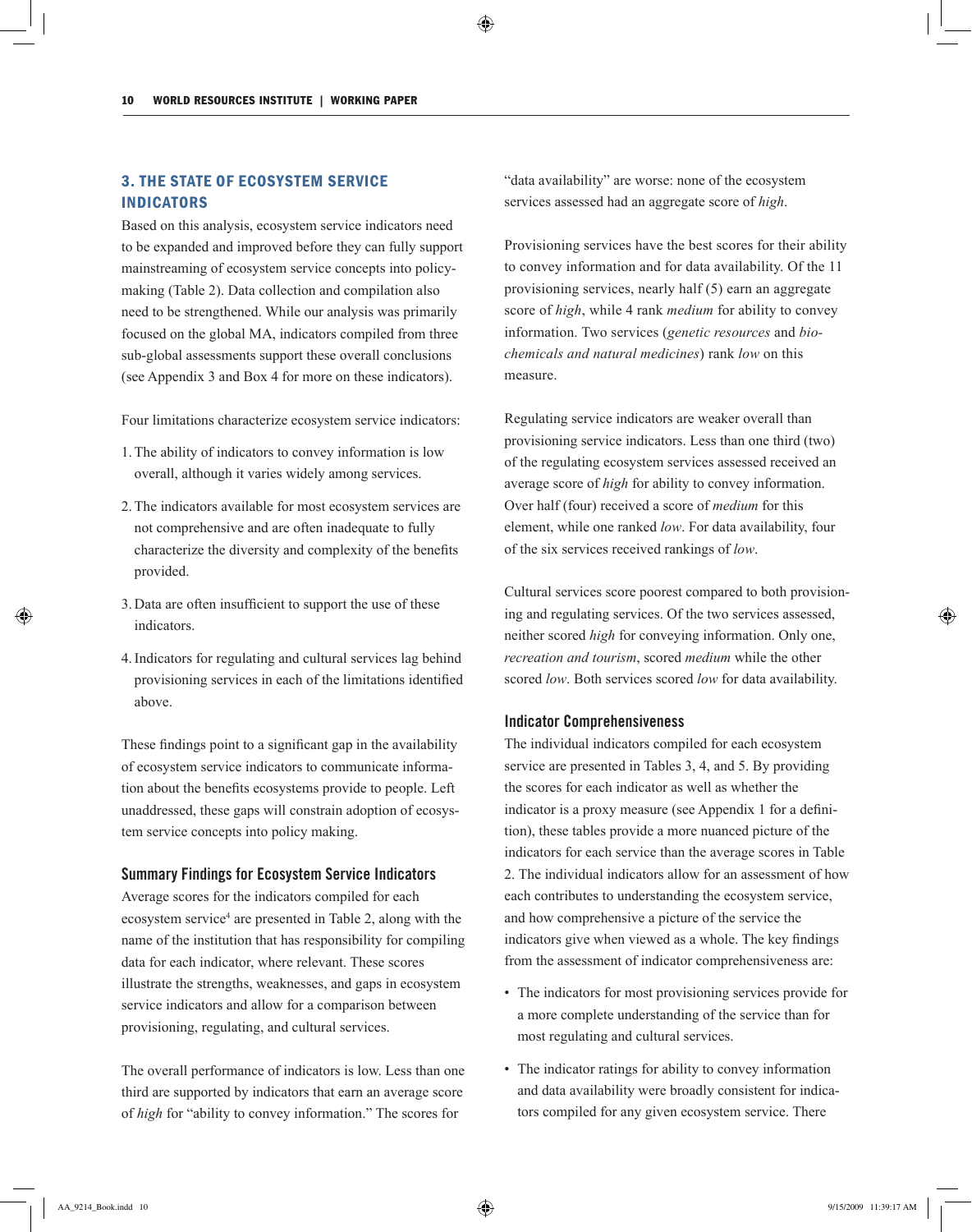was significant variability, however, in the indicator scores between services. This variability exists within the broader provisioning, regulating, and cultural categories as well as among them.

• Data availability significantly limits the state of knowledge for all services, but is particularly acute for

regulating and cultural services. Institutional responsibility for compiling data by organizations such as the Food and Agriculture Organization of the United Nations (FAO) translates into greater data availability. Those indicators with institutional support have better data availability overall.

| Table 2   Rating the Ability of Compiled Indicators to Inform Policy-Making |                                       |                                    |                     |                                   |  |  |  |
|-----------------------------------------------------------------------------|---------------------------------------|------------------------------------|---------------------|-----------------------------------|--|--|--|
|                                                                             | <b>Number of</b><br><b>Indicators</b> | <b>Ability to</b><br><b>Convey</b> | <b>Data</b>         | <b>Global</b><br><b>Compiling</b> |  |  |  |
| <b>Ecosystem Service</b>                                                    | <b>Identified</b>                     | <b>Information</b>                 | <b>Availability</b> | <b>Agency</b>                     |  |  |  |
| <b>PROVISIONING</b>                                                         |                                       |                                    |                     |                                   |  |  |  |
| <b>Food</b>                                                                 |                                       |                                    |                     |                                   |  |  |  |
| Crops                                                                       | 4                                     |                                    |                     | FAO                               |  |  |  |
| Livestock                                                                   | 3                                     |                                    |                     | FA <sub>O</sub>                   |  |  |  |
| Capture fisheries                                                           | $\overline{7}$                        |                                    |                     | FA <sub>O</sub>                   |  |  |  |
| Aquaculture                                                                 | $\overline{2}$                        |                                    |                     | FA <sub>O</sub>                   |  |  |  |
| Wild foods                                                                  | $\mathbf{1}$                          |                                    |                     | None                              |  |  |  |
| <b>Biological raw materials</b>                                             |                                       |                                    |                     |                                   |  |  |  |
| Timber                                                                      | 6                                     |                                    |                     | FA <sub>O</sub>                   |  |  |  |
| Fibers and resins, animal skins, sand, and ornamental resources             | 4                                     |                                    |                     | FA <sub>O</sub>                   |  |  |  |
| <b>Biomass fuel</b>                                                         | $\overline{4}$                        |                                    |                     | FA <sub>O</sub>                   |  |  |  |
| <b>Freshwater</b>                                                           | 5                                     |                                    |                     | FAO                               |  |  |  |
| <b>Genetic resources</b>                                                    | 3                                     |                                    |                     | None                              |  |  |  |
| Biochemicals, natural medicines, and pharmaceuticals                        | $\overline{2}$                        |                                    |                     | None                              |  |  |  |
| <b>REGULATING</b>                                                           |                                       |                                    |                     |                                   |  |  |  |
| Air quality regulation                                                      | $\overline{2}$                        |                                    |                     | None                              |  |  |  |
| <b>Climate regulation</b>                                                   |                                       |                                    |                     |                                   |  |  |  |
| Global climate regulation                                                   | $\overline{7}$                        |                                    |                     | <b>IPCCC</b>                      |  |  |  |
| Regional and local climate regulation                                       | 4                                     |                                    |                     | None                              |  |  |  |
| <b>Water regulation</b>                                                     | $\overline{2}$                        |                                    |                     | None                              |  |  |  |
| <b>Erosion regulation</b>                                                   |                                       | No Indicators Identified           |                     |                                   |  |  |  |
| Water purification and waste treatment                                      | 3                                     |                                    |                     | None                              |  |  |  |
| <b>Disease regulation</b>                                                   | 3                                     |                                    |                     | None                              |  |  |  |
| Soil quality regulation                                                     |                                       | No Indicators Identified           |                     |                                   |  |  |  |
| <b>Pest regulation</b>                                                      |                                       | No Indicators Identified           |                     |                                   |  |  |  |
| <b>Pollination</b>                                                          | No Indicators Identified              |                                    |                     |                                   |  |  |  |
| <b>Natural hazard regulation</b>                                            | $\overline{7}$                        |                                    |                     | None                              |  |  |  |
| <b>CULTURAL</b>                                                             |                                       |                                    |                     |                                   |  |  |  |
| Aesthetic/ ethical values                                                   | $\overline{4}$                        |                                    |                     | None                              |  |  |  |
| Spiritual and religious values                                              |                                       | No Indicators Identified           |                     |                                   |  |  |  |
| <b>Recreation and ecotourism</b>                                            | 5                                     |                                    |                     | None                              |  |  |  |
|                                                                             |                                       |                                    |                     |                                   |  |  |  |

Low: Indicators and data availability are inadequate for support policy-making

Medium: Indicators and data availability are sufficient to partially inform policy-making

High: Indicators and data availability are sufficient to inform policy-making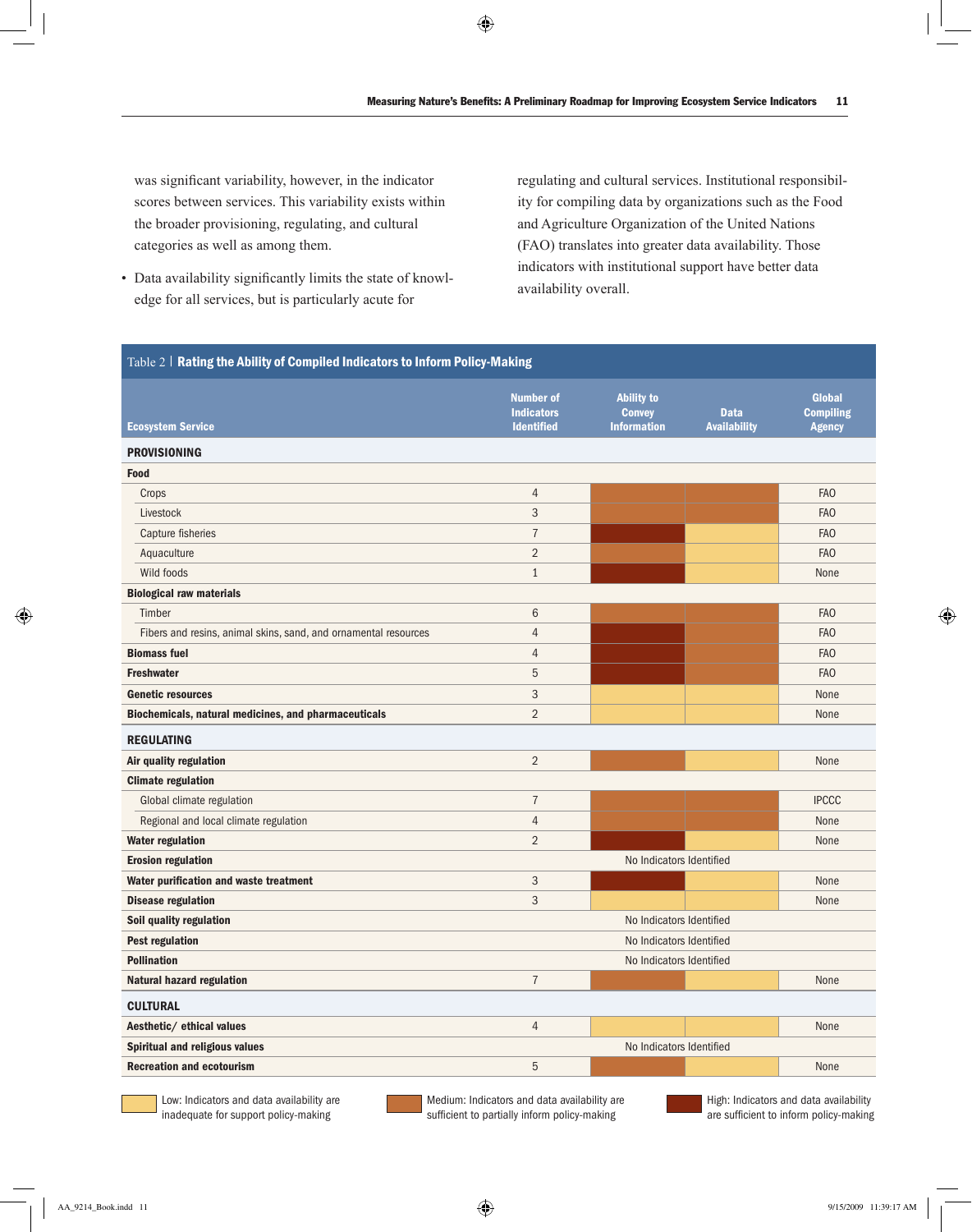The comparative strength of provisioning services in this "comprehensiveness" analysis appears to be partly due to the fact that most provisioning services have compiled indicators that score either "medium" or "high" (see Table 1 for a comparison of the variability and complexity of definitions and examples for each service).

*Comprehensiveness of Provisioning Service Indicators* An assessment of the individual indicators for most provisioning services reinforces the findings of the aggregate scores for the indicators. Of the 11 services, the indicators for 8 provide for a reasonably comprehensive understanding of the service. For example, the *biomass fuel* service has four indicators that provide information about the service from the standpoint of production, value, and its contribution to industrial fuel demand. Similarly, *capture fisheries*, is supported by varied indicators that provide insight into different aspects of how people benefit from this service.

The compiled indicators for some provisioning services, however, are not able to convey a very complete picture. The indicators for *genetic resources* and *biochemicals, natural medicines*, and *pharmaceuticals* are focused on investments people are making into finding useful species and the number and economic value of the species they find. These indicators provide only a partial understanding of these services, an acknowledgment on the part of companies that the services hold value, but not any sense of how much that value is or what form it takes. The provisioning service of *wild foods* faces a different constraint. Its lone indicator is *number of wild species used for human food*, which doesn't provide sufficient insight into the quality or volume of this service.

## *Comprehensiveness of Regulating Service Indicators*

The indicators for regulating services vary significantly in their comprehensiveness. Only one of the regulating services assessed by the global MA was deemed to have a relatively comprehensive set of indicators (Table 4). Even this one—*global climate regulation*—would benefit from additional indicators to fully illuminate how the service contributes to climate regulation. For most other regulating services, the small number of indicators conveys only a narrow understanding of the service.

Global climate regulation is the regulating service with the most comprehensive set of indicators, with seven. However, most of the indicators earned only medium scores for "ability to convey information," indicating that they still require improvement. Water regulation, in comparison to global climate regulation, has two indicators—*soil water infiltration* and *soil water storage*— that both rank high for ability to convey information. However, both indicators are technical measures of soil's role in this service, excluding other aspects of water regulation. Other indicators will need to be identified to increase indicator comprehensiveness for this service. Similarly, two of the three indicators for *disease regulation* are focused on disease vectors, while the third looks at overall disease burden. Indicators for other aspects of disease regulation will be needed to round out the overall understanding of this service.

The indicators for global climate regulation earn mostly medium or high marks for "data availability." This is the only regulating service that has more indicators ranking higher than "low." In fact, all indicators for every other regulating service except *regional and local climate regulation* were ranked "low" for data availability.

#### *Comprehensiveness of Cultural Service Indicators*

The comprehensiveness of the two cultural services assessed by the global MA are quite different. The indicators for *aesthetic values* are nearly all focused on economic expressions of peoples' appreciation of the aesthetic value of ecosystems. This provides for only a limited understanding of this service. Indicators for *recreation and ecotourism* are more evenly split between indicators of economic value and the number of people who make use of recreation and ecotourism services. Indicators for the number of visitors to natural areas, tourism employment, and numbers of hunters and anglers provide a relatively complete understanding of this service.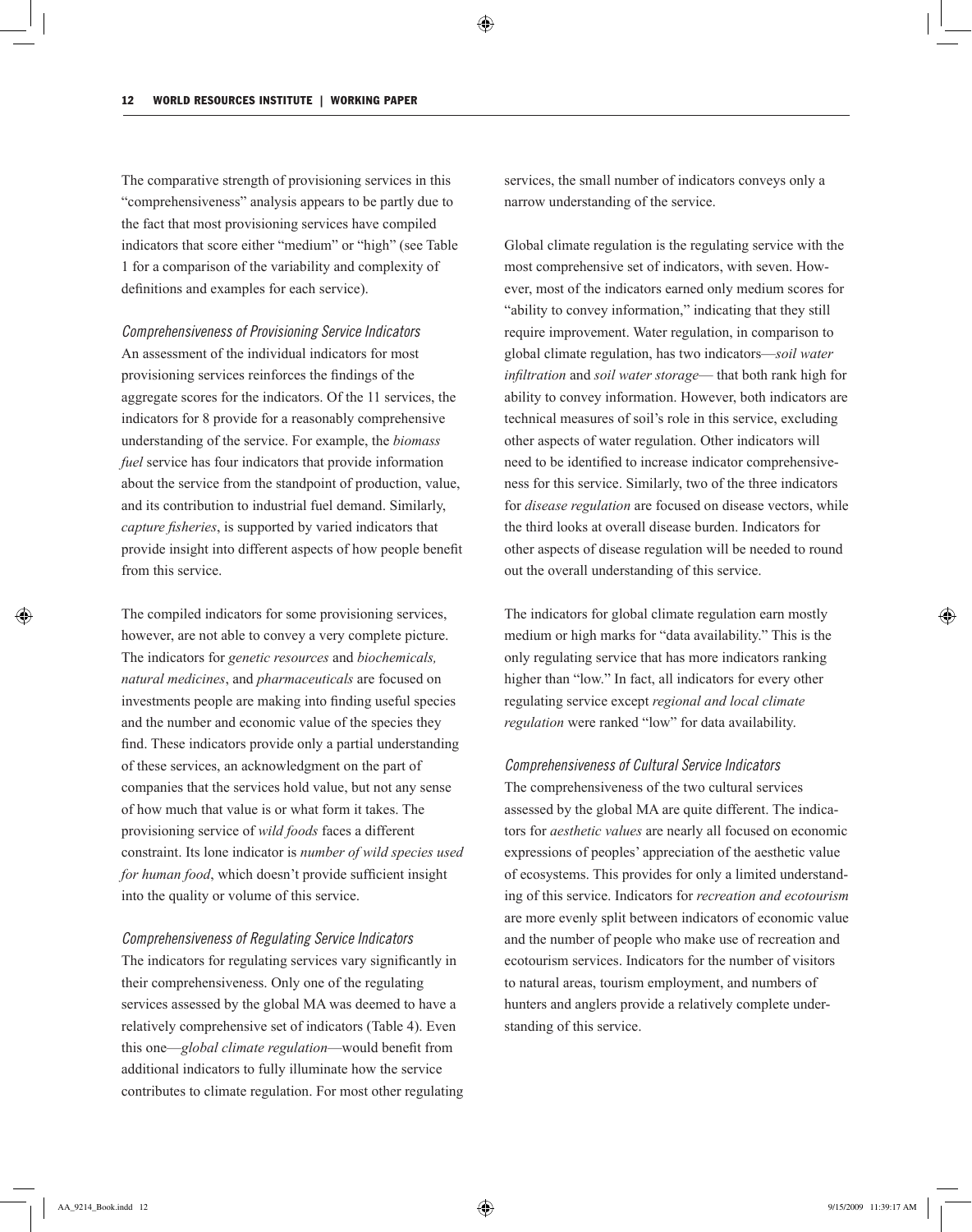#### Box 4 | Indicators Used in Sub-global Assessments

To facilitate comparison between the ecosystem service indicators applied in sub-global assessments and those used in the global MA, ecosystem service indicators were compiled from the Portugal, Western China, and Southern Africa sub-global assessments. As with the global MA, the focus from the sub-global assessments was on indicators that communicate the flow of services rather than ecosystem state.

#### Similar Constraints to Global MA Indicators

Indicators of ecosystem services used in sub-global assessments were constrained in similar ways to those compiled from the global MA. In fact, the sub-global assessments amplified some of the shortcomings of global MA indicators. Even more than in the global MA, indicators for provisioning services were stronger than those for regulating and cultural services, which were weak overall.

There were not necessarily a greater number of provisioning service indicators applied in the sub-global assessments, but those that were used were more specifically aligned with local priorities. Water resources and fish production were highlighted in the Portugal study. Rural livelihoods, including fishing, water provision, and crop production was a major focus of the Southern Africa assessment. While difficult to assess with certainty, the dominance of provisioning service indicators in the sub-global assessments appeared to reflect the comparative abundance of data at both the national and sub-national scales for these services compared to regulating and cultural services.

Our comparison found that regulating service indicators were weaker overall in the sub-global assessments than in the global MA. One possible reason for this is that data for many regulating services are difficult to monitor and quantify at a detailed level, and as a result these services were not considered in the sub-global assessments. For example, soil infiltration and soil water storage are potentially useful indicators of water regulating services, but are not broadly supported by available databases. Overall, the global MA was more comprehensive in terms of how many services it considered and it applied a number of indicators with spotty data. Given the lack of local data, sub-global assessments may have chosen to not consider those services for which they had few indicators or inadequate data.

The application of cultural service indicators was broadly similar to that of the global MA. However, some aspects of cultural services were explored at the sub-global level that the global MA was not able to address. In some cases sub-global assessments can explore issues that do not make much sense at larger geographic scales. For example, the Southern Africa assessment inventoried and ranked which resources a local tribe considered most important, in which cultural services ranked higher than provisioning. Other examples included the monitoring of tourist preferences.

#### Data Driven Assessments?

Variability in the availability of data for different topics and sectors in different parts of the world was highlighted by the sub-global assessments. The topics covered appeared to be shaped by the data available to the authors from national statistical accounts and other locally accessible data compilations. There were also some meaningful similarities among the topics treated in sub-global assessments, in particular, the inclusion of freshwater and rural livelihoodrelated indicators. However, the lack of trend data highlighted the need to strengthen data gathering institutions.

There were also some instances of data being available for sub-global assessments that were not available for the global assessment. These include several cultural service indicators, as well as detailed biodiversity overviews at the local level. Data on households, including consumption, population density, and agricultural needs and production were also noted.

## Use of Spatial Data

Some sub-global assessments—notably the Southern Africa assessment and, to an extent, the Western China assessment—made strong use of data presented using maps, demonstrating one approach that can help facilitate multiscale assessments. The use of spatial data allows for easier comparisons of regions and sectors within and between study areas.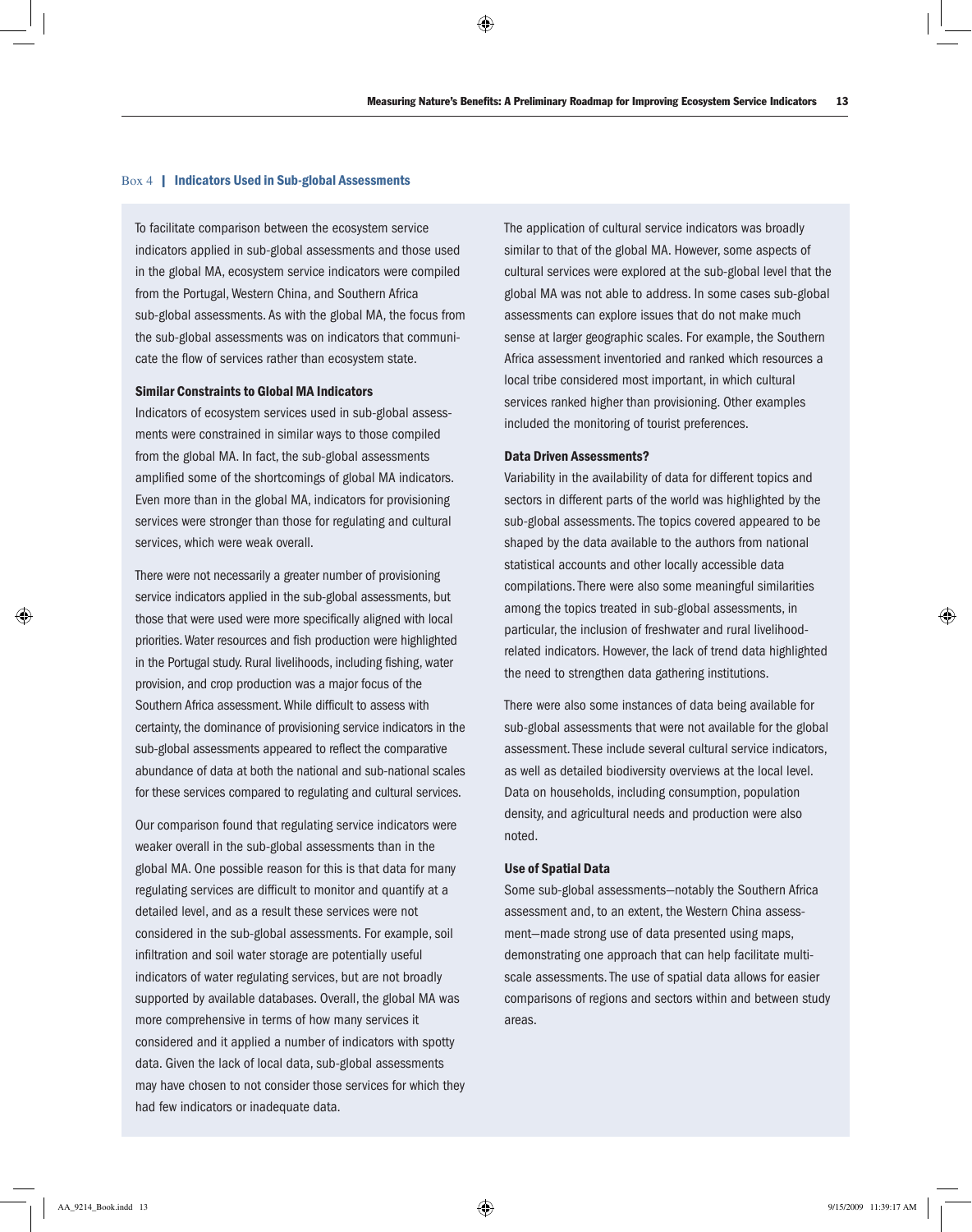| Table 3   Indicators Compiled for Provisioning Services              |                            |                                                  |                                     |                                    |                                   |
|----------------------------------------------------------------------|----------------------------|--------------------------------------------------|-------------------------------------|------------------------------------|-----------------------------------|
|                                                                      |                            |                                                  | <b>Ability to</b>                   |                                    | <b>Global</b>                     |
| <b>Indicator</b>                                                     | <b>Proxy</b><br>Indicator? | <b>Data Units</b>                                | <b>Convey</b><br><b>Information</b> | <b>Data</b><br><b>Availability</b> | <b>Compiling</b><br><b>Agency</b> |
| <b>PROVISIONING</b>                                                  |                            |                                                  |                                     |                                    |                                   |
| <b>FOOD</b>                                                          |                            |                                                  |                                     |                                    |                                   |
| <b>Crops</b>                                                         |                            |                                                  |                                     |                                    |                                   |
| Crop production                                                      | No                         | Metric tons                                      |                                     |                                    | FA <sub>O</sub>                   |
| Dietary energy supply                                                | N <sub>o</sub>             | Kilocalories                                     |                                     |                                    | FA <sub>O</sub>                   |
| Employment in crop production and processing                         | N <sub>o</sub>             | Number of people                                 |                                     |                                    | FA <sub>O</sub>                   |
| Value of crop production                                             | N <sub>o</sub>             | Currency                                         |                                     |                                    | FA <sub>O</sub>                   |
| <b>Livestock</b>                                                     |                            |                                                  |                                     |                                    |                                   |
| Livestock production                                                 | N <sub>o</sub>             | Metric tons                                      |                                     |                                    | FA <sub>O</sub>                   |
| Livestock products production                                        | N <sub>o</sub>             | Metric tons                                      |                                     |                                    | FA <sub>O</sub>                   |
| Value of livestock products production                               | N <sub>o</sub>             | Currency                                         |                                     |                                    | FA <sub>O</sub>                   |
| <b>Capture fisheries</b>                                             |                            |                                                  |                                     |                                    |                                   |
| Employment in the marine products sector                             | N <sub>o</sub>             | Number of people                                 |                                     |                                    | FA <sub>O</sub>                   |
| Fish meal in animal feed                                             | N <sub>o</sub>             | Percent                                          |                                     |                                    | FA <sub>O</sub>                   |
| Fish products as a percent of total animal protein in peoples' diets | No                         | Percent                                          |                                     |                                    | FA <sub>O</sub>                   |
| Total fish catch                                                     | No                         | Metric tons                                      |                                     |                                    | FA <sub>0</sub>                   |
| Total marine production                                              | No                         | Metric tons                                      |                                     |                                    | FA <sub>O</sub>                   |
| Total value of marine products                                       | No                         | Metric tons                                      |                                     |                                    | FA <sub>O</sub>                   |
| Value of coastal products used for jewelry and curios                | No                         | Currency                                         |                                     |                                    | FA <sub>O</sub>                   |
| <b>Aquaculture</b>                                                   |                            |                                                  |                                     |                                    |                                   |
| Fish production from aquaculture                                     | No                         | Metric tons, percent of<br>total fish production |                                     |                                    | FA <sub>O</sub>                   |
| Total aquaculture production (including non-fish products)           | No                         | Metric tons                                      |                                     |                                    | FA <sub>O</sub>                   |
| <b>Wild foods</b>                                                    |                            |                                                  |                                     |                                    |                                   |
| Number of wild species used for human food                           | N <sub>o</sub>             | Number of species                                |                                     |                                    | FA <sub>O</sub>                   |
| <b>BIOLOGICAL RAW MATERIALS</b>                                      |                            |                                                  |                                     |                                    |                                   |
| <b>Timber and other wood products</b>                                |                            |                                                  |                                     |                                    |                                   |
| Employment in forest sector                                          | Yes                        | Number of people                                 |                                     |                                    | FA <sub>O</sub>                   |
| Forest biomass production                                            | No                         | Cubic meters, tons                               |                                     |                                    | <b>FAO</b>                        |
| Roundwood production                                                 | N <sub>0</sub>             | Cubic meters, tons                               |                                     |                                    | FA <sub>O</sub>                   |
| Value of forest products                                             | N <sub>o</sub>             | Currency                                         |                                     |                                    | FAO                               |
| Volume of forest products used for local crafts                      | N <sub>o</sub>             | Metric tons                                      |                                     |                                    | FAO                               |
| Wood pulp production                                                 | No                         | Cubic meters, tons                               |                                     |                                    | FA <sub>O</sub>                   |
| Fibers and resins, animals skins, sand, and ornamental resources     |                            |                                                  |                                     |                                    |                                   |
| Employment in fibers production                                      | Yes                        | Number of people                                 |                                     |                                    | FA <sub>O</sub>                   |
| Fibers production                                                    | N <sub>o</sub>             | Metric tons                                      |                                     |                                    | FA <sub>O</sub>                   |
| Production of wildlife-derived skins, wool, and feathers             | N <sub>o</sub>             | Metric tons                                      |                                     |                                    | FAO                               |
| Value of fibers production                                           | No                         | Currency                                         |                                     |                                    | <b>FAO</b>                        |
| <b>BIOMASS FUEL</b>                                                  |                            |                                                  |                                     |                                    |                                   |
| Charcoal production                                                  | No                         | Cubic meters                                     |                                     |                                    | FA <sub>O</sub>                   |
| Fuelwood production                                                  | N <sub>o</sub>             | Cubic meters                                     |                                     |                                    | FAO                               |
| Industrial energy production from forest systems                     | No                         | <b>Terawatts</b>                                 |                                     |                                    | FA <sub>O</sub>                   |
| Monetary value of fuel production                                    | No                         | Currency                                         |                                     |                                    | <b>FAO</b>                        |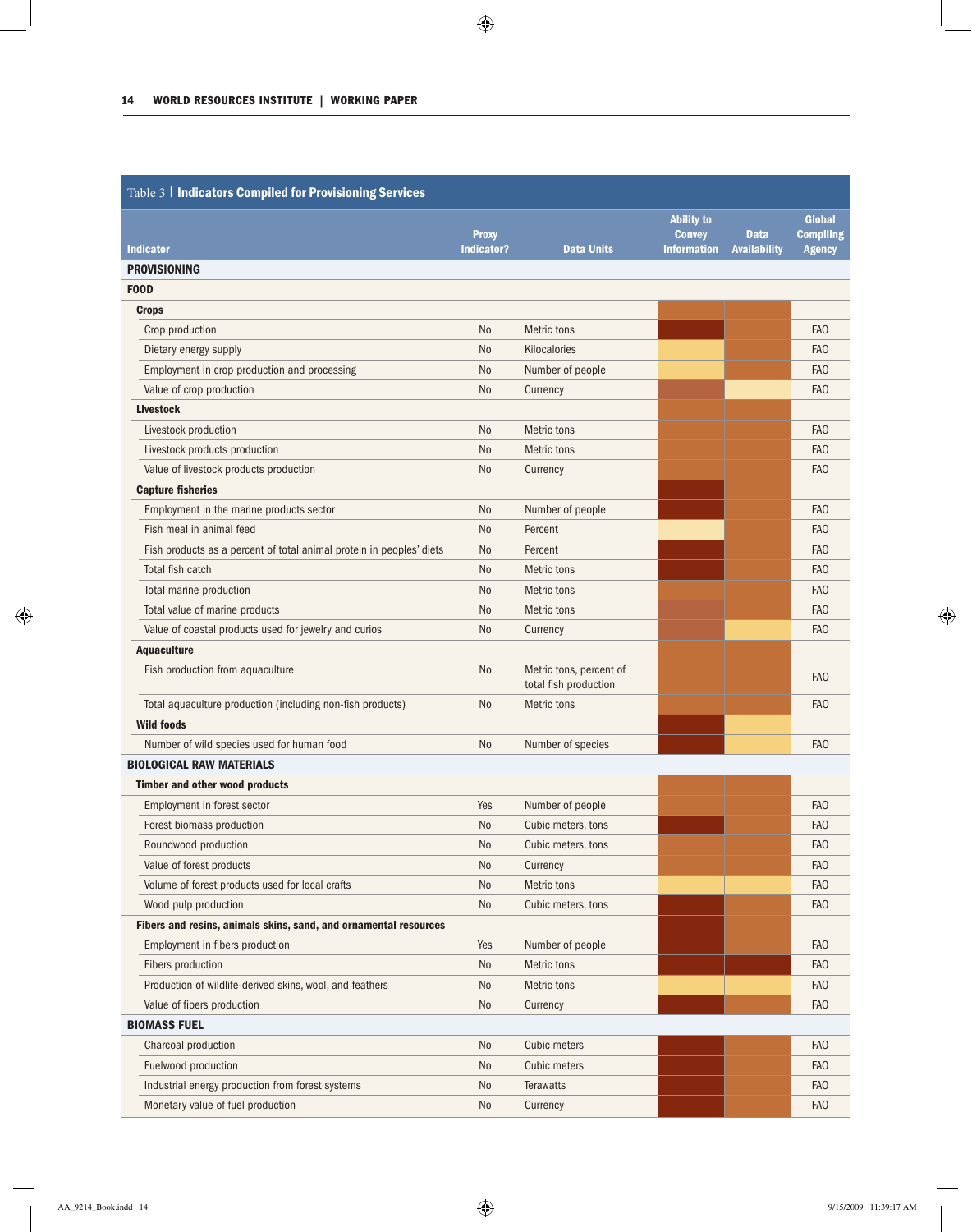| Table 3   Indicators Compiled for Provisioning Services, continued |                                                                                                         |                            |                         |                                                          |                             |                                             |  |
|--------------------------------------------------------------------|---------------------------------------------------------------------------------------------------------|----------------------------|-------------------------|----------------------------------------------------------|-----------------------------|---------------------------------------------|--|
|                                                                    | <b>Indicator</b>                                                                                        | <b>Proxy</b><br>Indicator? | <b>Data Units</b>       | <b>Ability to</b><br><b>Convey</b><br><b>Information</b> | <b>Data</b><br>Availability | Global<br><b>Compiling</b><br><b>Agency</b> |  |
|                                                                    | <b>FRESHWATER</b>                                                                                       |                            |                         |                                                          |                             |                                             |  |
|                                                                    | Population served by renewable water resource                                                           | N <sub>o</sub>             | Number of people        |                                                          |                             | <b>FAO</b>                                  |  |
|                                                                    | Renewable water supply                                                                                  | N <sub>o</sub>             | Cubic kilometers        |                                                          |                             | FA <sub>O</sub>                             |  |
|                                                                    | Renewable water supply accessible to humans                                                             | N <sub>0</sub>             | Cubic kilometers        |                                                          |                             | FA <sub>O</sub>                             |  |
|                                                                    | Water storage capacity                                                                                  | N <sub>o</sub>             | Days of river discharge |                                                          |                             | FA <sub>O</sub>                             |  |
|                                                                    | <b>GENETIC RESOURCES</b>                                                                                |                            |                         |                                                          |                             |                                             |  |
|                                                                    | Investment into natural products prospecting                                                            | Yes                        | Currency                |                                                          |                             | None                                        |  |
|                                                                    | Number of species that have been the subject of major investment<br>or have become a commercial product | Yes                        | Number of species       |                                                          |                             | None                                        |  |
|                                                                    | Value of genetic resources                                                                              | N <sub>0</sub>             | Currency                |                                                          |                             | None                                        |  |
|                                                                    | <b>BIOCHEMICALS, NATURAL MEDICINES, AND PHARMACEUTICALS</b>                                             |                            |                         |                                                          |                             |                                             |  |
|                                                                    | Number of organisms from which drugs have been derived                                                  | N <sub>0</sub>             | Number                  |                                                          |                             | None                                        |  |
|                                                                    | Value of pharmeceutical products developed in natural systems                                           | N <sub>o</sub>             | Currency                |                                                          |                             | None                                        |  |
|                                                                    |                                                                                                         |                            |                         |                                                          |                             |                                             |  |

Low: Indicators and data availability are inadequate for support policy-making

Medium: Indicators and data availability are sufficient to partially inform policy-making

## Data Gathering and Dissemination

Comprehensive data availability at multiple scales and across different geographies is necessary if decision-makers are to use ecosystem service indicators to maximum effect. While this study was only able to look at data available at the global level, it is striking how few agencies compile and disseminate data for easy access and use (see Table 2). The availability of ecosystem services data for smaller regions, including at national and sub-national scales, varies greatly by location and by the kind of data required for each indicator. In some cases, data constraints at sub-global scales will be greater than at the global scale, and vice versa. While the specifics will vary, data will be a constraint in applying ecosystem services concepts in nearly all countries. For example, The Heinz Center found data limitations to be a major obstacle in their series of studies on the state of ecosystems in the United States one of the world's most data-rich countries (Heinz Center, 2008b).

The Food and Agriculture Organization of the United Nations (FAO) and the Intergovernmental Panel on Climate Change (IPCC) are the only two organizations identified in this assessment that had a significant role in gathering and disseminating data that inform ecosystem service indicators. The IPCC provides data on global climate regulation services. The FAO compiles and provides data for 8 of the 11 provisioning services. Indicator data provided by the FAO and IPCC suffered from a number of weaknesses. For example, data presented in spatial formats, helpful in supporting their application at multiple scales, were only rarely available. In addition, disaggregating and normalizing data to support further analysis of the patterns within the aggregate data was usually not possible. Still, all 9 of those ecosystem services for which the FAO and IPCC provide data received an average rank of *medium*. Of the 11 services assessed in this study that are not supported by the FAO or IPCC, 10 received aggregate scores of *low* for data availability.

High: Indicators and data availability are sufficient to inform policy-making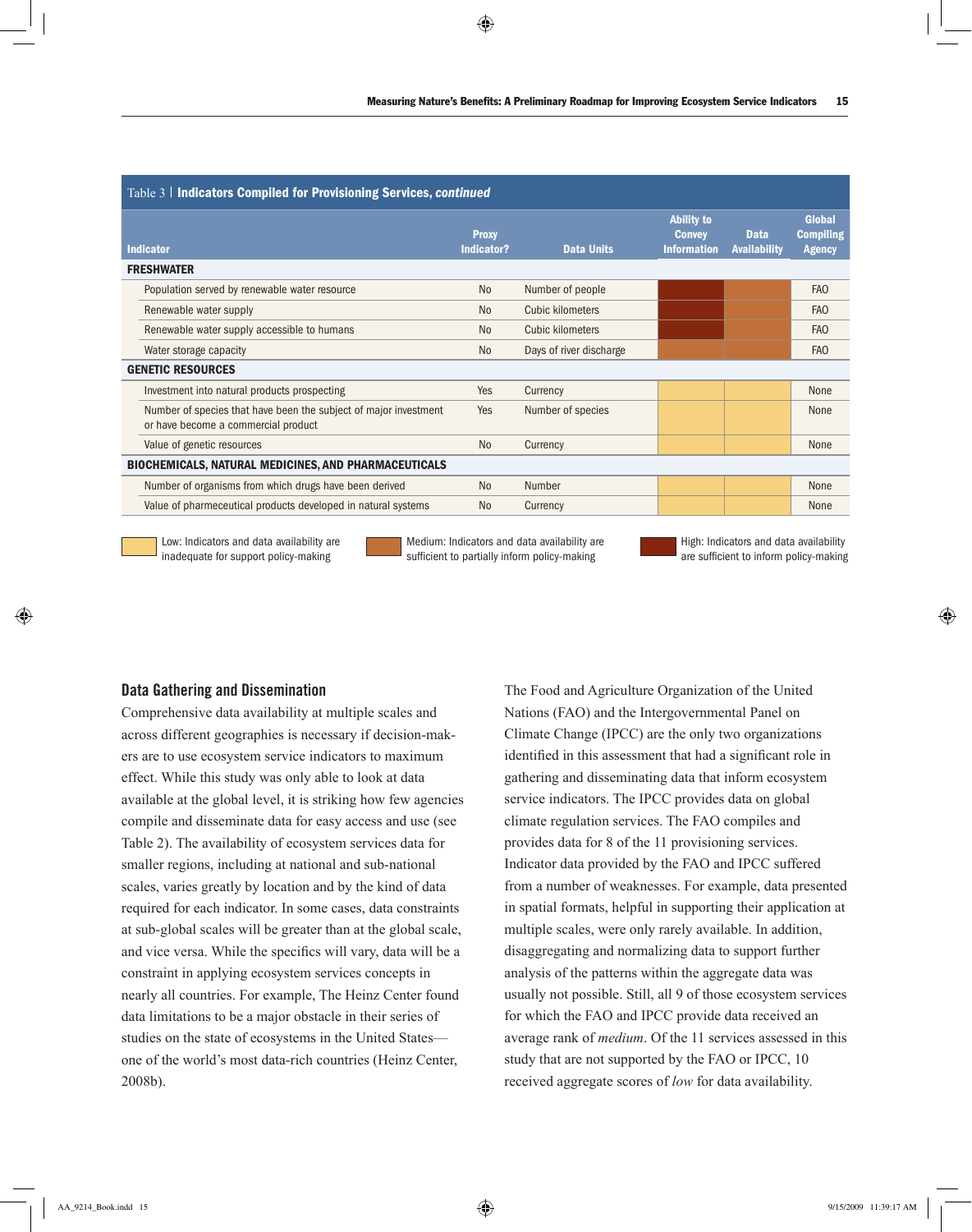| Table 4   Indicators Compiled for Regulating Services |                                                                                          |                            |                                                                            |                                                          |                                    |                                             |
|-------------------------------------------------------|------------------------------------------------------------------------------------------|----------------------------|----------------------------------------------------------------------------|----------------------------------------------------------|------------------------------------|---------------------------------------------|
|                                                       | <b>Indicator</b>                                                                         | <b>Proxy</b><br>Indicator? | <b>Data Units</b>                                                          | <b>Ability to</b><br><b>Convey</b><br><b>Information</b> | <b>Data</b><br><b>Availability</b> | Global<br><b>Compiling</b><br><b>Agency</b> |
|                                                       | <b>REGULATING</b>                                                                        |                            |                                                                            |                                                          |                                    |                                             |
|                                                       | Air quality regulation                                                                   |                            |                                                                            |                                                          |                                    |                                             |
|                                                       | Flux in atmospheric gases                                                                | Yes                        | Teragrams carbon, nitrogen per year,                                       |                                                          |                                    | None                                        |
|                                                       | Atmospheric cleansing (tropospheric oxidizing)                                           | N <sub>o</sub>             | No units noted                                                             |                                                          |                                    | None                                        |
|                                                       | <b>CLIMATE REGULATION</b>                                                                |                            |                                                                            |                                                          |                                    |                                             |
|                                                       | <b>Global climate regulation</b>                                                         |                            |                                                                            |                                                          |                                    |                                             |
|                                                       | Atmospheric gases flux (CO <sub>2</sub> , CH <sub>4</sub> , etc)                         | <b>No</b>                  | Teragrams carbon, nitrogen per year,                                       |                                                          |                                    | <b>IPCC</b>                                 |
|                                                       | Carbon accumulation                                                                      | <b>No</b>                  | Teragrams, metric tons                                                     |                                                          |                                    | <b>IPCC</b>                                 |
|                                                       | Carbon uptake                                                                            | No                         | Teragrams, metric tons                                                     |                                                          |                                    | <b>IPCC</b>                                 |
|                                                       | Cloud formation                                                                          | No                         | No units noted                                                             |                                                          |                                    | <b>IPCC</b>                                 |
|                                                       | Evapotranspiration                                                                       | No                         | Percent                                                                    |                                                          |                                    | <b>IPCC</b>                                 |
|                                                       | Carbon sequestration capacity                                                            | No                         | Megagrams per hectare, metric tons                                         |                                                          |                                    | <b>IPCC</b>                                 |
|                                                       | Surface albedo                                                                           | No                         | Albedo                                                                     |                                                          |                                    | <b>IPCC</b>                                 |
|                                                       | Regional and local climate regulation                                                    |                            |                                                                            |                                                          |                                    |                                             |
|                                                       | Canopy stomatal conductance                                                              | N <sub>o</sub>             | No units noted                                                             |                                                          |                                    | None                                        |
|                                                       | Cloud formation                                                                          | No                         | No units noted                                                             |                                                          |                                    | None                                        |
|                                                       | Evapotranspiration                                                                       | N <sub>o</sub>             | Cubic meters                                                               |                                                          |                                    | None                                        |
|                                                       | <b>Water regulation</b>                                                                  |                            |                                                                            |                                                          |                                    |                                             |
|                                                       | Soil water infiltration                                                                  | No                         | No units noted                                                             |                                                          |                                    | None                                        |
|                                                       | Soil water storage                                                                       | N <sub>o</sub>             | No units noted                                                             |                                                          |                                    | None                                        |
|                                                       | <b>Erosion regulation</b>                                                                |                            | No Indicators Identified                                                   |                                                          |                                    |                                             |
|                                                       | Water purification and waste treatment                                                   |                            |                                                                            |                                                          |                                    |                                             |
|                                                       | Amount of waste processed by ecosystems                                                  | No                         | Volume/mass of waste processed                                             |                                                          |                                    | None                                        |
|                                                       | Capacity of ecosystem to process waste                                                   | No                         | Volume/mass of waste potentially processed                                 |                                                          |                                    | None                                        |
|                                                       | Value of ecosystem waste treatment and water purification                                | No                         | Currency                                                                   |                                                          |                                    | None                                        |
|                                                       | <b>Disease regulation</b>                                                                |                            |                                                                            |                                                          |                                    |                                             |
|                                                       | Disease vector predator populations                                                      | Yes                        | Number                                                                     |                                                          |                                    | None                                        |
|                                                       | Estimated change in disease burden as a result of<br>changing ecosystems                 | Yes                        | Number of disease cases                                                    |                                                          |                                    | None                                        |
|                                                       | Population increase in disease vectors mosquitoes<br>following ecosystem conversion      | Yes                        | Mosquito population                                                        |                                                          |                                    | None                                        |
|                                                       | Soil quality regulation                                                                  |                            | No Indicators Identified                                                   |                                                          |                                    |                                             |
|                                                       | <b>Pest regulation</b>                                                                   |                            | No Indicators Identified                                                   |                                                          |                                    |                                             |
|                                                       | <b>Pollination</b>                                                                       |                            | No Indicators Identified                                                   |                                                          |                                    |                                             |
|                                                       | <b>Natural hazard regulation</b>                                                         |                            |                                                                            |                                                          |                                    |                                             |
|                                                       | Changes in seasonality of flood events                                                   | Yes                        | Percentage change in number of events                                      |                                                          |                                    | None                                        |
|                                                       | Economic losses associated with natural disasters                                        | Yes                        | Currency                                                                   |                                                          |                                    | None                                        |
|                                                       | Flood attenuation potential: residence time of water in<br>rivers, reservoirs, and soils | No                         | Days required for water falling as<br>precipitation to pass through system |                                                          |                                    | None                                        |
|                                                       | Floodplain water storage capacity                                                        | No                         | Days of river discharge floodplain can store                               |                                                          |                                    | None                                        |
|                                                       | Soil capacity to transfer groundwater                                                    | No                         | No units noted                                                             |                                                          |                                    | None                                        |
|                                                       | Soil water storage capacity                                                              | No                         | No units noted                                                             |                                                          |                                    | None                                        |
|                                                       | Trends in number of damaging natural disasters                                           | Yes                        | Number of events                                                           |                                                          |                                    | None                                        |

Low: Indicators and data availability are inadequate for support policy-making

Medium: Indicators and data availability are sufficient to partially inform policy-making

High: Indicators and data availability are sufficient to inform policy-making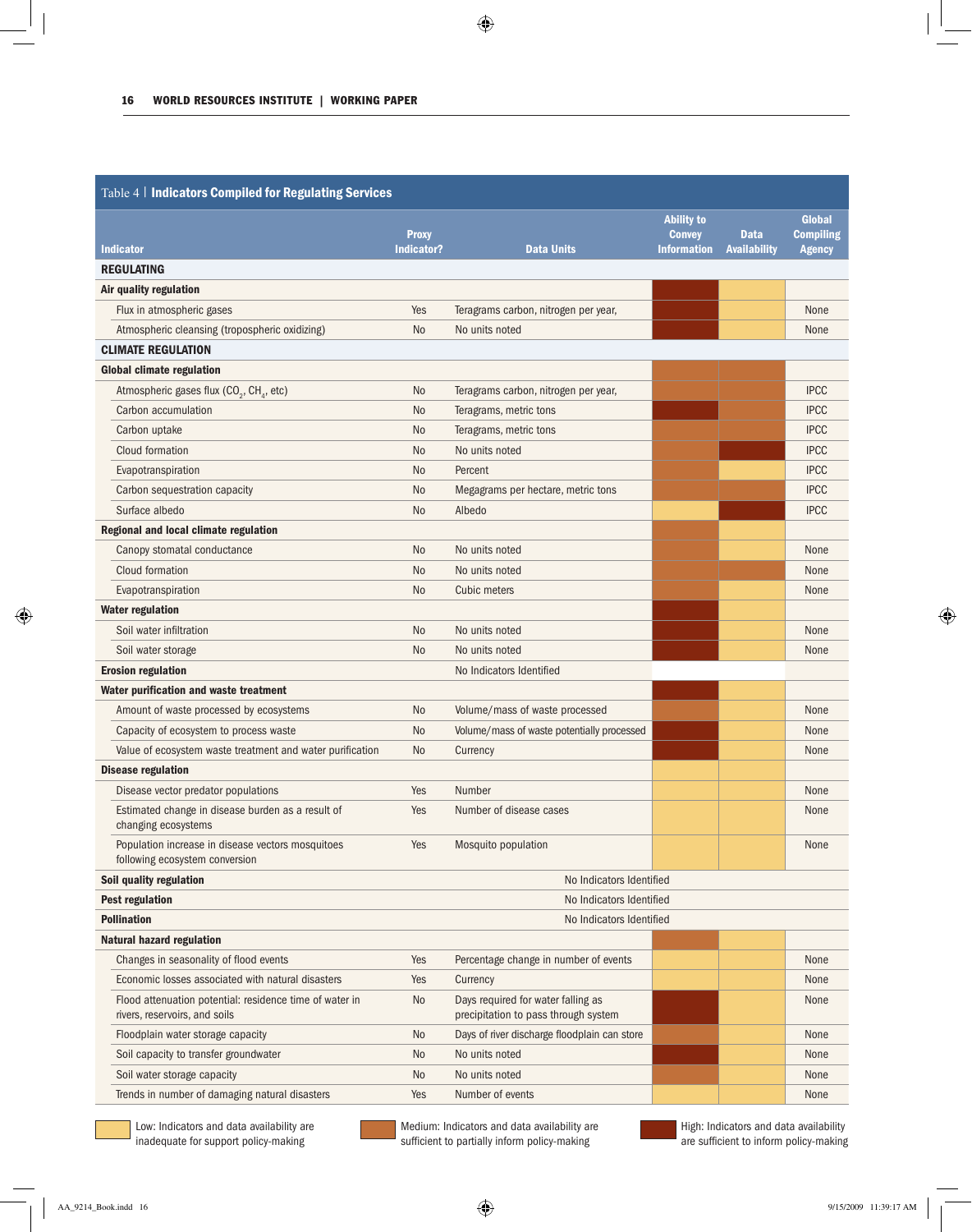| Table 5   Indicators Compiled for Cultural Services                    |                            |                          |                                                          |                                    |                                                    |  |  |
|------------------------------------------------------------------------|----------------------------|--------------------------|----------------------------------------------------------|------------------------------------|----------------------------------------------------|--|--|
| <b>Indicator</b>                                                       | <b>Proxy</b><br>Indicator? | <b>Data Units</b>        | <b>Ability to</b><br><b>Convey</b><br><b>Information</b> | <b>Data</b><br><b>Availability</b> | <b>Global</b><br><b>Compiling</b><br><b>Agency</b> |  |  |
| <b>CULTURAL</b>                                                        |                            |                          |                                                          |                                    |                                                    |  |  |
| Aesthetic/ ethical values                                              |                            |                          |                                                          |                                    |                                                    |  |  |
| Comparative value of real estate near cleaner water bodies             | Yes                        | Yes/no, Currency         |                                                          |                                    | None                                               |  |  |
| Comparative value of real estate nearer to nature (proxy)              | Yes                        | Currency                 |                                                          |                                    | None                                               |  |  |
| Number of nature/rural visitors                                        | Yes                        | Number of people         |                                                          |                                    | None                                               |  |  |
| Willingness to pay for improved water quality in local water<br>bodies | Yes                        | Currency                 |                                                          |                                    | None                                               |  |  |
| Spiritual and religious values                                         |                            | No Indicators Identified |                                                          |                                    |                                                    |  |  |
| <b>Recreation and ecotourism</b>                                       |                            |                          |                                                          |                                    |                                                    |  |  |
| Nature and/or rural tourism employment                                 | Yes                        | Number of people         |                                                          |                                    | None                                               |  |  |
| Number of recreational anglers and hunters                             | Yes                        | Number of people         |                                                          |                                    | None                                               |  |  |
| Spending on nature tourism                                             | Yes                        | Currency                 |                                                          |                                    | None                                               |  |  |
| Total recreational value                                               | Yes                        | Currency                 |                                                          |                                    | None                                               |  |  |
| Visitors to natural areas                                              | Yes                        | Currency                 |                                                          |                                    | None                                               |  |  |

Low: Indicators and data availability are inadequate for support policy-making

Medium: Indicators and data availability are sufficient to partially inform policy-making

High: Indicators and data availability are sufficient to inform policy-making

If availability of data to support ecosystem service indicators is to improve, institutions at multiple scales—international, national, and sub-national—will need to add gathering and disseminating information on ecosystem services to their responsibilities. Because the data will be needed at multiple scales, in spatial and non-spatial formats, and include ancillary information to support normalization and disaggregation, many agencies will need to be involved. Developing the structures and procedures to support this transition will require input and guidance from international bodies as well as counterparts within countries. Given its institutional strengths, FAO could potentially play a positive leadership role in this transition, particularly in light of recent evaluations of the FAO, which called for the organization to "totally re-examine the statistical needs for the 21<sup>st</sup> century and how they can best be met" (FAO, 2008). In addition, The Economics of

Ecosystems and Biodiversity study (TEEB) (EC, 2008), calls for leadership from the United Nations in helping countries improve national statistical accounts to include ecosystem service indicators. These and other efforts to improve data gathering at all levels will be required to successfully mainstream ecosystem service indicators.

The rapidly growing capacities of online tools such as Google and Microsoft's online mapping programs present a significant opportunity to facilitate data gathering and dissemination. These tools support the ability of many organizations to contribute data, and the spatial format meets the need to display information across multiple scales. The potential of online databases and mapping approaches should be harnessed to help meet the challenge of providing relevant and high-value information in easy-to-use formats.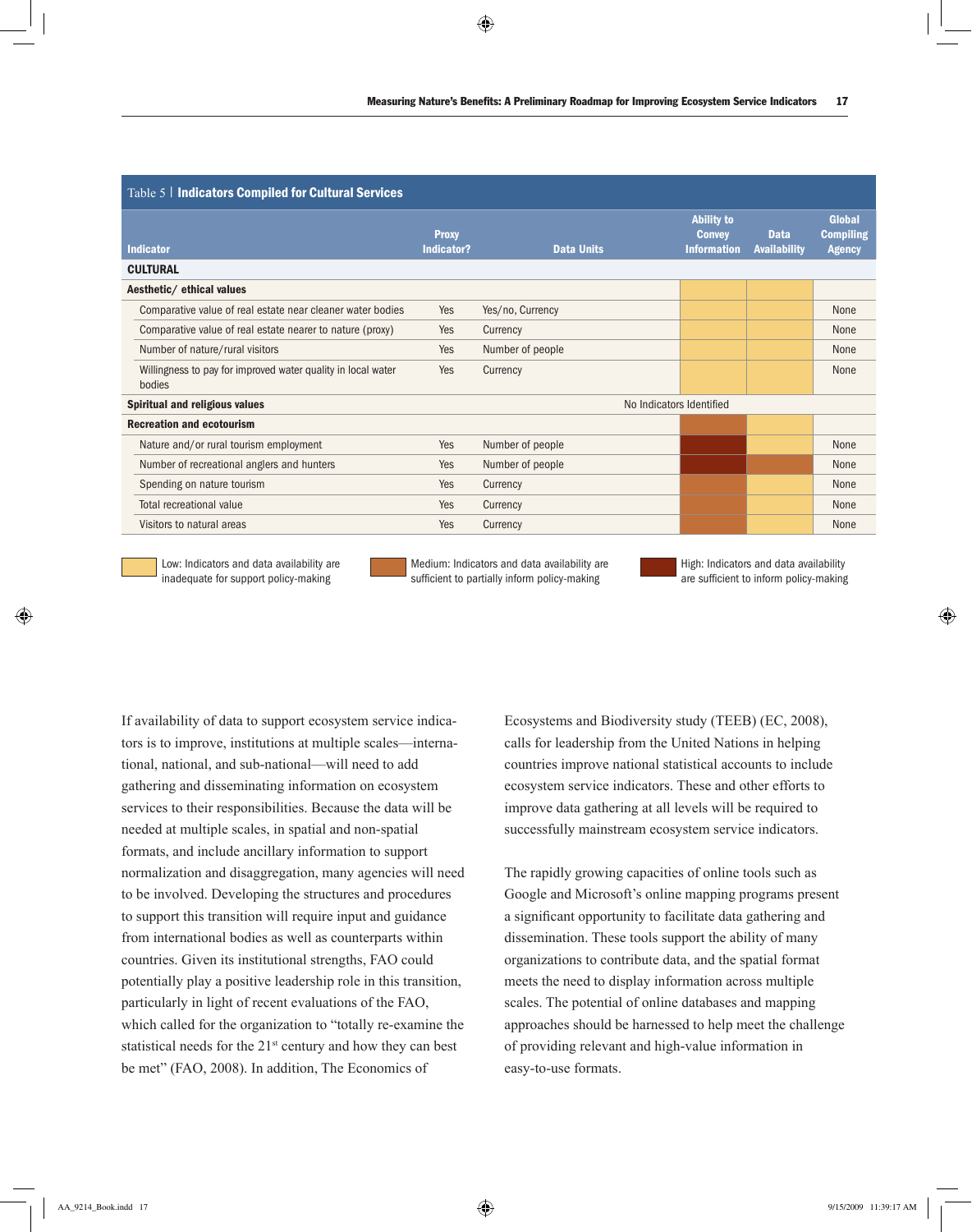# 4. Gaps and Opportunities: Lessons from this Analysis

The finding that ecosystem service indicators are currently inadequate to support full understanding of the quantity and quality of services that ecosystems provide is not unexpected. Understanding of how ecosystem services underpin human well-being is relatively new and methods to apply this understanding in policy dialogs are still evolving. Identifying specific knowledge gaps can reveal opportunities to focus research where it can accelerate development of new or conceptually strengthened indicators.

# Developing Regulating and Cultural Service Indicators: A Key Priority

The overarching finding of this study is that indicators for most regulating and cultural services are weak, lagging behind those for most provisioning services. If efforts to include an ecosystem services framework into policy-making are to succeed, concerted effort to identify appropriate indicators and establish data gathering structures will be required. The comparative weakness of indicators for regulating and cultural services parallels the MA's findings regarding the health of these services (MA, 2005c). The MA found that a greater share of regulating and cultural services were degraded, compared to provisioning services. The health of regulating and cultural services compared to provisioning services and the strength of indicators needed to measure them likely reflects the value—both literally and figuratively—we place on these services.

The comparative strength of provisioning services can probably be attributed in part to people's clear and immediate dependency on many of these services. People have always relied directly on the food, water, and shelter provided by provisioning services. This dependency led to a long history of measuring, communicating, and trading these services. Provisioning services are conceptually clear and viewed more or less consistently even across cultures, although the value placed on these particular services relative to others may vary. By comparison, many regulating and cultural services are not as tangible, nor are they perceived consistently by people. Aesthetic and spiritual services, for example, are difficult to express in quantitative terms and are experienced differently across cultures and individuals. Similarly, while the concept of disease regulation is less subjective than spiritual or aesthetic services, it is still not as widely recognized or clearly understood as are most provisioning services.

The oft-cited phrase that you "manage what you measure" appears to apply here (EC, 2008). Until the measures are right, the contributions of regulating and cultural services will not be fully understood and accounted for by policymakers in the decisions they make. However, the additional saying, that you "measure what you care about", must also be taken into consideration. Until there is broad recognition that ecosystem services beyond provisioning services need to be included in policy-making, the resources and will to develop measures and gather needed data on these services will not be forthcoming.

Fortunately, the ecosystem services framing has resonated with policy-makers (Wells et al., 2006). This combined with some dramatic impacts of degraded regulating services such as floods, pest outbreaks, widespread erosion, and other natural disasters have built awareness of regulating and cultural services as important contributors to human well-being. This awareness is already driving new research into how regulating services can be measured and communicated.<sup>5</sup> New policies such as nutrient trading that make use of regulating services are also being explored (Selman et al., 2008). This virtuous cycle should accelerate in the coming months and years. As our ability to measure and communicate cultural and regulating services gets better, demand for this information will likely increase, which will further improve supply.

# Markets and Government Regulation Require Ecosystem Service Indicators

Among the patterns noted in this analysis is that indicators are stronger for services that are traded or subject to government regulation than for those that are not. The implication is that demand and supply of indicators go together. Applying indicators in policy and economic arenas creates demand for improved indicators and provides iterative feedback about what is useful and why.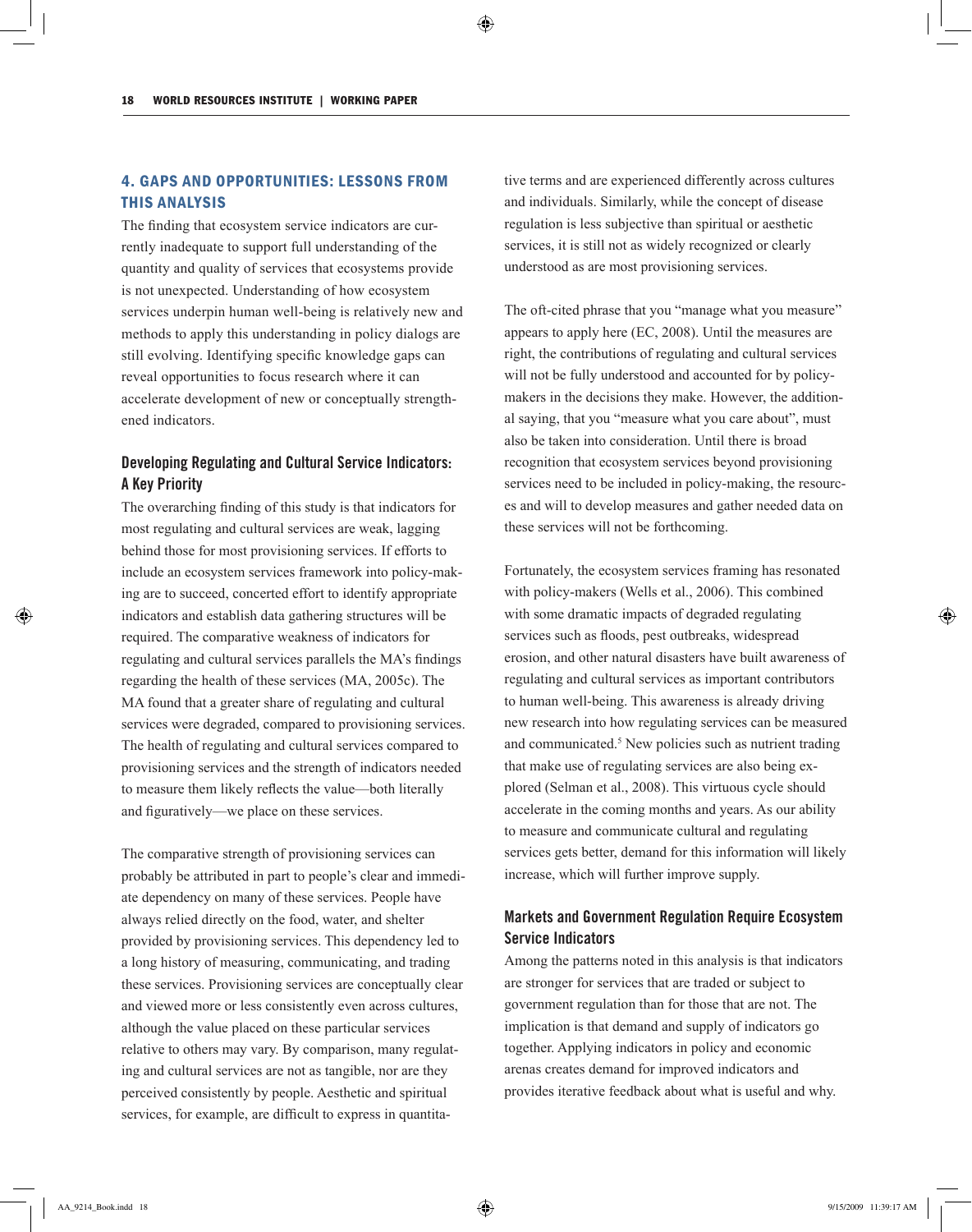## *Ecosystem Services in Markets*

Given humanity's long history of harvesting and trading many provisioning services as commodities in markets, it is not surprising that these services have the best indicators and strongest established data collection and dissemination mechanisms. For centuries, provisioning services such as crops, timber, fish, livestock, fuel, and fibers have been part of the formal market economy, so accepted methods for measuring and communicating these services have been developed and adopted into national statistical accounts.

This pattern extends beyond provisioning services. Within cultural services, recreation and tourism are supported by a much stronger collection of indicators than aesthetic values. To some extent, this can be attributed to the existence of markets around recreation and tourism, including park entry fees, hotels, equipment, and other recreational goods. Although few regulating services have become fully integrated into economic markets, some such as water purification and waste treatment, have been used in place of expensive engineering projects and are being included in payment for ecosystem service (PES) pilots. For example, in some such pilots farmers are able to sell the reduction in nutrient loading into surface water caused by management actions that enhance the water purification and waste treatment services on their land (Selman et al., 2009). Another example is global climate regulation, for which there are multiple mechanisms already in force and being prepared to commoditize ecosystems' capacity to sequester carbon (e.g. Regional Greenhouse Gas Initiative, 2008; Hamilton et al., 2009). Compared to some regulating services that are further from becoming traded commodities, such as disease, natural hazard, and air quality regulation, those services that are becoming integrated into economic markets have stronger indicators and are supported by better data.

## *Government Regulation*

In addition to economic markets, ecosystem services subject to government regulation—such as water regulation, erosion regulation, and water purification—have stronger indicators than those that have not been regulated. Such services all received aggregate indicator scores of *high* or *medium* for their ability to convey information.

Governments often legally limit or provide incentives to reduce the scale of activities that degrade these services in an attempt to protect them. For example, numerous countries have incentives to plant and harvest crops in ways that maintain erosion regulation. Similarly, limits on logging exist in certain areas to protect water regulation, water purification, and natural hazard regulation services.

The fact that services that participate in economic markets and are subject to government regulation have relatively strong indicators is encouraging. As policy-makers seek to apply ecosystem service concepts in their decision-making processes, the demand for information is likely to lead to better indicators and data collection regimes.

#### Conceptual Challenges to Measuring Regulating Services

The relative weakness of indicators for regulating services can only be partially explained by the lack of extensive markets for these services. Many of these services are inherently difficult to quantify and consequently pose serious measurement challenges.

*Measuring Ecological Processes versus Tangible Goods* Provisioning services are tangible goods that allow for quantification. These include, for example, tons of grain, cubic meters of timber, or cubic kilometers of freshwater. Regulating services, on the other hand, are processes which do not allow for quantification in the same way. This difference has been explored in recent studies seeking to place values on ecosystem services, including the "Review on the Economics of Biodiversity Loss: Scoping the Science" (Balmford et al., 2008) and "Cost of Policy Inaction on Biodiversity Loss" (COPI) (Braat & ten Brink, 2008), as well in the development of the Artificial Intelligence for Ecosystem Services (ARIES) visualization tool (Villa et al., 2007). The approach applied by some of these studies, broadly termed the "benefits model," separates ecosystem services that can be concretely measured, called *benefits,* from *processes* that underlie these benefits (Figure 1). In this framework, benefits primarily consist of provisioning, and cultural and aesthetic services, while beneficial ecosystem processes primarily consist of regulating services.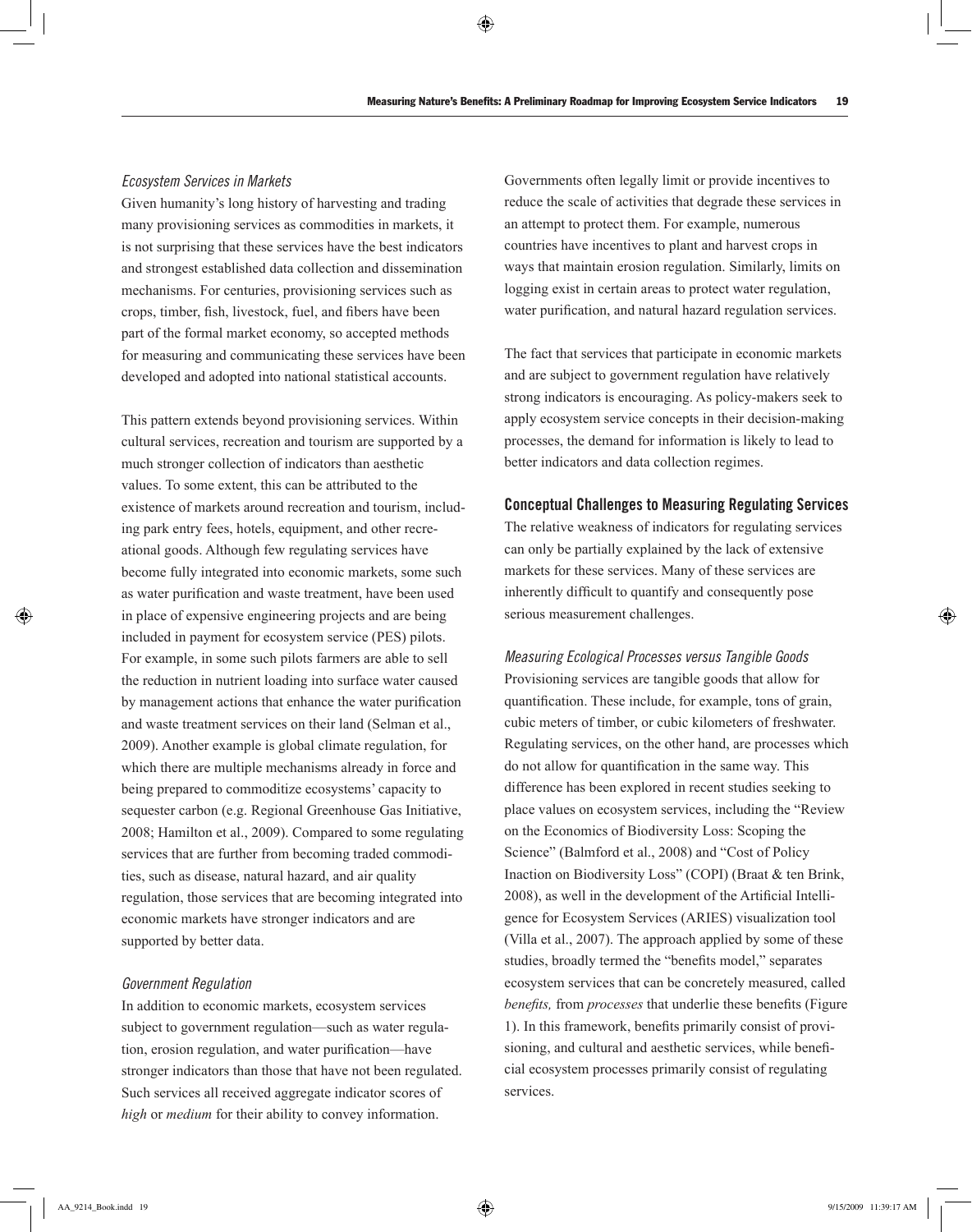Within the benefits model, the value of beneficial ecosystem processes is derived from the values determined for the directly measured benefits that the processes underpin. For example, the value of pollination is based on the value of the crops that depend upon the pollination services. The value of waste assimilation could be partially estimated based on tourism receipts from visitors to a clean bay with large fish populations. This approach of measuring only the benefits accruing directly to end users is used in this valuation approach to avoid double counting. However, for policy-makers to more fully understand how these processes—regulating services—are contributing to the well-being of their constituents and economic development, it will also be necessary to measure and communicate the processes themselves more directly.

The benefits model provides a number of lessons relevant to improving ecosystem service indicators. Most basically, the approach holds promise for improving the valuation of ecosystem services, which is a useful indicator for most ecosystem services in its own right. More broadly, the delineation of services into two groups—benefits that can be directly measured and processes that cannot be measured directly—helps to clarify the challenges associated with developing indicators for regulating services. More work is needed to identify ways to estimate these services that goes beyond using state indicators as proxies.

## *Functional Traits as Indicators*

Another approach that may hold promise for developing indicators of regulating services is based on identifying and measuring the functional traits within an ecosystem that provide given services. Traits, defined as "characteristics … required for service provision" (Vandewalle et al., 2008), can be identified at multiple ecological levels, from the microbial to the landscape, depending on the service the trait provides (Kremen, 2005). For example, at the species and field level the rooting depth and structure of a plant are traits that provide erosion and nutrient regulation services. At the landscape level, nectar-producing flowers and structurally diverse vegetation for nesting provide bee habitat that enable pollination services (Vaughan et. al., 2004).

Applying the traits concept to develop high-quality indicators of regulating services will require establishing clear links between various ecological traits and the quantity and quality of services enabled. Moreover, for the trait-based indicators to have broad applicability, it will be necessary to identify traits that can be measured at landscape scales via remote sensing technologies, as well as those that can be measured using more resource-intensive methods. Approaches to conduct a "functional inventory"—an inventory of the functional traits that enable an ecosystem service in a given area—has been proposed and applied (see Kremen, 2005, Vandewalle et al., 2008). The potential of these concepts to underpin indicators of regulating services that can be measured efficiently at relevant spatial and temporal scales should be further explored.

Figure 1: Benefits model building on the ecosystem services framework, as depicted in Balmford et al. (2008). In this model, services directly enjoyed by people are identified as "benefits" while services that underpin these benefits are termed "processes". In this framework, benefits mostly include provisioning and cultural services while beneficial ecosystem processes include mostly regulating services (with water provisioning a notable exception).

## *The Reverse Logic of "Avoided Change"*

Another challenge to identifying indicators for some regulating services is that the measure of some services is a measure of "avoided change." The question that must be answered in these cases is: how does one measure a negative occurrence, such as a forest fire or water pollution, that has not happened (a "counterfactual") due to the contribution of a regulating service? It seems impossible to measure a forest fire, disease outbreak, natural hazard avoidance or nutrient fluctuation that does not happen. Researchers concerned with measuring vulnerability and adaptation to climate impacts have met with the same difficulty. The Global Environment Facility, for example, notes "the difficulties of evaluating adaptation to climate change, such as having a reverse logic of being successful when impacts are avoided" (GEF, 2008).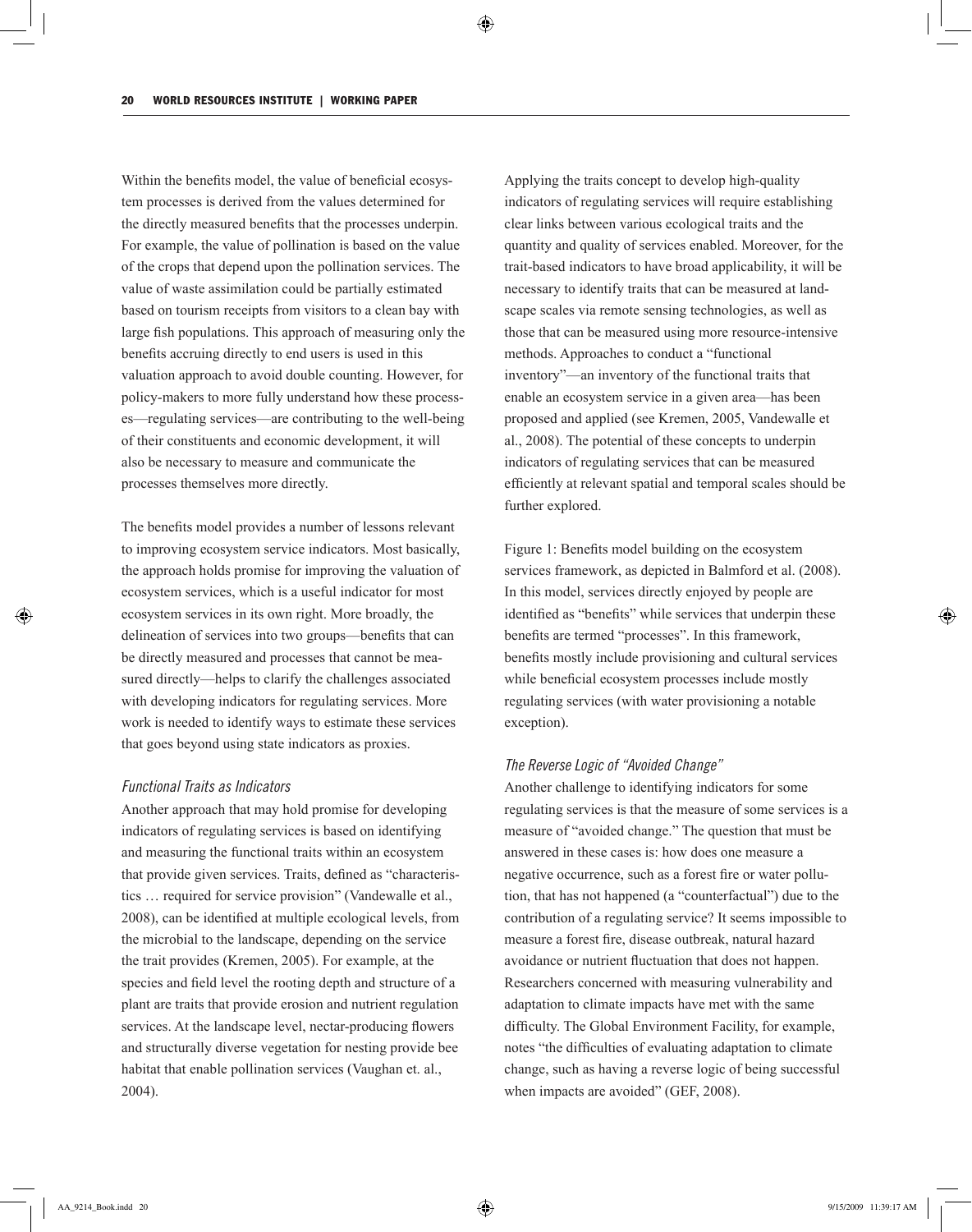#### Figure 1 | Benefits Model Building on the Ecosystem Services Framework

#### Beneficial Ecosystem Processes

- •Biomass production: primary
- •Biomass production: secondary
- •Pollination
- •Biological control
- •Other ecological interactions
- •Formation of species habitat
- •Species diversification
- •Genetic diversification
- •Waste assimilation
- •Siol formation
- •Erosion regulation
- •Formation of physical barriers
- •Formation of pleasant scenery
- Air quality regulation
- •Regional and local climate regulation
- •Water regulation (timing)
- Water purification (quality)
- Water provisioning (quantity)
- •Global climate regulation
- processes

#### •Food

- Crops
- Livestock
- Capture fisheries
- $-$  Aquaculture
- Wild foods
- …

#### •Fresh water

- — Drinking
- Industry
- …

## •Raw materials

- Timber
- Fibres from crops/

livestock

- Fibres from wild species
- Synthetic materials
- …

#### •Energy

- Biofuels
- Coal/firewood
	- **Dung**
- Working animals
- Hydroelectric energy
- …

# **Benefits**

— Private property

•Property

- Infrastructure
- …

#### •Physical wellbeing

- Synthetic medicines
- Cultivated medicines
- Medicines from wild species
- Avoidance of injury
- Avoidance of pollution
- Avoidance of infection
- Physical exercise
- …

#### •Psychological wellbeing

- Tourism
- Recreation
- Spiritual/cultural wellbeing
- Aesthetic benefits
- Nature watching
- Pets, garden plants
- Source: As depicted in Balmford et al. (2008). In this model, services directly enjoyed by people are identified as "benefits" while services that underpin these benefits are termed "processes". In this framework, benefits mostly include provisioning and cultural services while beneficial ecosystem processes include mostly regulating services (with water provisioning a notable exception).

The problem is that "success" in preserving a regulating service in a healthy state would, in some cases, not produce a measurable change in ecosystem state, but would appear as simply maintaining the status quo. For example, if nutrient regulation services are maintained in a watershed, nutrient levels in the water will remain stable. Similarly, if disease regulation services are maintained, disease levels should remain stable. It should be noted that this is not applicable in cases where regulating services have been degraded and there are efforts to restore them; in these cases, restoring a degraded service should result in a measurable improvement. We know from the MA that

ecosystems' capacity to provide regulating services is already degraded and appears to be worsening, but do not know to what degree regulating services are helping to mitigate the impacts of human activities, helping sustain ecosystem functions, and keeping ecosystem state above a threshold below which one or more ecosystem service would collapse. Because the ecosystem functions that provide ecosystem services often rely on a minimum level of ecosystem health, the decline in delivery of services does not always progress linearly. Ecosystems are often resilient, absorbing pressures with little reduction in service delivery. On the other end of the scale, once a

#### Core Ecosystem Processes

- Production
- Decomposition
- Nutrient cycling
- •Water cycling
- •Weathering/erosion
- •Ecological interactions
- •Evolutionary processes
- 
- 
- 
- 
- 
- 
- 
- 
- 
- 
- 
- •Currently unknown beneficial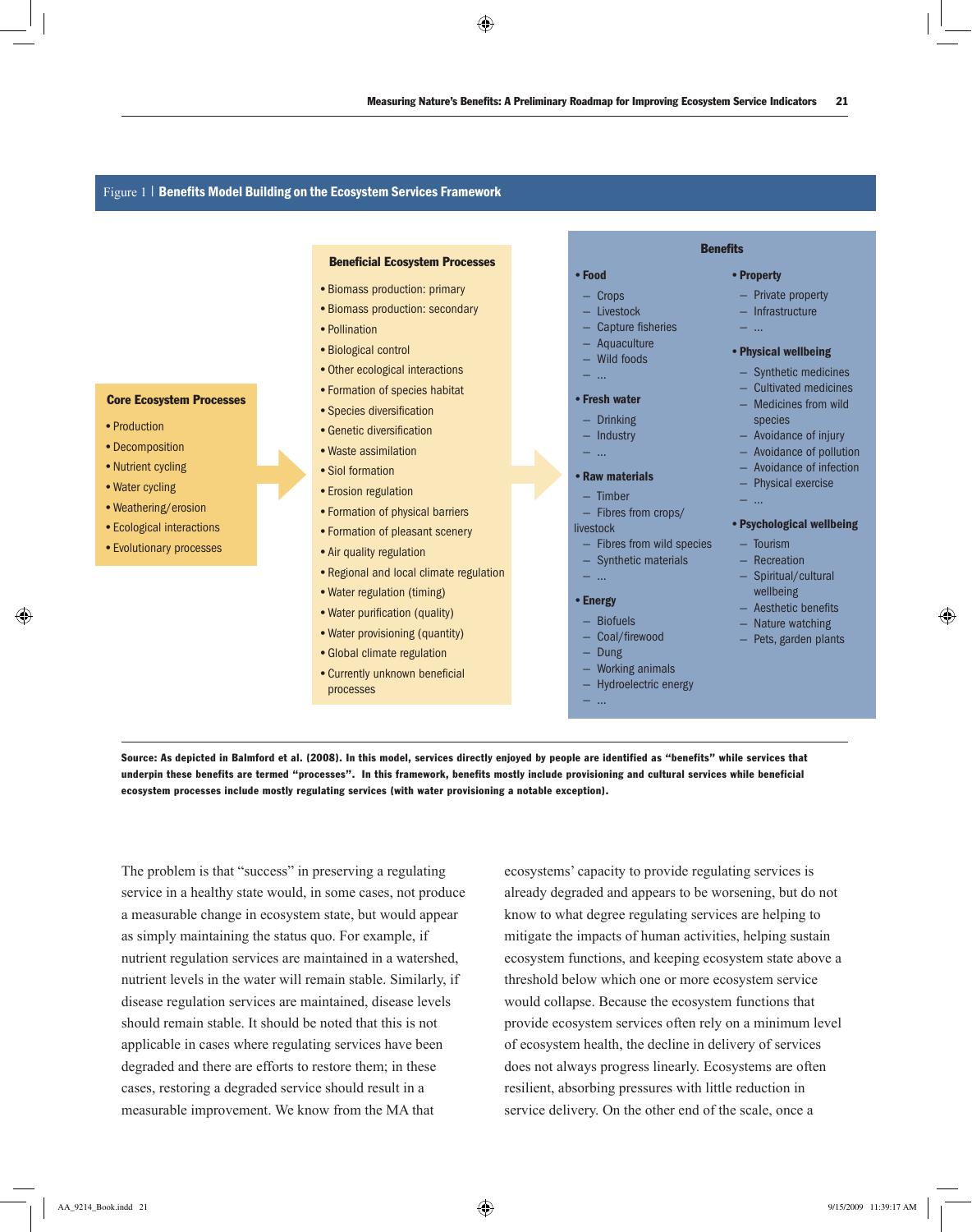threshold is past, ecosystem functions can cease suddenly. We need to be able to understand how regulating services are avoiding additional degradation and by how much, especially where an ecosystem service may be nearing a threshold beyond which it could collapse.

In the absence of approaches to effectively measure the positive contribution of some services such as disease regulation, the indicators of some regulating services compiled for this study track the negative trends associated with the loss of those services. For example, the indicators for disease regulation and natural hazard track the worsening trends resulting from these services being degraded. The indicators for disease regulation include increase in disease vector populations and disease incidence following ecosystem change. For natural hazard regulation, the indicators tracking the implications of the loss of the service include increases in the number of fires, floods, pest outbreaks and other natural disasters that are often kept in check by regulating services, and increases in economic losses associated with natural disasters.

Because these indicators provide information about the negative consequences of the loss of a service after the fact (or alternatively, the positive consequences if ecosystem services have been restored), they are called lagging indicators. Although these indicators are helpful in raising the alarm about overall trends, lagging indicators do not provide timely information to avoid degradation of a specific ecosystem in the first place. Helping policy-makers craft policies that proactively maintain ecosystem services will require leading, as well as lagging, indicators.

# 5. Preliminary Recommendations for Next **STEPS**

This preliminary analysis highlights the need to strengthen and expand current ecosystem service indicators and supporting data, especially for regulating and cultural services. Improving ecosystem service indicators and integrating them into policy processes will require diverse activities undertaken by a variety of actors. Fortunately, the many institutions involved in MA follow-up work have generated significant momentum that, if effectively harnessed, can help drive the development of a robust set of ecosystem service indicators. The key recommendation for next steps to achieve these ends is to establish a partnership of organizations working on ecosystem service indicators to help coordinate approaches and activities aimed at improving the indicators, gathering requisite data, and encouraging their use by policy-makers. Specific recommended activities for such a partnership's common agenda include:

- Test ecosystem service indicators in national level policy processes;
- Engage sub-global assessments to capitalize on the scientific and policy analysis expertise gathered for these undertakings;
- Support research focused on developing improved indicators;
- Develop models to organize ecosystem service indicators and visualization tools to help policy-makers apply ecosystem services concepts;
- Ensure data availability and quality, in part by incorporating indicators for all ecosystem services into datagathering institutions' mandates.

Note that these recommendations are intended to be preliminary. Final recommendations will be issued based on consultation with other organizations working to develop and implement ecosystem service indicators. The remainder of this section provides more detail on each one.

Identifying and developing better indicators, ensuring that data for such indicators are available, and helping policymakers to apply the indicators are iterative processes that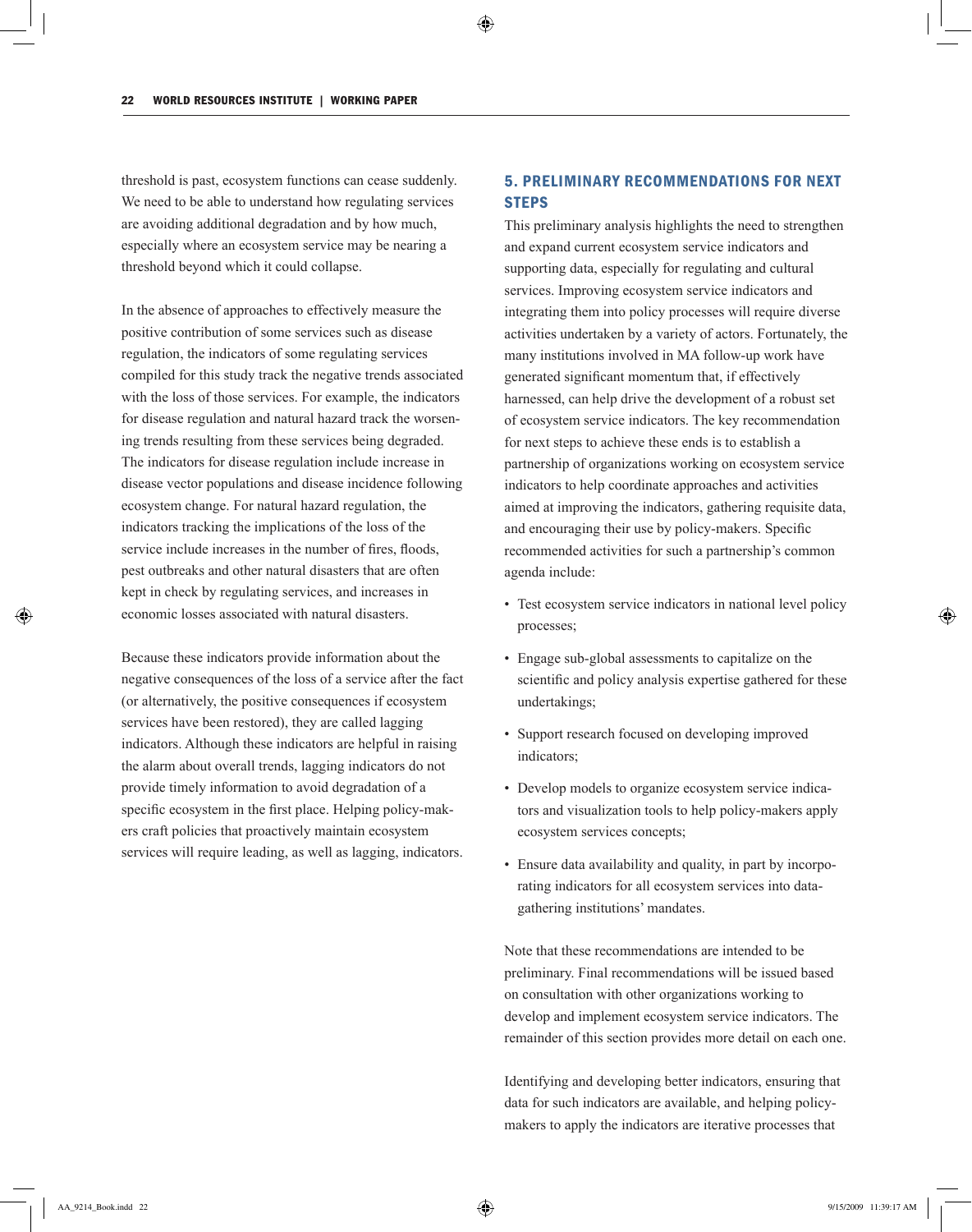will take time and require flexibility and adaptability on the part of the institutions involved. Viewed as a discrete set of activities, these recommendations may appear very ambitious. However, each institution engaged in mainstreaming ecosystem services probably pursues activities in support of them. For this reason, the overarching recommendation is to convene a partnership of organizations engaged in developing and applying ecosystem service indicators.

## Launch Ecosystem Service Indicators Partnership

Implementing these recommendations requires diverse activities by numerous institutions committed to mainstreaming ecosystem services concepts. Encouragingly, numerous efforts relevant to these recommendations are already underway. However, there is no mechanism currently in place for sharing developments, ideas, and evolving approaches for ecosystem service indicators, nor for coordinating activities toward a common set of goals.

By facilitating the sharing of ideas, developments, and successes, a partnership of relevant organizations could play an important role in developing and operationalizing ecosystem service indicators. The partnership, as envisaged by WRI, would incorporate lessons from other indicator partnerships such as the Biodiversity Indicators Partnership (BIP). It would include organizations seeking to develop indicators, establish methodologies for gathering data at multiple scales, apply indicators in assessments, and help policy-makers make use of these tools.

Collaborating organizations would determine the specifics of how such an indicators partnership should be set up and function. Given sufficient resources, members should include non-governmental organizations, multi-lateral institutions, and policy-makers in both government and the private sector that represent multiple scales and geographies.

## Test Indicators with Policy-makers

Policy-makers are a key target audience for proponents of ecosystem service indicators. Successful indicators must be able to communicate information effectively to diverse policy-makers. Where they do not, indicators should be revised. Intentional engagement with this audience to

ascertain where ecosystem service indicators successfully support policy dialogs, and where they do not, should therefore be a key element in efforts to iteratively improve indicators.

Indicators often vary in their effectiveness depending on the conditions in which they are applied. Therefore, testing needs to take place in different geographies and economies; at multiple scaleslocal, national, regional; within different cultures; and among different levels of income, well-being, and power regimes. In addition, decision-makers of all kinds should be engaged, including public officials, businesses, sectoral partnerships to increase the sustainability of forestry or agriculture, and agencies responsible for administering market-based approaches, such as payments for ecosystem services.

#### Engage Ecosystem Assessments

Future ecosystem assessments have the potential to support each of the recommendations mentioned here. These efforts typically compile data from many sources and would benefit from integrated databases, once developed. In the meantime, sub-global assessments will compile and, in some cases, collect new data. Such sub-global assessments may also conceptualize new indicators to fill existing gaps. Ideally, each will also communicate their findings to policy-makers and help identify which indicators are effective and which are not. By applying ecosystem service indicators and engaging government agencies, sub-global assessments will play an important role in influencing governmental indicator compendia and data-gathering regimes, and in mainstreaming ecosystem service concepts.

For these reasons, an ecosystem service indicators partnership should seek to include and build strong collaborations with organizations responsible for facilitating sub-global assessments. These should include, but are not be limited to, UNEP's MA Implementation Coordinator, the Secretariat for sub-global assessments collaboratively managed by United Nations University, UNEP, UNEP-WCMC, and The Cropper Foundation, which jointly support sub-global assessments in developing countries; the Department for Environment, Food and Rural Affairs (Defra) and UNEP-World Conservation Monitoring Centre (UNEP-WCMC)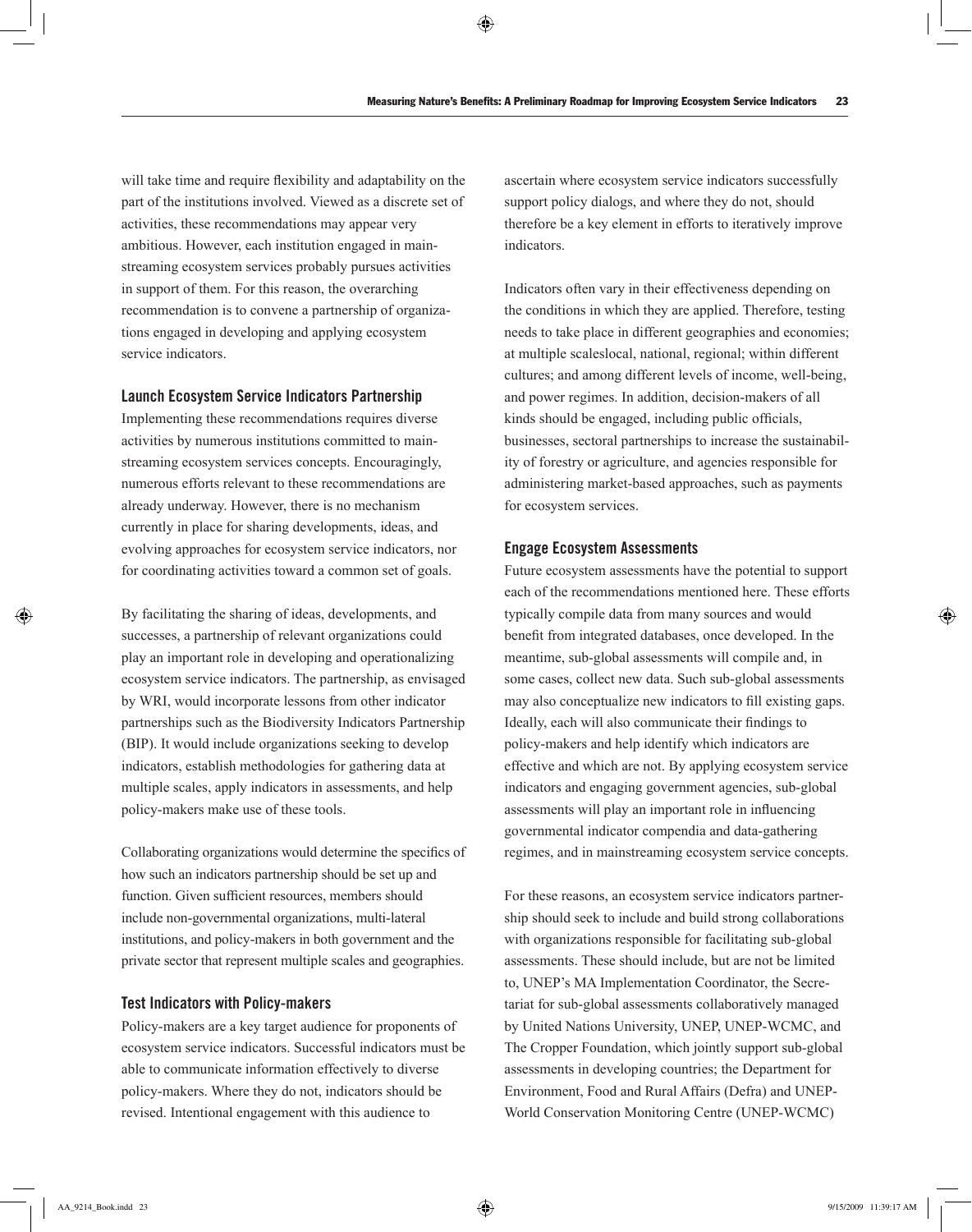for the UK Assessment; the European Environment Agency (EEA) for the European Ecological Assessment; the Heinz Center for the United States; and the Helmholtz-Centre for Environmental Research, among others, for The Economics of Ecosystems and Biodiversity (TEEB).

Along these lines, WRI has already begun compiling indicators from previous sub-global assessments into a database. This resource should help new ecosystem assessments build on previous MA work. The database will also provide an opportunity to continuously expand the knowledge base for other assessments by creating a storehouse for new indicators. As future assessments use these indicators it will become possible to identify which ones are best for various purposes. Over time, this compilation can serve as a clearing-house, building consensus around a consistently used set of effective ecosystem service indicators.

Beyond providing an opportunity to road test new indicators and share lessons, engaging those participating in future ecosystem assessments can support other steps outlined here. The extent of work required to complete an assessment means, in most cases, that scientific institutions and civil society organizations will have an active role in contributing ideas and data. By challenging these diverse organizations to contribute ideas for better ways to measure and communicate ecosystem services, assessments could play an important role in identifying new indicators.

# Support Research to Develop Ecosystem Service **Indicators**

Efforts intentionally focused on the application of ecosystem services concepts in policy-making (see Appendix 2) are helping to drive the development and refinement of improved indicators. While these activities are impressive in their scope and diversity, additional efforts are needed to fill indicator gaps for some services. It will be important to enlist scientific and policy research organizations from outside the MA follow-up or biodiversity research communities to help. The diverse and novel approaches these organizations bring to bear could be helpful in identifying ecosystem service indicators which can support policymaking with low-cost data. Supporting these organizations should accelerate progress, particularly in the less well understood areas of regulating and cultural services.

## Develop Models and Tools

Fully testing ecosystem service indicators with policymakers—and over the long term, getting them adopted into policy processes—will require tools that help them visualize and understand ecosystem service information and how it integrates with social and economic data. Supporting policy-makers' ability to apply ecosystem service indicators will depend in particular on two tools: online databases and spatial visualization tools.

## *Online Databases*

Ecosystem service indicators need to be integrated with information on human well-being, direct and indirect drivers of ecosystem change, and policy responses—including fiscal investments. Villa et al. (2007), for example, note that integrated databases will be necessary for efficiently applying valuation at large scales.

Priority actions in launching online ecosystem services databases include:

- Develop online database tools that practitioners can use as they gather and compile ecosystem service data for assessments and policy input. These tools should be designed to be flexible. For example, they would need to hold data at multiple scales and across time; accommodate different types of data; allow for normalization, aggregation, and disaggregation; and provide ancillary data such as area and population.
- Choose one or multiple organizations to maintain elements of the database online, and include the ability for data to be uploaded by scientists, environmental organizations, and other possible data providers. The FAO, for example, would be a strong candidate for hosting such a database.
- Include ecosystem service indicators in data-sharing protocols intended to facilitate the exchange of information between databases. One such exchange protocol is being developed by IUCN, the Nature Conservancy,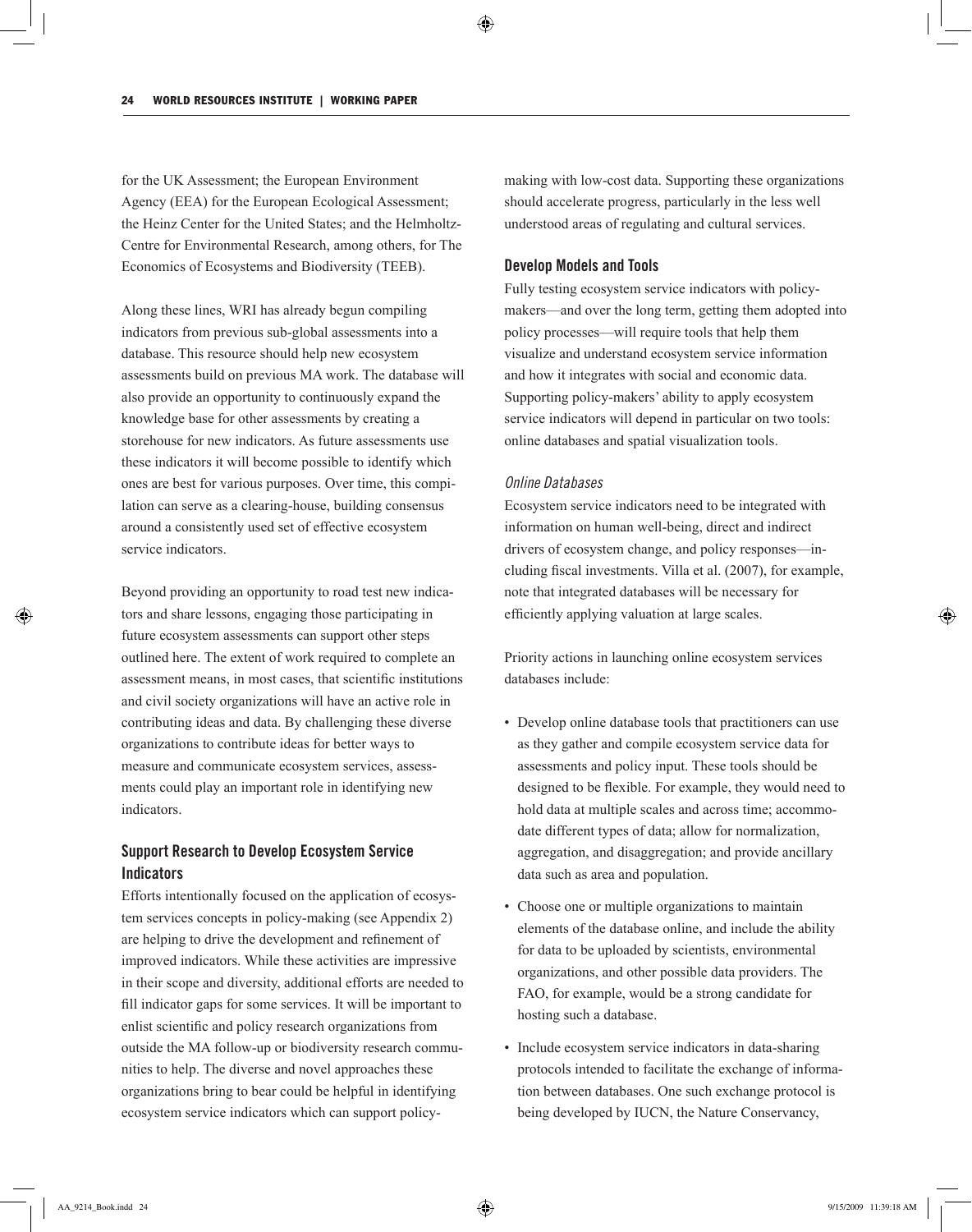Conservation International, and others in collaboration with OASIS. These data-sharing protocols will complement large databases—such as those proposed above by allowing locally gathered data held in disparate databases to be seamlessly shared, aggregated, and processed into the value-added indicators that policymakers need.

Characteristics required for online databases to support ecosystem service indicators include:

- *Multi-scale and temporal:* The database must support the ability to store information at scales ranging from local to global.
- *Ecological and administrative boundaries:* Information must be available for diverse types of ecological and political boundaries, as well as for raster and vector data.
- *Ability for diverse contributors to upload information:* Ensure traditional and local knowledge can be added to the database.
- *Entire MA conceptual framework:* Indicators and data for human well-being, drivers of ecosystem change, policy responses, ecosystem state and ecosystem services should be included.

## *Data Visualization Tools*

Because ecosystem services vary across space, spatial representation of ecosystem service information needs to be a priority. The relative importance of ecosystem services changes as the scale being examined changes. Potential impacts of degradation or restoration of services cross geographic boundaries and can impact communities far away. Similarly, the benefits from ecosystem services can be captured by people in close proximity to the service or by populations hundreds or thousands of miles away. The need to present information spatially was recognized in the MA, and was especially embraced by the Gariep Basin Sub-global assessment (Bohensky et al., 2004), which used Geographic Information System (GIS) maps as a way of presenting information on many of the issues addressed in that assessment.

## Ensure Data Availability and Quality

Without data to populate ecosystem service indicators, policy-makers and scientists will not be in a position to realize the promise that the ecosystem service framing holds for reversing ecosystem degradation and improving peoples' livelihoods. Given the current paucity of data at the global and sub-global levels that this and other studies (e.g., The Heinz Center, 2008) have identified, it should be a priority to ensure that ecosystem service data is gathered. Toward this end, a dual strategy should be enacted of (1) actively developing indicators, and gathering and applying data for them, and (2) building the case among large institutional data gatherers to incorporate ecosystem service indicators into their compilations.

Many elements of the first portion of the strategy are included in the other recommendations made here. A strategy for part two should build on the successful identification and application of indicators in multiple locations, sectors, and scales, and would best be formalized by an ecosystem service indicators partnership.

# *Include More Ecosystem Services in Institutional Data Providers' Compilations*

This analysis points to the positive role an international institution or combination of institutions could play by accepting responsibility for gathering and disseminating ecosystem service data. In nearly all cases, the indicators considered in this study that scored medium or high for data availability are supported by an institutional data provider such as FAO or the IPCC. It will therefore be important to build the case and develop methodologies that will allow institutional data providers to integrate ecosystem service indicators into their portfolios. Identifying ways for the FAO, for example, to add regulating services to their current focus on provisioning services, could play an important role in realizing the ability to provide a suite of ecosystem service indicators that are functional and policy-relevant.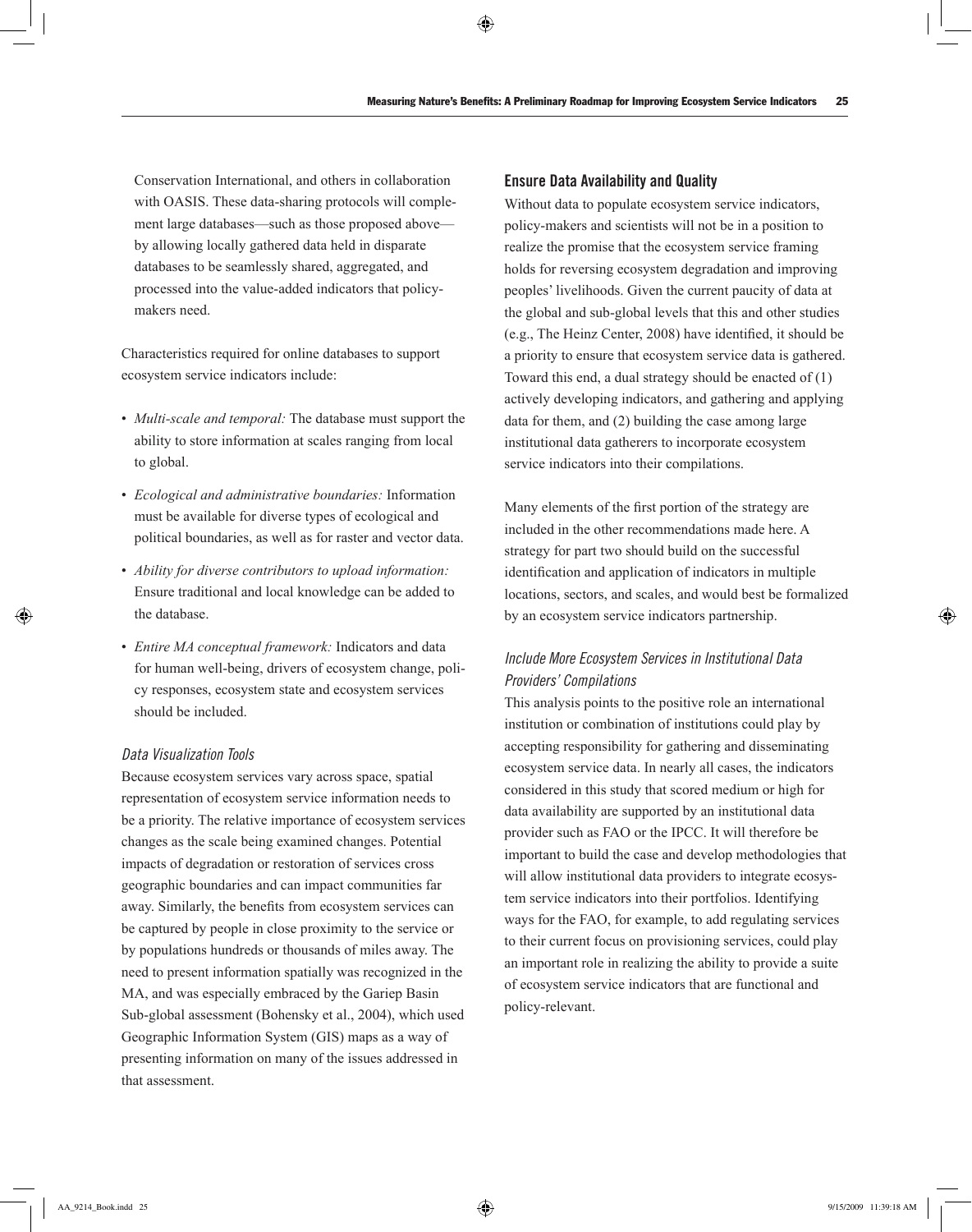## *Improving Data Gathering and Reporting*

Ensuring data quality is also a critical concern. This includes gathering data at relevant scales and with the background information needed for analysis. Specific requirements for data gathering include:

- Covering all relevant scales, from the sub-national to national to international levels;
- Collecting ancillary data that support disaggregation and normalization including, for example, area planted in different crops and fertilizer application by crop, to support understanding of trends in agricultural yields and farmers' choices of types of crops to plant; and
- Gathering data with sufficient frequency to support trends analysis.

To keep data gathering efforts and costs to a minimum, ecosystem service indicators should be integrated into existing data-gathering and dissemination processes wherever possible. For example:

- New indicators should build on existing data, where possible, instead of requiring the development of new data-gathering processes;
- Where new data need to be gathered, this should be integrated into existing data-gathering processes such as national accounts, adding questions to censuses, household surveys and other survey-based processes, encouraging graduate students to consider focusing on ecosystem services, etc.; and
- Make existing data more widely available by entering data into online databases that facilitate compilation, aggregation, and sharing.

By laying out limitations in existing ecosystem service indicators and some opportunities for filling those gaps, this analysis provides a starting point for action. Only by improving indicators will ecosystem services become mainstreamed in public and private sector decision-making.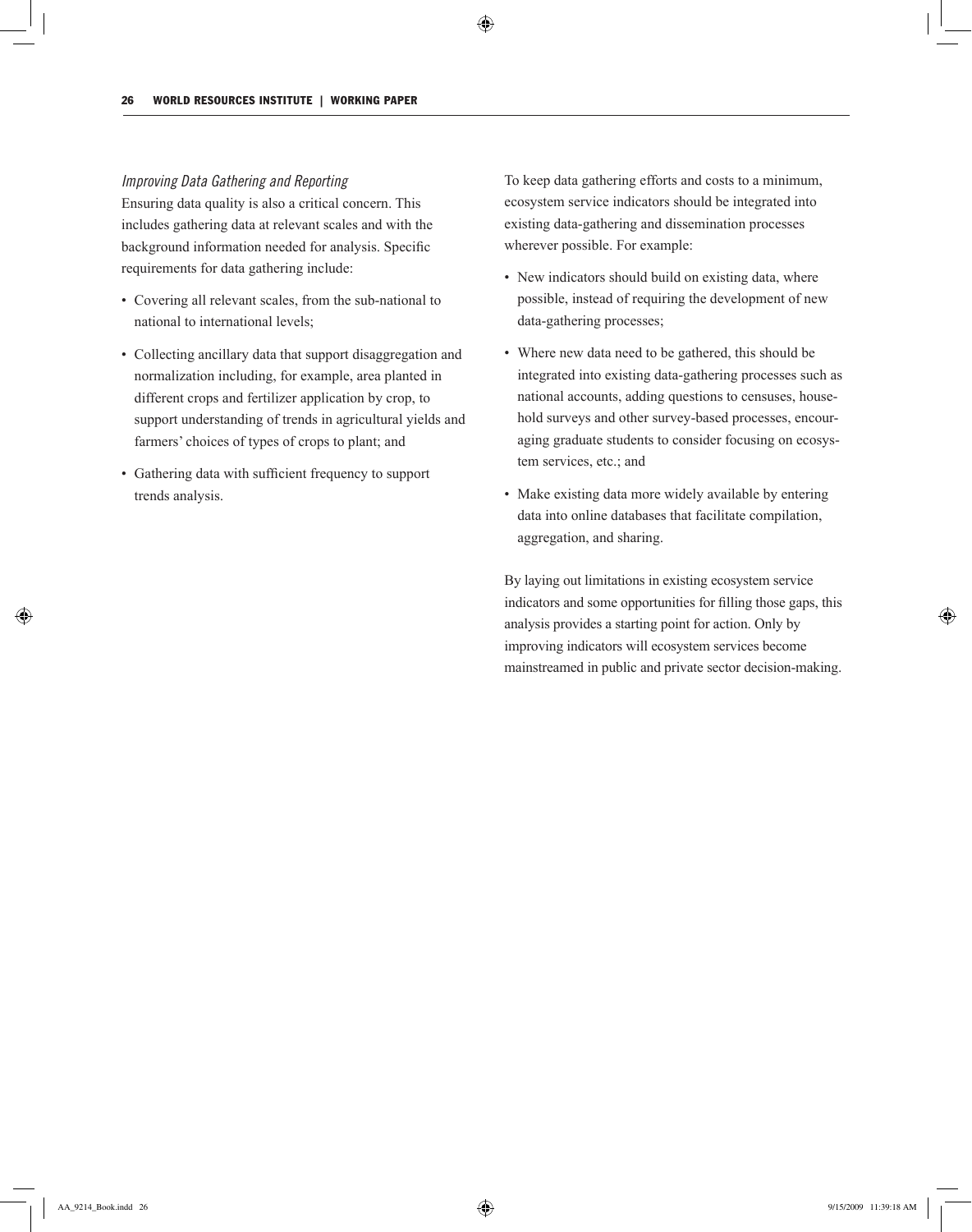## Appendix 1: Key Definitions

**Ecosystem services** are benefits that people get from nature. Examples include fresh water, timber, climate regulation, recreation, and aesthetic values.

**Provisioning services** are goods provided by ecosystems, and include crops, timber, and livestock as well as genetic resources for medicines.

**Regulating services** maintain healthy ecosystem functioning, and include water purification, pollination, water regulation, and climate regulation.

**Cultural services** are intangible and non-material value people derive from nature, and include spiritual and aesthetic benefits as well as recreation and tourism. Table 1 provides more in-depth information about provisioning, regulating, and cultural services.

**Ecosystem services** are sometimes discussed in terms of stocks and flows. The flow of services refers to the actual benefits people receive from ecosystems. Stocks refers to the capacity of ecosystems to deliver those benefits. An ecosystem that is degraded has a reduced stock of services, and the flow of benefits is lower as a result.

**An ecosystem** "is a dynamic complex of plants, animals, and micro-organisms interacting as a functional unit" (United Nations, 1992). Examples include a rainforest, desert, coral reef, or a cultivated system. Ecosystems vary in size, complexity of interactions and are interconnected and impacted by natural processes such as fluctuating rainfall regimes. Human management impacts ecosystems dramatically, as when forests are converted to cultivated systems, or more subtly when water regimes in a stream are altered. These changes to ecosystems impact ecosystem services, but not always in a predictable and linear fashion. **Ecosystem integrity**, **state** or **health**, is determined by how intact the complex of plants, animals, and micro-organisms are, and the robustness of the complex interactions that sustain ecosystems. Ecosystems' ability to deliver services depends on ecosystem integrity. As with biodiversity, ecosystem integrity is a complex concept that is very difficult to measure (Bohensky et al., 2004). Indicators such as ecosystem extent and measures of biodiversity are often employed as proxies for ecosystem integrity.

**Biodiversity** "is the variability among living organisms from all sources including terrestrial, marine and other aquatic ecosystems and the ecological complexes of which they are part; this includes diversity within species, between species and of ecosystems" (United Nations, 1992). Biodiversity itself is not an ecosystem service, but, like ecosystem integrity, is rather an underpinning for ecosystems to provide services (see the ecosystem service conceptual framework (MA, 2005c)). The term biodiversity is often applied very broadly and almost interchangeably with ecosystem integrity or ecosystem state (see for example TEEB, 2008).

**Indicators** "summarize complex information of value to the observer. They condense […] complexity to a manageable amount of meaningful information […] informing our decisions and directing our actions." (Bossel, 1999). Indicators can be presented in the form of statistics, maps, or in other ways such as a rating or color. Direct measures of an issue or phenomenon often serve as indicators, but indicators often aggregate multiple measures into an index in order to condense information (Hammond et al., 1995). Carbon dioxide emissions, for example, is an important indicator of the rate at which humans are driving climate change along with Greenhouse Gas Emissions (GHGs), an indicator that aggregates multiple gases that drive climate change. Similarly, the population of wild honeybees per hectare is a measure that provides an indicator of pollination services. However, because honeybees are only one of many species that pollinate crops, wild honeybee populations alone only provide policymakers with a piece of the larger picture, and are probably best considered a measure. A possible indicator could be developed from this measure by aggregating populations of pollinators until the species responsible for the majority of pollination are represented.

A **proxy indicator** is a substitute measure used to provide insight into the area of interest when it is not possible to measure the issue directly. Proxy measures must behave reasonably in sync with a good direct measure. In the context of ecosystem services, the number of people visiting natural areas could serve as a proxy measure for spiritual services. While the number of visitors does not directly measure the spiritual benefits people garner from ecosystems, it does serve as a proxy by providing some insight into the level of this service provided by the natural areas.

**Environmental indicators** are information that provide insight into the environment and humans' impact and management of it. Examples include air quality—sometimes translated into a form that is easy for the public to comprehend such as "code red", toxic releases into the atmosphere, carbon footprint, and the environmental performance index. Ecosystem state and ecosystem service indicators are subsets of environmental indicators.

**Ecosystem indicators** provide understanding of the *state* of ecosystems, and because ecosystem state determines their capacity to provide ecosystem services these indicators are often employed as indicators of ecosystem services stocks. Ecosystem state indicators can help policy-makers understand how decisions and policies may impact the flow of services, and are an important contributor to incorporating the ecosystem services framework into policy-making. Examples of ecosystem state indicators include forest extent, nutrient levels in streams, percentage of non-managed vegetative cover in agricultural landscapes, and prevalence of non-native species.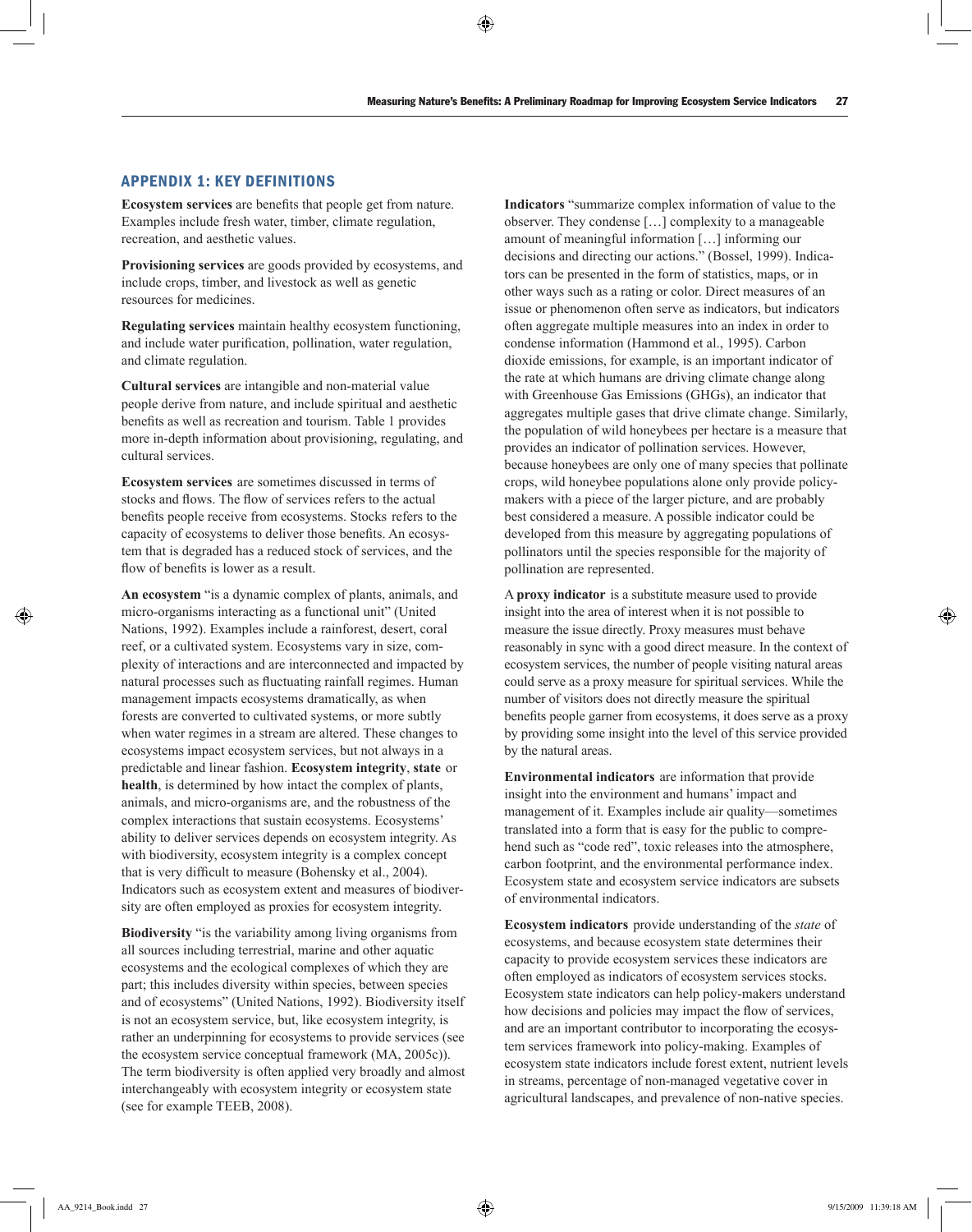**Ecosystem service indicators** communicate the characteristics and trends in ecosystem services. Indicators of ecosystem services ideally convey information about the *flow* of service—the benefits people receive (only indicators of the flow of ecosystem services were considered for this analysis). However, proxy indicators, especially those based on ecosystem state have often been used to this point. Due to the

difficultly in measuring the flow of benefits from some regulating and cultural services, it may be necessary to rely on proxy indicators for some ecosystem services in the long term. Examples include tons of wheat produced on a hectare of land, the amount of nutrient removed from agricultural runoff by wetlands, cubic kilometers of water stored in a forest, and the tourist income received by a coastal community.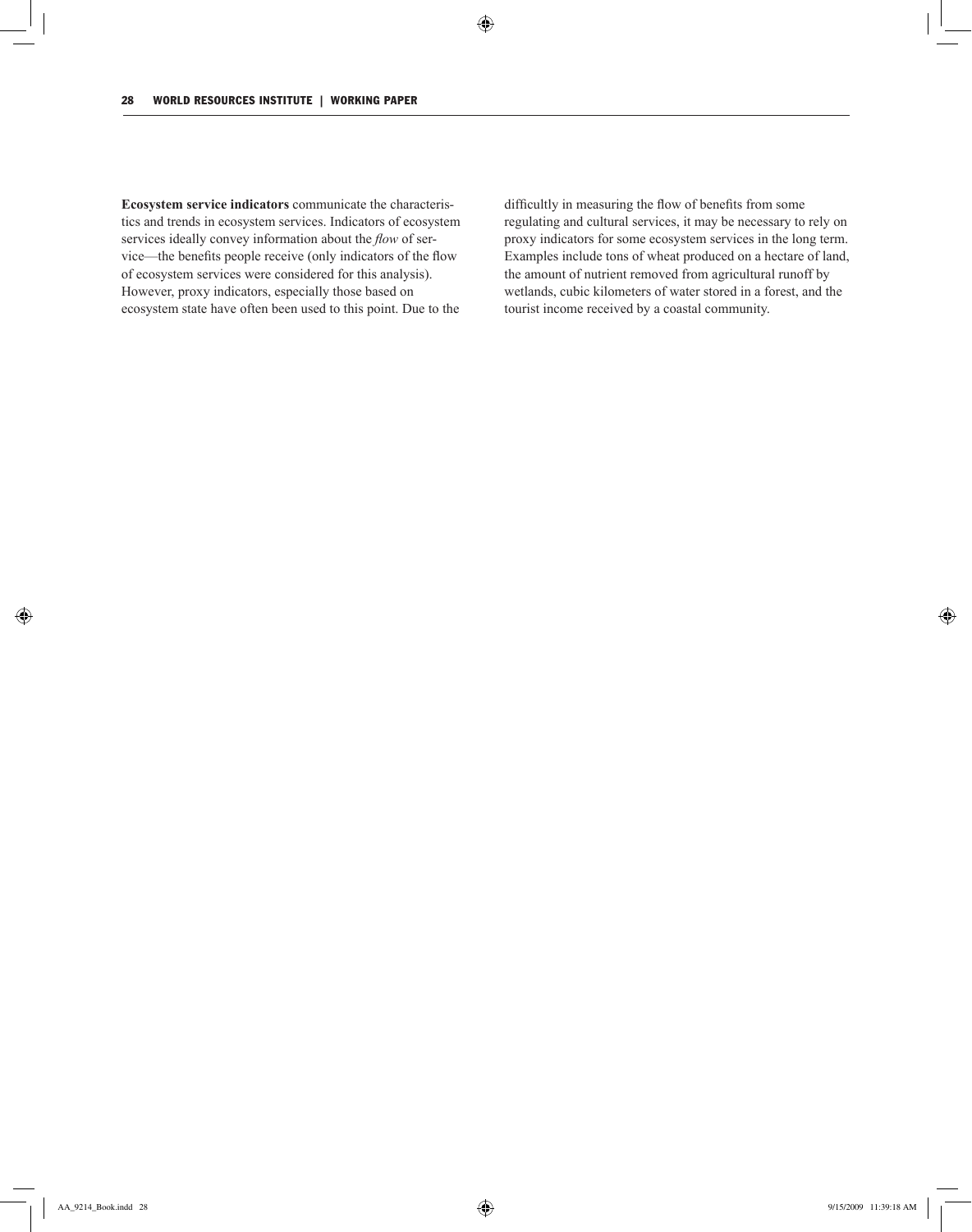## Appendix 2: Ecosystem Service Indicators within the Broader Landscape

Numerous institutions are engaged in MA follow-up efforts intended to further these objectives. Many of these efforts relate to the task of improving ecosystem service indicators explored in this paper by either contributing to the development of indicators or depending on improved indicators to strengthen their work. This appendix expands on how ecosystem service indicators contribute to some of these efforts.

- **Environmental Indicator and Data Initiatives:** There are a number of ongoing efforts to identify indicators that inform policy-makers' understanding of interactions between ecosystems and humans and to gather and make available the databases needed for these indicators to be applied. Projects to identify and apply biodiversity and ecosystem indicators, such as the expert meetings under the Convention on Biological Diversity (CBD) and the Biodiversity Indicators Partnership (BIP) and to compile and disseminate data, including the Global Biodiversity Information Facility (GBIF) and the World Database on Protected Areas (WDPA), will provide important guidance for efforts to provide indicators and data for ecosystem services.
- **Ecosystem Services/Biodiversity-science interface:** The Intergovernmental Panel on Climate Change (IPCC) provides scientific assessments of the risks associated with climate change based on the best available technical and socio-economic information, and provides input to policy-makers by issuing reports at regular intervals. UNEP has proposed a similar panel, called the Intergovernmental Platform on Biodiversity and Ecosystem Services (IPBES), to support policy-makers with scientific information about the state of ecosystems and biodiversity. A preliminary concept for IPBES has been presented to the UNEP Governing Council and is undergoing refinement. When IPBES is launched, it will play an important role in supporting developing and operationalizing ecosystem service indicators, including building the data-gathering networks that will be required.
- **Sub-global assessments:** The MA follow-up strategy calls for expanding and improving sub-global ecological assessments. The Secretariat for sub-global assessments, collaboratively managed by United Nations University, UNEP, UNEP-WCMC and The Cropper Foundation, are currently preparing for a number of new assessments. A number of others are also planned or are already underway, including a United Kingdom assessment being managed by UNEP-World Conservation Monitoring Centre (UNEP-WCMC) for the Department for Environment, Food and Rural Affairs (Defra); the European Environment Agency's (EEA) European Ecological Assessment, (EURECA); and UNEP and UNDP's joint Poverty-Environment Initiative's (PEI) second round of Pilot Ecosystem Assessments. These sub-global assessments will benefit from easily accessed

compilations of indicators from the past assessments at various scales and can be expected to contribute new indicators from their own research. In addition, these sub-global assessments can serve as a testing ground for which indicators work best in conveying ecosystem service information to policy-makers; the challenges encountered will help identify persistent indicator gaps that can focus future research.

- **Guide for conducting Sub-global assessments:** The United Nations Environment Programme-World Conservation Monitoring Centre (UNEP-WCMC) is preparing a how-to guide to provide future sub-global assessments with lessons from the global and sub-global assessments prepared as part of the MA. Issues to be considered in choosing and applying ecosystem service indicators are included in the guide. Compilations of indicators and data sources used in other assessments, as well as new indicators to be added as they are developed, will complement this guide.
- **Policy and environmental management policy dialogs:**  Testing the usefulness of ecosystem service indicators for policy-making will require engaging with policy and management activities using an ecosystem service framework at different scales and locations in different parts of the world. One example is the Puget Sound Partnership, which seeks to incorporate the ecosystem services framework into policy-making as part of efforts to restore Washington State's Puget Sound (Ranganathan et al., 2008). Incorporating indicators into this and similar projects will make it possible to assess their ability to convey ecosystem service information to policy-makers.
- **Sector-focused efforts to improve ecosystem management:** In addition to understanding how well indicators support policy dialogs in specific locations, ecosystem service indicators can help support initiatives to improve the environmental performance of specific economic sectors. For example, initiatives seeking to foster greater sustainability in agriculture are interested in whether an ecosystem services approach could support this effort. A mediation group called The Keystone Center has brought industry, grower, and environmental groups together through their "Creating Sustainable Outcomes for Agriculture" program (primarily focused on North America). The Sustainable Food Lab has a similar effort in North America and Europe. Agriculture has also been identified as one of the focal areas for the upcoming European Ecological Assessment. Indicators can contribute to these efforts by clarifying ways in which ecosystem services support agriculture; how ecosystem services, including regulating and cultural services, are impacted both positively and negatively by agriculture; and how agricultural approaches can be adapted to achieve balance between provisioning, regulating, and cultural services.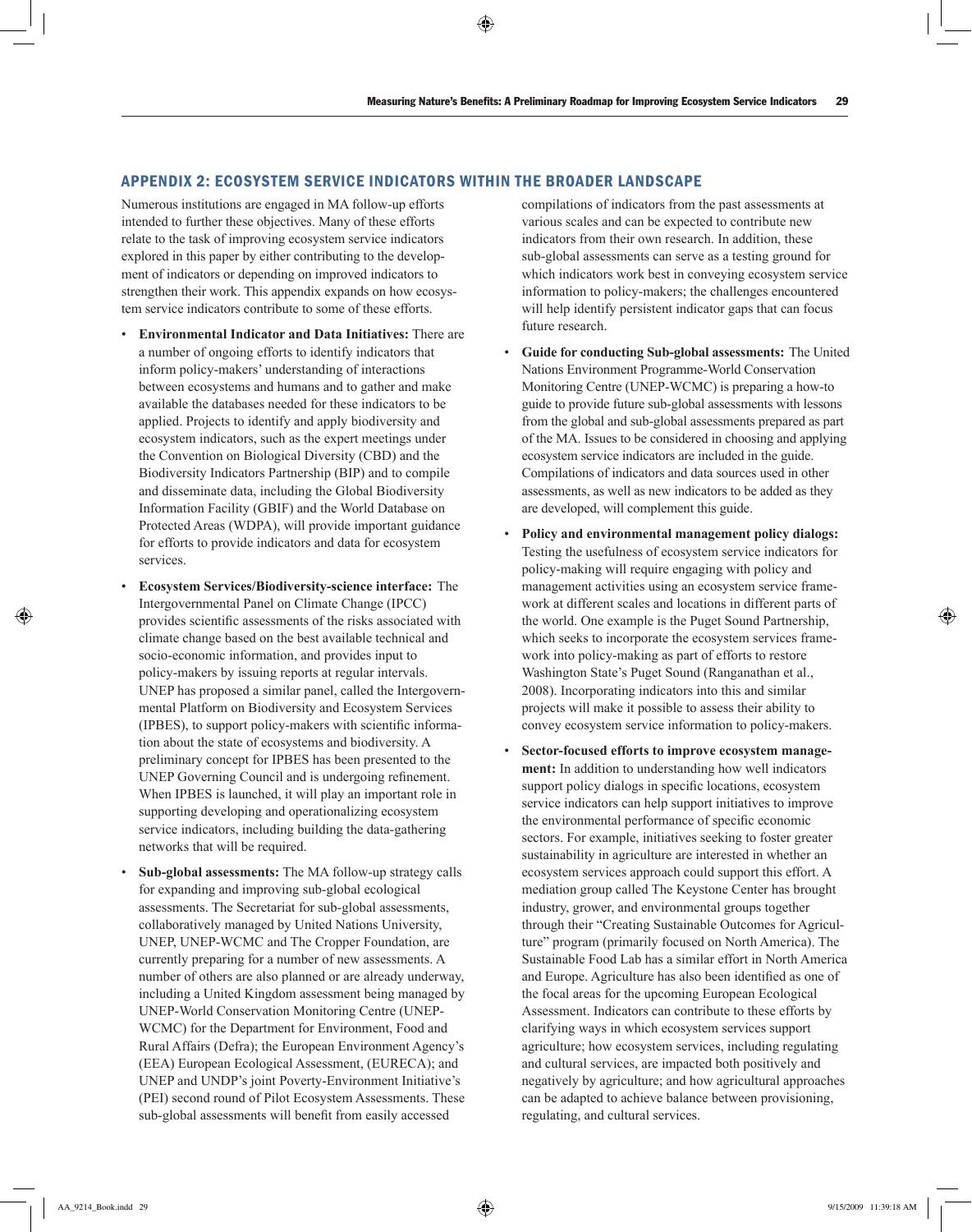- **Poverty reduction and human development:** The poor, especially the rural poor, are particularly dependent on ecosystem services for their livelihoods, health, and well-being (WRI, 2005; Bass et al., 2006; DFID et al., 2006; OECD, 2006; EC, 2008). Integrating ecosystems into fiscal decisions and economic and human development policies must play a role in shaping poverty reduction strategies and overall policy decision-making in countries with significant poverty. Integrating these topics, however, is challenging. Along with other multilateral and bilateral agencies, the Poverty-Environment Partnership created by the United Nations Environment and Development Programmes (UNEP and UNDP) is working with country governments and civil society to support this approach. Reviews of ecosystem assessments and other related projects have revealed that the ecosystem services framework can help identify cross-boundary impacts and unintended consequences of development decisions. However, the reviews have also highlighted the lack of an information base and toolkits to support the wider application of these concepts. Better indicators, data availability, and toolkits called for in this paper will help overcome some of the challenges limiting policy-makers' understanding of ecosystem services and their ability to integrate these considerations into broader policy debates and decisions.
- **Valuation of ecosystem services:** Multiple efforts are underway to improve the ability to assign value to the services ecosystems provide. These projects include the Potsdam Initiative (elements of which are known as Cost of Policy Inaction (COPI) and The Economics of Ecosystems and Biodiversity (TEEB)) and two models being developed by the University of Vermont's Gund Institute for Ecological Economics (the Multi-scale Integrated Models of Ecosystem Services (MIMES) and ARIES). These initiatives have proposed ways to sort elements of the MA conceptual framework to better support valuation of ecosystem services. The valuation frameworks may also prove helpful for identifying ways to quantify ecosystem service indicators other than valuation.
- **Ecological research:** As the concept of ecosystem services becomes better known and accepted, universities and other institutions are increasingly conducting research into how ecosystem services, especially regulating and cultural services, can be better understood and measured. The European Ecological Society, for example, dedicated a track at their 2008 meeting for professors and students to present their research into ecosystem services. The Council for Scientific and Industrial Research (CSIR) in South Africa has been leading a process with the government to identify what indicators already being tracked can be applied to ecosystem services and to develop new ones where necessary. This kind of detailed research will lay the groundwork for developing new and better ecosystem

service indicators to communicate information about these services to policy-makers.

- **Payment for Ecosystem Services:** PES schemes are voluntary systems where a buyer pays for the maintenance of an ecosystem service. In most instances, the seller receives payment to guarantee land management activities that maintain or enhance ecosystem services such as freshwater provisioning, freshwater regulation, waste regulation, or aesthetic services. Management activities may include conservation, restoration or other sustainable measures. Payments to manage lands in a specific way such as maintaining forest cover in watersheds to sustain cities' water supplies, and tax incentives for conservation easements that support aesthetic services, have been in place for a long time. The ecosystem services approach provides a larger framework for such services and may help to provide incentives for efficiently improving ecosystem services at a much larger scale. Some PES schemes, such as carbon and water quality trading, are growing into active markets where buyers and sellers can find each other on regulated, open exchanges. Proposals for very large PES schemes such as the Reduction in Emissions from Deforestation and Degradation (REDD) are also being proposed. Since many of the emerging PES markets are for regulating services that have not previously been recognized by financial markets, it will be necessary to develop indicators that reliably measure the delivery of these services. Only when the quantity and quality of services delivered by specific land management actions are thoroughly understood will financial markets trust them sufficiently for these markets to thrive and expand. The Ecosystem Marketplace (www.ecosystemmarketplace.org) is a resource for more information on PES schemes.
- **Corporate Ecosystem Services Review:** The ESR is a structured methodology that helps managers develop strategies to manage their company's dependence and impact on ecosystems. It is being used by scores of companies to improve corporate performance. While most environmental management systems and due diligence tools focus wholly on the impacts business has on the environment—pollution and natural resource consumption---the ESR includes an analysis of the dependencies that corporations have on ecosystem services. In addition, firms that use the ESR can expand their risk and opportunity analyses to include all ecosystem services, not just those well studied prior to the MA's release. Firms are using the ESR to reduce risks and find new product and market opportunities up and down their supply chains, in their land management practices, and with their customers. Many companies are weaving the ESR's core concepts into existing environmental impact assessments, plant audits, and management systems.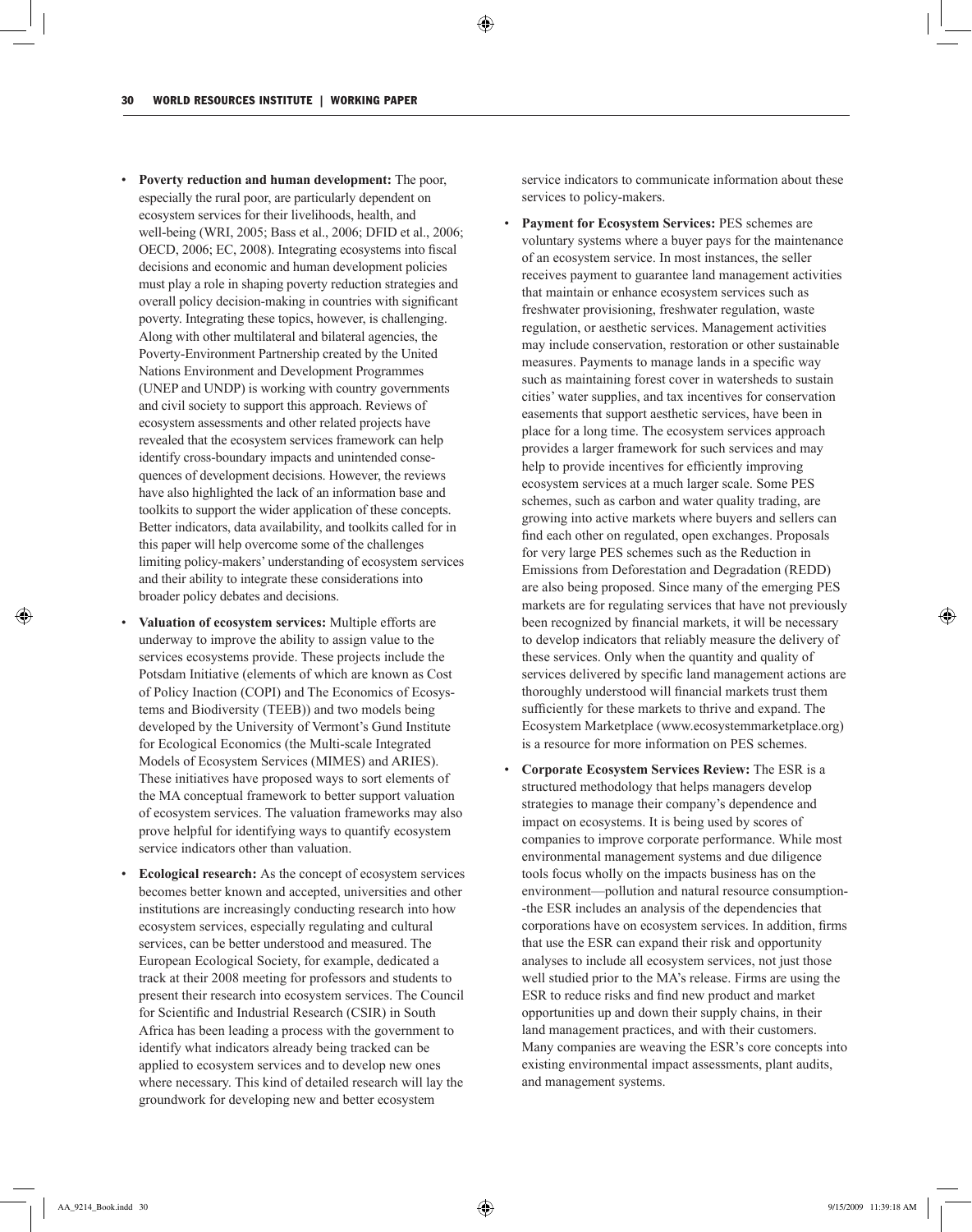# Appendix 3: Ecosystem Service and Ecosystem State Indicators in Sub-Global Assessments

| Ecosystem Service Indicators Compiled from Portugal, Southern Africa, and Western China Sub-Global Assessments |                           |                    |  |  |
|----------------------------------------------------------------------------------------------------------------|---------------------------|--------------------|--|--|
| <b>Indicator</b>                                                                                               | <b>Data Unit</b>          | <b>Page Number</b> |  |  |
| <b>PORTUGAL ASSESSMENT</b>                                                                                     |                           |                    |  |  |
| <b>PROVISIONING SERVICES</b>                                                                                   |                           |                    |  |  |
| <b>Crops</b>                                                                                                   |                           |                    |  |  |
| National food self-reliance                                                                                    | Percent                   | 37                 |  |  |
| Grain production                                                                                               | Metric tons               | 48                 |  |  |
| Grain yields                                                                                                   | Metric tons/hectare       |                    |  |  |
| <b>Livestock</b>                                                                                               |                           |                    |  |  |
| Total head of cattle, pigs, poultry, sheep, and goats                                                          | Head                      | 53                 |  |  |
| <b>Capture Fisheries</b>                                                                                       |                           |                    |  |  |
| Fish landings                                                                                                  | Metric tons               | 29                 |  |  |
| Fish landings-value                                                                                            | Euros                     | 30                 |  |  |
| <b>Wild Foods</b>                                                                                              |                           |                    |  |  |
| Production of wild foods in forests                                                                            | Metric tons               |                    |  |  |
| <b>Timber and Other Wood Products</b>                                                                          |                           |                    |  |  |
| Forest yield                                                                                                   | Cubic meters/hectare/year | 33                 |  |  |
| Timber forest products-value                                                                                   | Euros                     | 32                 |  |  |
| Non-timber forest products-value                                                                               | Euros                     | 32                 |  |  |
| Timber production                                                                                              | Cubic meters              | 33                 |  |  |
| Cork production                                                                                                | Metric tons               | 33                 |  |  |
| <b>Freshwater</b>                                                                                              |                           |                    |  |  |
| Water consumption by sector                                                                                    | Percent                   | 27                 |  |  |
| <b>REGULATING SERVICES</b>                                                                                     |                           |                    |  |  |
| <b>Global Climate Regulation</b>                                                                               |                           |                    |  |  |
| Standing stock of carbon                                                                                       | Metric tons/hectare       | 34                 |  |  |
| Soil carbon storage                                                                                            | Metric tons/hectare       |                    |  |  |
| Value of forest carbon sequestration                                                                           | <b>Million Euros</b>      | 32                 |  |  |
| <b>Water regulation</b>                                                                                        |                           |                    |  |  |
| Value of forest water resources protection                                                                     | <b>Million Euros</b>      | 32                 |  |  |
| <b>CULTURAL SERVICES</b>                                                                                       |                           |                    |  |  |
| <b>Aesthetic Values</b>                                                                                        |                           |                    |  |  |
| Recreational visits to forest                                                                                  | Visiting days/year        | 35                 |  |  |
| <b>Recreation and Ecotourism</b>                                                                               |                           |                    |  |  |
| Spas                                                                                                           | Number                    | 48                 |  |  |
| Tourist facilities on the coast                                                                                | Number                    | 30                 |  |  |
| Tourism income                                                                                                 | <b>Billions Euros</b>     | 30                 |  |  |
| REGULATING AND CULTURAL SERVICES COMBINED                                                                      |                           |                    |  |  |
| Total value of regulating and cultural services                                                                | <b>Million Euros</b>      | 32                 |  |  |
| <b>SOUTHERN AFRICA ASSESSMENT</b>                                                                              |                           |                    |  |  |
| <b>PROVISIONING SERVICES</b>                                                                                   |                           |                    |  |  |
| <b>Crops</b>                                                                                                   |                           |                    |  |  |
| Cereal production                                                                                              | Metric tons               | 46                 |  |  |
| Agriculture's contribution to GDP                                                                              | Percent                   | 24                 |  |  |
| <b>Livestock</b>                                                                                               |                           |                    |  |  |
| Livestock biomass                                                                                              | Number                    | 47                 |  |  |
| Red meat production                                                                                            | Metric tons               | 47                 |  |  |
| Average income from selling goat / sheep                                                                       | Rand                      | 13                 |  |  |
|                                                                                                                |                           |                    |  |  |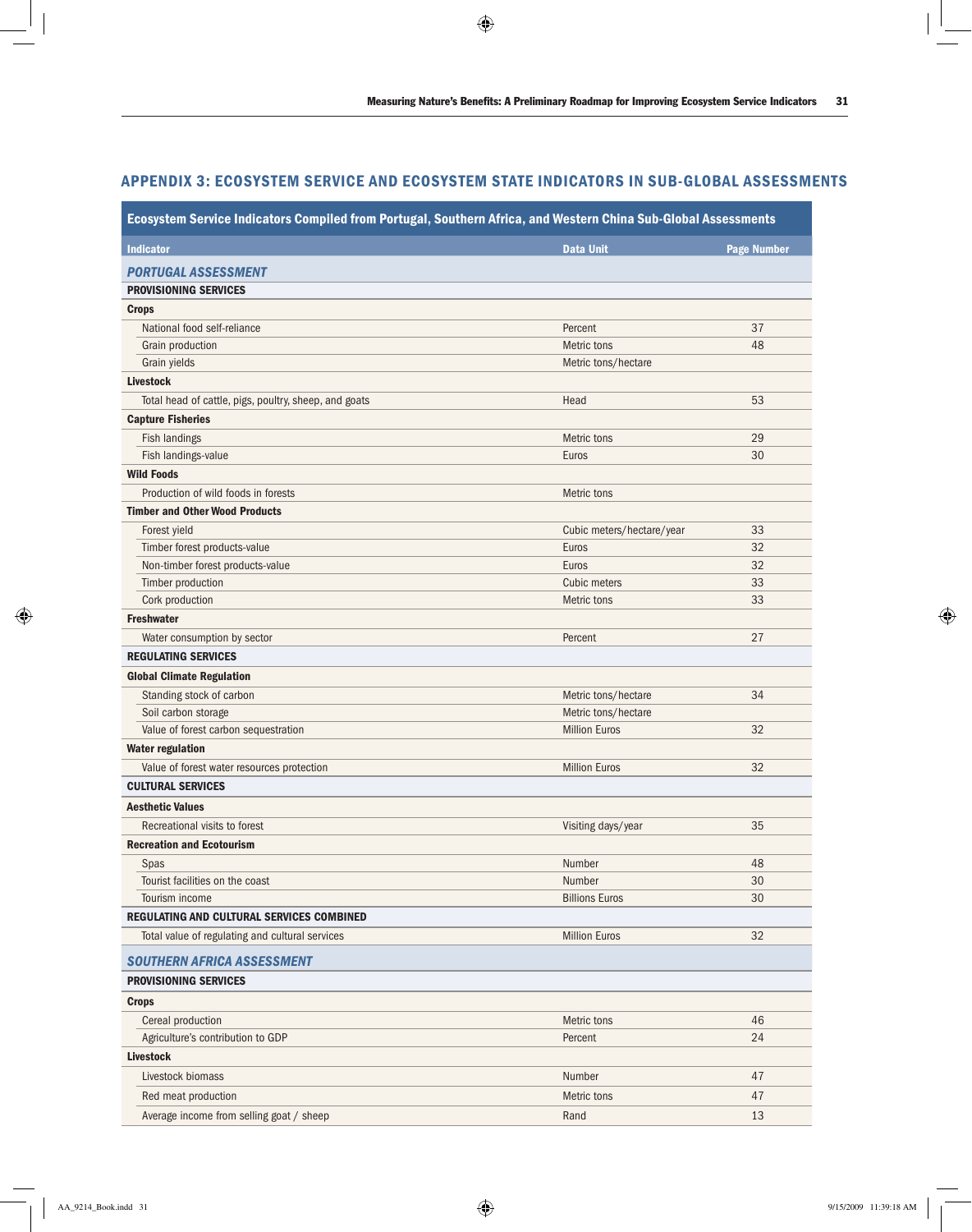| Ecosystem Service Indicators Compiled from Portugal, Southern Africa, and Western China Sub-Global Assessments, cont. |                                |                    |  |  |  |
|-----------------------------------------------------------------------------------------------------------------------|--------------------------------|--------------------|--|--|--|
| <b>Indicator</b>                                                                                                      | <b>Data Unit</b>               | <b>Page Number</b> |  |  |  |
| <b>SOUTHERN AFRICA ASSESSMENT (continued)</b>                                                                         |                                |                    |  |  |  |
| <b>Wild Foods</b>                                                                                                     |                                |                    |  |  |  |
| Income from commercial game farming                                                                                   | Percent of total income        | 47                 |  |  |  |
| <b>Biomass Fuel</b>                                                                                                   |                                |                    |  |  |  |
| <b>Biofuel consumption</b>                                                                                            | Percent                        | 53                 |  |  |  |
| Fuelwood consumption                                                                                                  | Kilograms                      | 56                 |  |  |  |
| Savings from using fuelwood instead of commercial energy                                                              | Rand/family                    | 5                  |  |  |  |
| <b>Freshwater</b>                                                                                                     |                                |                    |  |  |  |
| Per capita water availability                                                                                         | Cubic meters/person            | 24                 |  |  |  |
| Groundwater use, by sector                                                                                            | Millions cubic meters, percent | 26                 |  |  |  |
| Hydropower potential                                                                                                  | <b>Megawatts</b>               | 55                 |  |  |  |
| <b>REGULATING SERVICES</b>                                                                                            |                                |                    |  |  |  |
| <b>Pest Regulation</b>                                                                                                |                                |                    |  |  |  |
| Livestock industry losses due to blackfly pest                                                                        | <b>Million Rand</b>            | 10                 |  |  |  |
| <b>CULTURAL SERVICES</b>                                                                                              |                                |                    |  |  |  |
| <b>Ethical Values</b>                                                                                                 |                                |                    |  |  |  |
| Value placed on various resource types by the Amaxhosa people, such as water, animals,                                |                                |                    |  |  |  |
| fuelwood, etc.                                                                                                        | Rank ordering                  | 72                 |  |  |  |
| <b>Aesthetic Values</b>                                                                                               |                                |                    |  |  |  |
| Average size of yard, by income                                                                                       | Meters square                  | 102                |  |  |  |
| WESTERN CHINA ASSESSMENT                                                                                              |                                |                    |  |  |  |
| <b>PROVISIONING SERVICES</b>                                                                                          |                                |                    |  |  |  |
| <b>Crops</b>                                                                                                          |                                |                    |  |  |  |
| Ecosystem food production                                                                                             | Metric tons                    | 48                 |  |  |  |
| Crop production                                                                                                       | Metric tons                    | 40                 |  |  |  |
| <b>Freshwater</b>                                                                                                     |                                |                    |  |  |  |
| Gross water resource                                                                                                  | Cubic meters                   | 56                 |  |  |  |
| Groundwater availability                                                                                              | Cubic meters                   | 47                 |  |  |  |
| Water consumption by sector                                                                                           | Percent                        | 58                 |  |  |  |
| Average annual water resource                                                                                         | Cubic meters                   | 58                 |  |  |  |
| Available water resource                                                                                              | Cubic meters                   | 58                 |  |  |  |
| <b>Timber</b>                                                                                                         |                                |                    |  |  |  |
| Non-timber forest products production                                                                                 | Metric tons                    | 38                 |  |  |  |
| Wood production                                                                                                       | Metric tons                    | 37                 |  |  |  |
| <b>REGULATING SERVICES</b>                                                                                            |                                |                    |  |  |  |
| <b>Global climate regulation</b>                                                                                      |                                |                    |  |  |  |
| Carbon exchange in the vegetation-soil-atmosphere (CEVSA)                                                             | Number                         | 19                 |  |  |  |
| Regional and local climate regulation                                                                                 |                                |                    |  |  |  |
| Humidity index                                                                                                        | Number                         | 21                 |  |  |  |
| Net primary productivity (NPP)                                                                                        | Number                         | 45                 |  |  |  |
| Potential evapotranspiration ratio (PER)                                                                              | Percent                        | 32                 |  |  |  |
| <b>Water Regulation</b>                                                                                               |                                |                    |  |  |  |
| Average total annual precipitation (TAP)                                                                              | Millimeters                    | 32                 |  |  |  |
| Natural disasters                                                                                                     | Percent                        | 57                 |  |  |  |
| River runoff                                                                                                          | Cubic meters                   | 46                 |  |  |  |
| <b>Cultural Services</b>                                                                                              |                                |                    |  |  |  |
| None noted                                                                                                            |                                |                    |  |  |  |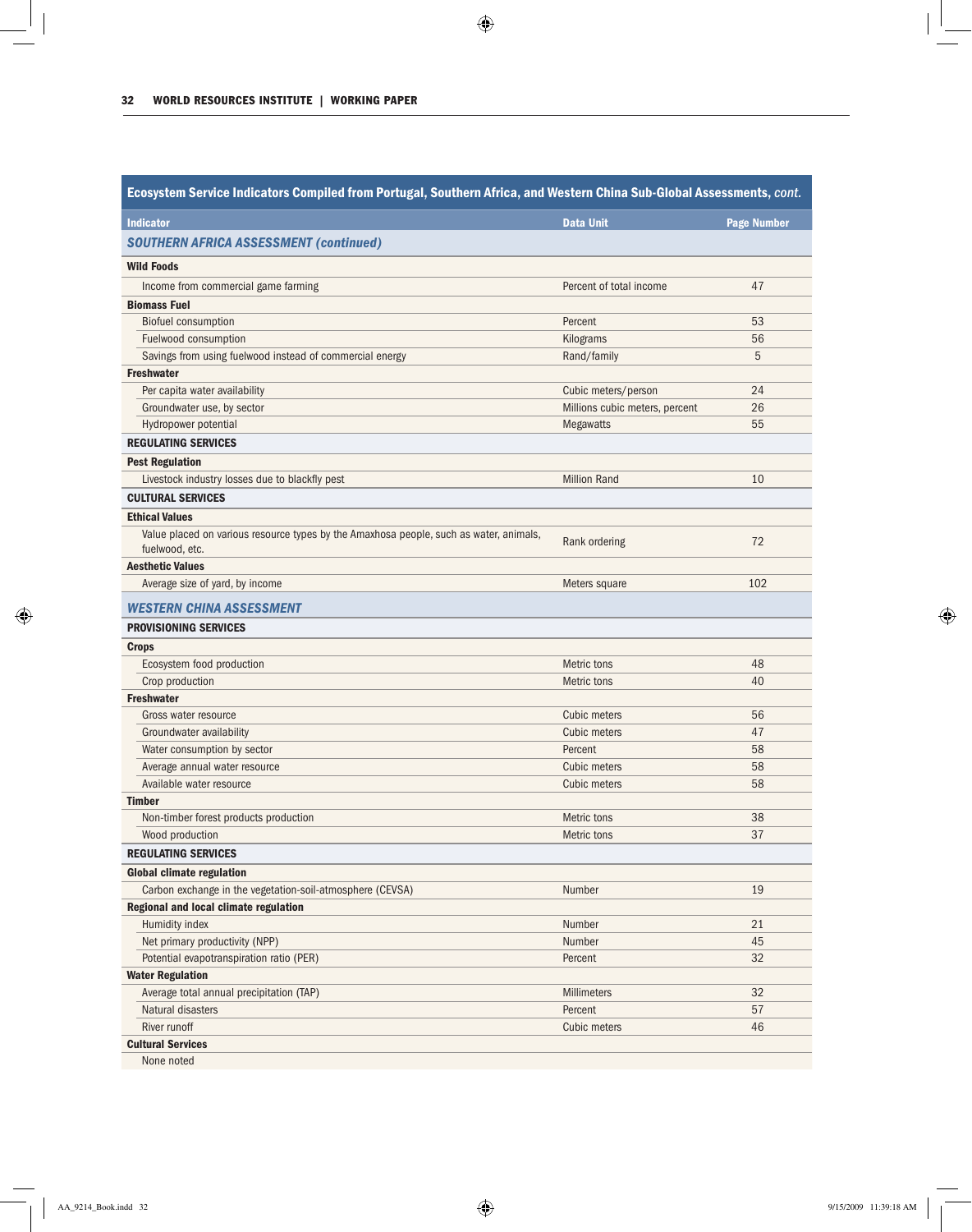| Ecosystem State Indicators Compiled from Portugal, Southern Africa, and Western China Sub-Global Assessments |                             |                    |  |
|--------------------------------------------------------------------------------------------------------------|-----------------------------|--------------------|--|
| <b>Indicator</b>                                                                                             | <b>Data Unit</b>            | <b>Page Number</b> |  |
| PORTUGAL ASSESSMENT                                                                                          |                             |                    |  |
| <b>PROVISIONING</b>                                                                                          |                             |                    |  |
| <b>Crops</b>                                                                                                 |                             |                    |  |
| Area in grain production                                                                                     | <b>Hectares</b>             | 53                 |  |
| Percentage of wildlife species that affect or are affected by agriculture                                    | Percent                     | 36                 |  |
| Percentage of soil with permanent soil cover                                                                 | Percent                     | 53                 |  |
| <b>Capture Fisheries</b>                                                                                     |                             |                    |  |
| Fish landings                                                                                                | Metric tons                 | 30                 |  |
| <b>Aquaculture</b>                                                                                           |                             |                    |  |
| <b>Benthic species</b>                                                                                       | Number                      | 47                 |  |
| <b>Timber</b>                                                                                                |                             |                    |  |
| Adult tree density                                                                                           | Number/hectare              | 55                 |  |
| Percentage of wildlife species that affect or are affected by forests                                        | Percent                     | 33                 |  |
| Growth in forests for harvesting                                                                             | Cubic meters/hectare/year   | 33                 |  |
| <b>REGULATING SERVICES</b>                                                                                   |                             |                    |  |
| <b>Water Regulation</b>                                                                                      |                             |                    |  |
| Mean rainfall going to run-off versus evapotranspiration                                                     | <b>Millimeters</b>          |                    |  |
| <b>Erosion Regulation</b>                                                                                    |                             |                    |  |
| Soil cover-permanent                                                                                         | Percent                     | 53                 |  |
| <b>Water Purification and Waste Treatment</b>                                                                |                             |                    |  |
| Nitrate concentration                                                                                        | Milligrams/liter            | 36                 |  |
| <b>CULTURAL SERVICES</b>                                                                                     |                             |                    |  |
| <b>Recreation and Ecotourism</b>                                                                             |                             |                    |  |
| Animal species (fauna)                                                                                       | Number                      | 25                 |  |
| Area affected by forest fires                                                                                | <b>Hectares</b>             | 32                 |  |
| Average burnt area                                                                                           | Hectares/year               | 32                 |  |
| Plant species (flora)                                                                                        | Number                      | 25                 |  |
|                                                                                                              |                             |                    |  |
| <b>SOUTHERN AFRICA ASSESSMENT</b>                                                                            |                             |                    |  |
| <b>PROVISIONING SERVICES</b>                                                                                 |                             |                    |  |
| <b>Crops</b>                                                                                                 |                             |                    |  |
| Total area suitable for crops                                                                                | Percent                     | 44                 |  |
| Cropland yields                                                                                              | Kilograms/hectare           | 48                 |  |
| <b>Livestock</b>                                                                                             |                             |                    |  |
| Livestock biomass                                                                                            | Large Stock units           |                    |  |
| <b>Freshwater</b>                                                                                            |                             |                    |  |
| Percentage of groundwater exploited                                                                          | Percent                     | 25                 |  |
| Potentially exploitable groundwater resource                                                                 | Million cubic meters        | 24                 |  |
| <b>CULTURAL SERVICES</b>                                                                                     |                             |                    |  |
| <b>Ethical Values</b>                                                                                        |                             |                    |  |
| Percent of total land in natural state                                                                       | Percent                     | 81                 |  |
| <b>WESTERN CHINA ASSESSMENT</b>                                                                              |                             |                    |  |
| <b>PROVISIONING SERVICES</b>                                                                                 |                             |                    |  |
| <b>Crops</b>                                                                                                 |                             |                    |  |
| Ecosystem productivity                                                                                       | Kilograms/square hectometer | 39                 |  |
| Normalized difference vegetation index (NDVI)                                                                | Index ranging from -1 to 1  | 61                 |  |
| <b>REGULATING SERVICES</b>                                                                                   |                             |                    |  |
| <b>Regional and Local Climate Regulation</b>                                                                 |                             |                    |  |
| Change in extent of ecosystems                                                                               | Percent                     | 34                 |  |
| Mean annual bio-temperature (MAB)                                                                            | Degrees centigrade          | 28                 |  |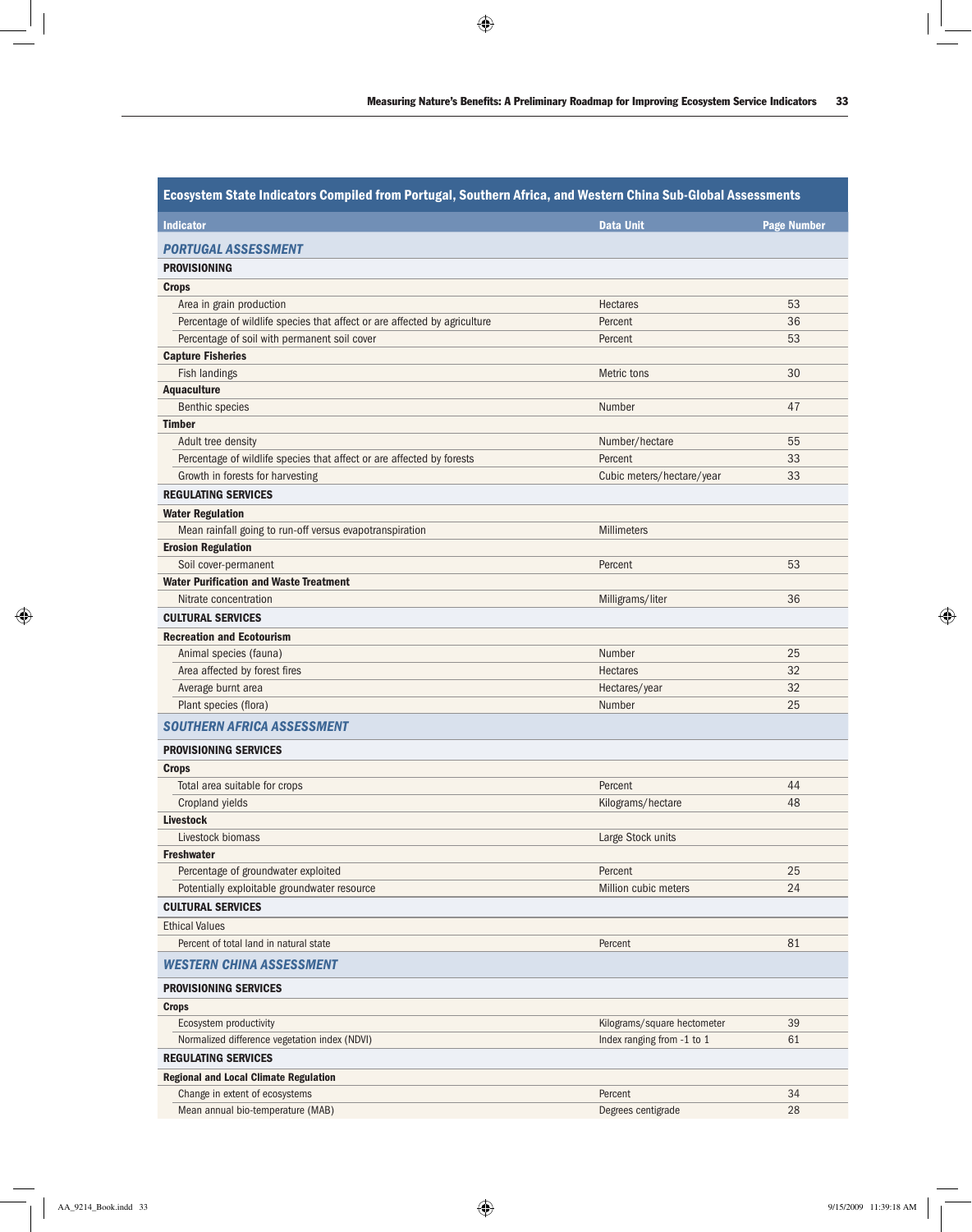| Ecosystem State indicators compiled from Portugal, Southern Africa, and Western China Sub-Global Assessments, cont. |                   |                    |  |  |  |
|---------------------------------------------------------------------------------------------------------------------|-------------------|--------------------|--|--|--|
| <b>Indicator</b>                                                                                                    | <b>Data Unit</b>  | <b>Page Number</b> |  |  |  |
| <b>WESTERN CHINA ASSESSMENT (continued)</b>                                                                         |                   |                    |  |  |  |
| <b>Erosion Regulation</b>                                                                                           |                   |                    |  |  |  |
| Area affected by erosion                                                                                            | Square kilometers | 57                 |  |  |  |
| Sloping farmland of 25 degrees or above                                                                             | Square hectometer | 40                 |  |  |  |
| <b>Natural Hazard Regulation</b>                                                                                    |                   |                    |  |  |  |
| Vegetation coverage ratio                                                                                           | Percent           | 67                 |  |  |  |
| <b>Water Purification and Waste Processing</b>                                                                      |                   |                    |  |  |  |
| Percent of water below minimum quality standards                                                                    | Percent           | 58                 |  |  |  |
| <b>CULTURAL SERVICES</b>                                                                                            |                   |                    |  |  |  |
| <b>Recreation and Ecotourism</b>                                                                                    |                   |                    |  |  |  |
| Biolife population                                                                                                  | Percent           | 38                 |  |  |  |
| <b>MULTIPLE SERVICES</b>                                                                                            |                   |                    |  |  |  |
| Land uses, by use                                                                                                   | <b>Hectares</b>   | 44                 |  |  |  |

## **NOTES**

- 1. The MA Follow-up Advisory Group represents a consortium of institutions "established to facilitate a coordinated MA follow-up effort." (MA Follow-up Advisory Group, 2008)
- 2. For example, the indicator for global climate regulating services, carbon sequestration capacity, was extracted from the following text: "Agroforestry systems have an annual sequestration capacity of 0.2-0.3 megagrams of carbon per hectare per year" (MA, 2005).
- 3. for more information on these efforts, see the following websites: Biodiversity Indicators Partnership: http://dnntest.unep-wcmc.org/ Indicators/tabid/59/language/en-US/Default.aspx'; The Economics of Ecosystems and Biodiversity: http://ec.europa.eu/environment/nature/ biodiversity/economics/teeb\_en.htm; State of the Nation's Ecosystems: http://www.heinzctr.org/ecosystems/.
- 4. The global MA did not assess four ecosystem services: erosion regulation, pest regulation, pollination, and spiritual and religious values. For this reason, it is not possible to characterize the state of indicators for these services.
- 5. See, for example, *RUBICODE International Workshop on Ecosystem Services and Drivers of Biodiversity Change. Background Report.* Available online at: http://www.rubicode.net/rubicode/RUBICODE\_ Workshop3\_BackgroundReport.pdf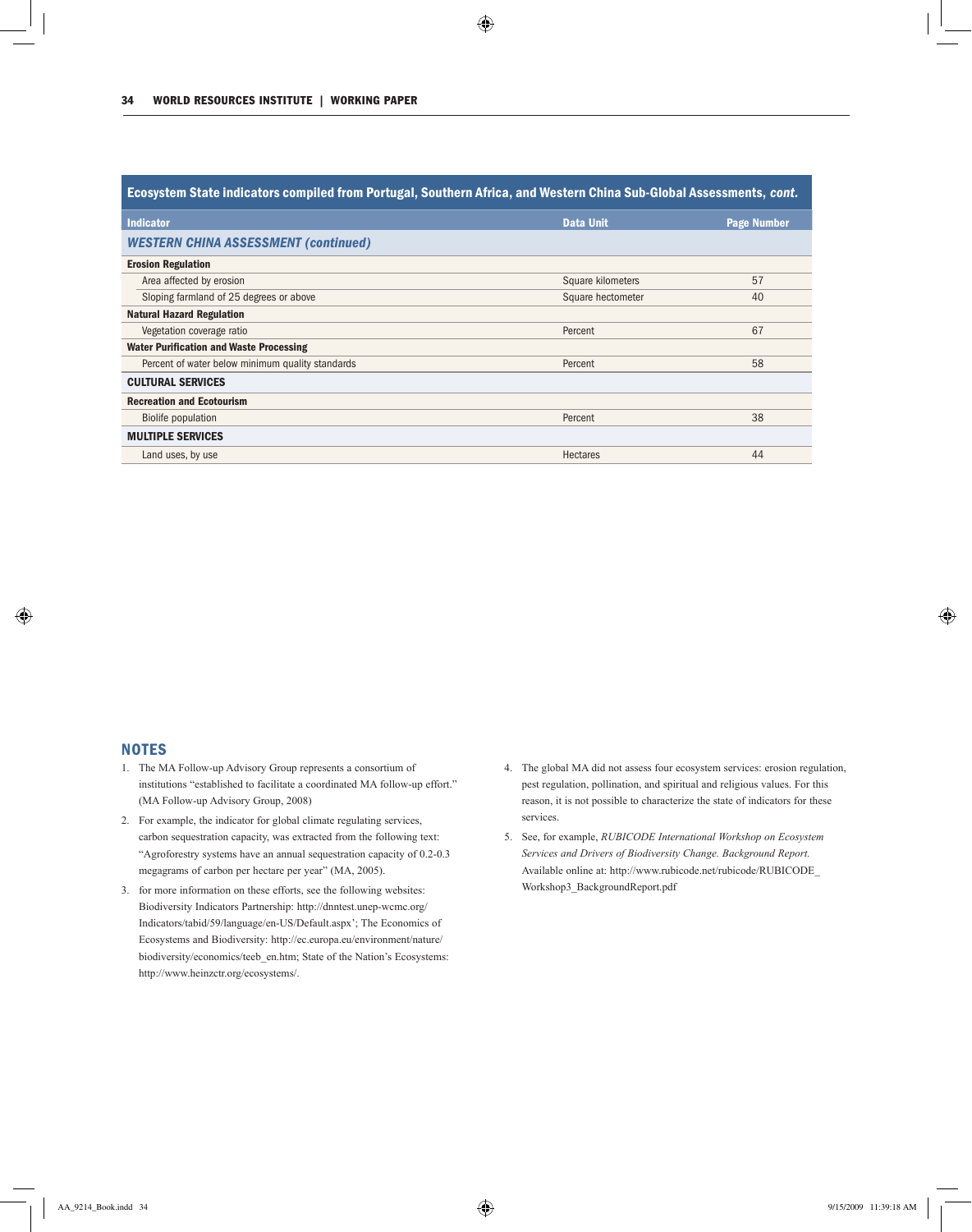## **REFERENCES**

- Baldi, S. 2001. *Internet and the use of data for International Affairs.*  Online article available at: http://hostings.diplomacy.edu/baldi/ malta2001/statint/Statistics\_Int\_Affairs-27.htm
- Balmford, A., Rodrigues, A. Walpole, M., ten Brink, P., Kettunen, M. Braat, L. and de Groot, R. (2008). *Review on the Economics of Biodiversity Loss: Scoping the Science*. Pre-publication version of May 19, 2008.
- Bass, S., Bigg, T., Bishop, J., and Tunstall, D. 2006. Sustaining the Environment to Fight Poverty and Achieve the Millennium Development Goals. *Review of European Community and International Environmental Law (RECIEL)*, Volume 15, Number 1, pp. 39-55(17). Blackwell Publishing.
- Bohensky, E., Reyers, B., van Jaarsveld, A., Fabricius, C. 2004. *Ecosystem Services in the Gariep Basin*. Stellenbosch University, Stellenbosch, South Africa.
- Braat, L. and ten Brink, P. (eds.). 2008. *The Cost of Policy Inaction: The case of not meeting the 2010 biodiversity target.* European Commission, Brussels.
- GEF. 2008. *Elements for an M&E Framework for Climate Change Adaptation Projects: Lessons from GEF Climate Change Adaptation Projects*. GEF, Washington DC.
- Hammond, A., Adriaanse, A., Rodenburg, E., Bryant, D., and Woodward, R,. 1995. *Environmental Indicators: A systematic Approach to Measuring and Reporting on Environmental Policy Performance in the Context of Sustainable Development.* World Resources Institute, Washington DC.
- de Bello, F., S. Lavorel, S. Diaz, R. Harrington, R. Bardgett, M. Berg, P. Cipriotti, H. Cornelissen, C.K. Feld, D. Hering, P. Martin, S. Potts, L. Sandin, J.P. Sousa, J. Storkey, and D. Wardle. 2008. Functional traits underlie the delivery of ecosystem services in different tropic levels*.* In *RUBICODE International Workshop on Ecosystem Services and Drivers of Biodiversity Change. Background Report.* Available online at: http:// http://www.rubicode.net/rubicode/RUBICODE\_ Workshop3\_BackgroundReport.pdf
- Department for International Development, United Kingdom (DFID), Directorate General for Development, European Commission (EC), United Nations Development Programme (UNDP), and the World Bank. 2002. *Linking Poverty Reduction and Environmental Management: Policy Challenges and Opportunities.* The World Bank, Washington DC.
- Department of Water Affairs and Forestry. 2004. *National Water Resource Strategy*. Department of Water Affairs and Forestry, South Africa.
- European Communities (EC). 2008. *The Economics of Ecosystems and Biodiversity: An Interim Report.* EC.
- Food and Agriculture Organization of the United Nations. 2008. *Evaluation of the FAO's Work in Statistics: Terms of Reference for the Evaluation, Draft.* FAO, Rome.
- Baldi, S. 2001. *Internet and the use of data for International Affairs.*  Online article available at: http://hostings.diplomacy.edu/baldi/ malta2001/statint/Statistics\_Int\_Affairs-27.htm
- Balmford, A., A. Rodrigues, M. Walpole, P. ten Brink, M. Kettunen, L. Braat, and R. de Groot. (2008). *Review on the Economics of Biodiversity Loss: Scoping the Science*. Pre-publication version of May 19, 2008.
- Bass, S., T. Bigg, J. Bishop,, and D. Tunstall. 2006. Sustaining the Environment to Fight Poverty and Achieve the Millennium Development Goals. *Review of European Community and International Environmental Law (RECIEL)*, Volume 15, Number 1, pp. 39-55(17). Blackwell Publishing.
- Bohensky, E., B. Reyers, A. van Jaarsveld, and C. Fabricius. 2004. *Ecosystem Services in the Gariep Basin*. Stellenbosch University, Stellenbosch, South Africa.
- Braat, L. and P. ten Brink (eds.). 2008. *The Cost of Policy Inaction: The case of not meeting the 2010 biodiversity target.* European Commission, Brussels.
- de Bello, F., S. Lavorel, S. Diaz, R. Harrington, R. Bardgett, M. Berg, P. Cipriotti, H. Cornelissen, C.K. Feld, D. Hering, P. Martin, S. Potts, L. Sandin, J.P. Sousa, J. Storkey, and D. Wardle. 2008. Functional traits underlie the delivery of ecosystem services in different tropic levels*.* In *RUBICODE International Workshop on Ecosystem Services and Drivers of Biodiversity Change. Background Report.* Available online at: http:// http://www.rubicode.net/rubicode/RUBICODE\_ Workshop3\_BackgroundReport.pdf
- Department for International Development, United Kingdom (DFID), Directorate General for Development, European Commission (EC), United Nations Development Programme (UNDP), and the World Bank. 2002. *Linking Poverty Reduction and Environmental Management: Policy Challenges and Opportunities.* The World Bank, Washington DC.
- Department of Water Affairs and Forestry. 2004. *National Water Resource Strategy*. Department of Water Affairs and Forestry, South Africa.
- European Communities (EC). 2008. *The Economics of Ecosystems and Biodiversity: An Interim Report.* EC.
- Food and Agriculture Organization of the United Nations. 2008. *Evaluation of the FAO's Work in Statistics: Terms of Reference for the Evaluation, Draft.* FAO, Rome.
- GEF. 2008. *Elements for an M&E Framework for Climate Change Adaptation Projects: Lessons from GEF Climate Change Adaptation Projects*. GEF, Washington DC.
- Hamilton, K., M. Sjardin, A. Shapiro, and T. Marcello. 2009. *Fortifying the Foundation: State of the Voluntary Carbon Markets 2009*. New Carbon Finance, New York and Ecosystem Marketplace, Washington DC.
- Hammond, A., A. Adriaanse, E. Rodenburg, D. Bryant, and R. Woodward. 1995. *Environmental Indicators: A Systematic Approach to Measuring and Reporting on Environmental Policy Performance in the Context of Sustainable Development.* World Resources Institute, Washington DC.
- Hanson, C., J. Ranganathan, C. Iceland, and J. Finisdore. 2008. *The Corporate Ecosystem Services Review: Guidelines for Identifying Business Risks and Opportunities Arising from Ecosystem Change, Version 1.0.* World Resources Institute. Washington DC.
- Harmut, B. 1999. *Indicators for Sustainable Development: Theory, Method, Applications. A Report to the Balaton Group.* International Institute for Sustainable Development, Winnipeg, Manitoba.
- Heinz Center, 2004. *Meeting Summary on Indicators of Aggregate Ecosystem Services: Current Status, Future Options.* Proceedings Summary. Heinz Center, Washington DC. Available online at: http://www.heinzctr.org/Programs/Reporting/Working%20Groups/ Ecosystem%20Services/Final%20Meeting%20Notes.pdf
- Heinz Center, 2008a. *Environmental Information: A Road Map to the Future.* Heinz Center, Washington DC.